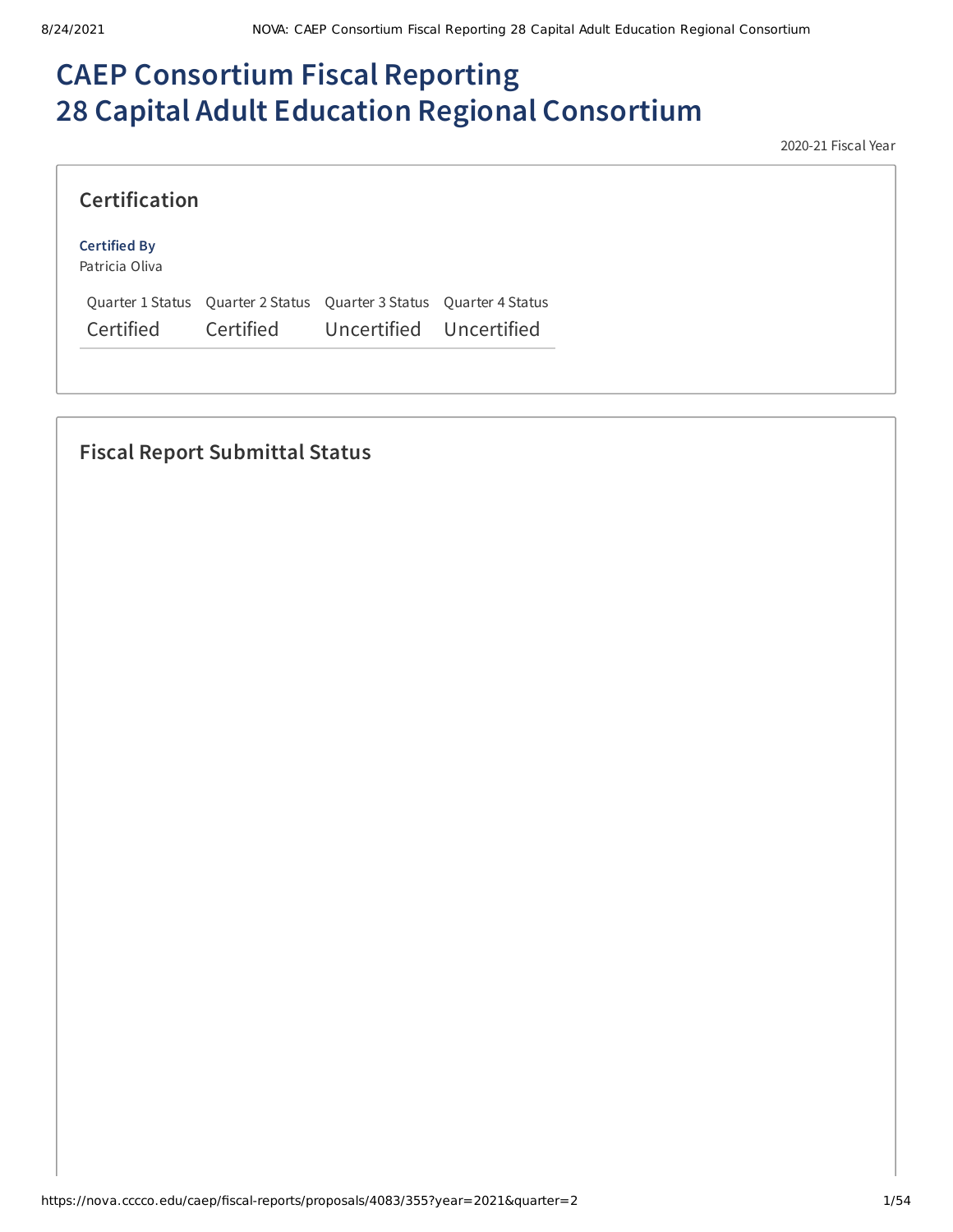| Member<br>Agency                         | Quarter 1 | Quarter 2 | Quarter 3     | Quarter 4     |
|------------------------------------------|-----------|-----------|---------------|---------------|
| Amador<br><b>County</b><br>Unified       | Submitted | Submitted | Submitted     | Not Submitted |
| Center Joint<br>Unified                  | Submitted | Submitted | Submitted     | Not Submitted |
| Davis Joint<br>Unified                   | Submitted | Submitted | Submitted     | Not Submitted |
| El Dorado<br>Co. Office of<br>Education  | Submitted | Submitted | Submitted     | Not Submitted |
| <b>Elk Grove</b><br>Unified              | Submitted | Submitted | Submitted     | Not Submitted |
| Folsom-<br>Cordova<br>Unified            | Submitted | Submitted | Submitted     | Submitted     |
| <b>Galt Joint</b><br><b>Union High</b>   | Submitted | Submitted | Not Submitted | Not Submitted |
| <b>Natomas</b><br>Unified                | Submitted | Submitted | Submitted     | Not Submitted |
| Sacramento<br><b>City Unified</b>        | Submitted | Submitted | Submitted     | Not Submitted |
| Sacramento<br>Co. Office of<br>Education | Submitted | Submitted | Submitted     | Not Submitted |
| San Juan<br>Unified                      | Submitted | Submitted | Submitted     | Submitted     |
| <b>Twin Rivers</b><br>Unified            | Submitted | Submitted | Submitted     | Submitted     |
| Washington<br>Unified                    | Submitted | Submitted | Submitted     | Not Submitted |

# **Amador County Unified**

**Amador County Unified Q1 Report (7/1 - 9/30)**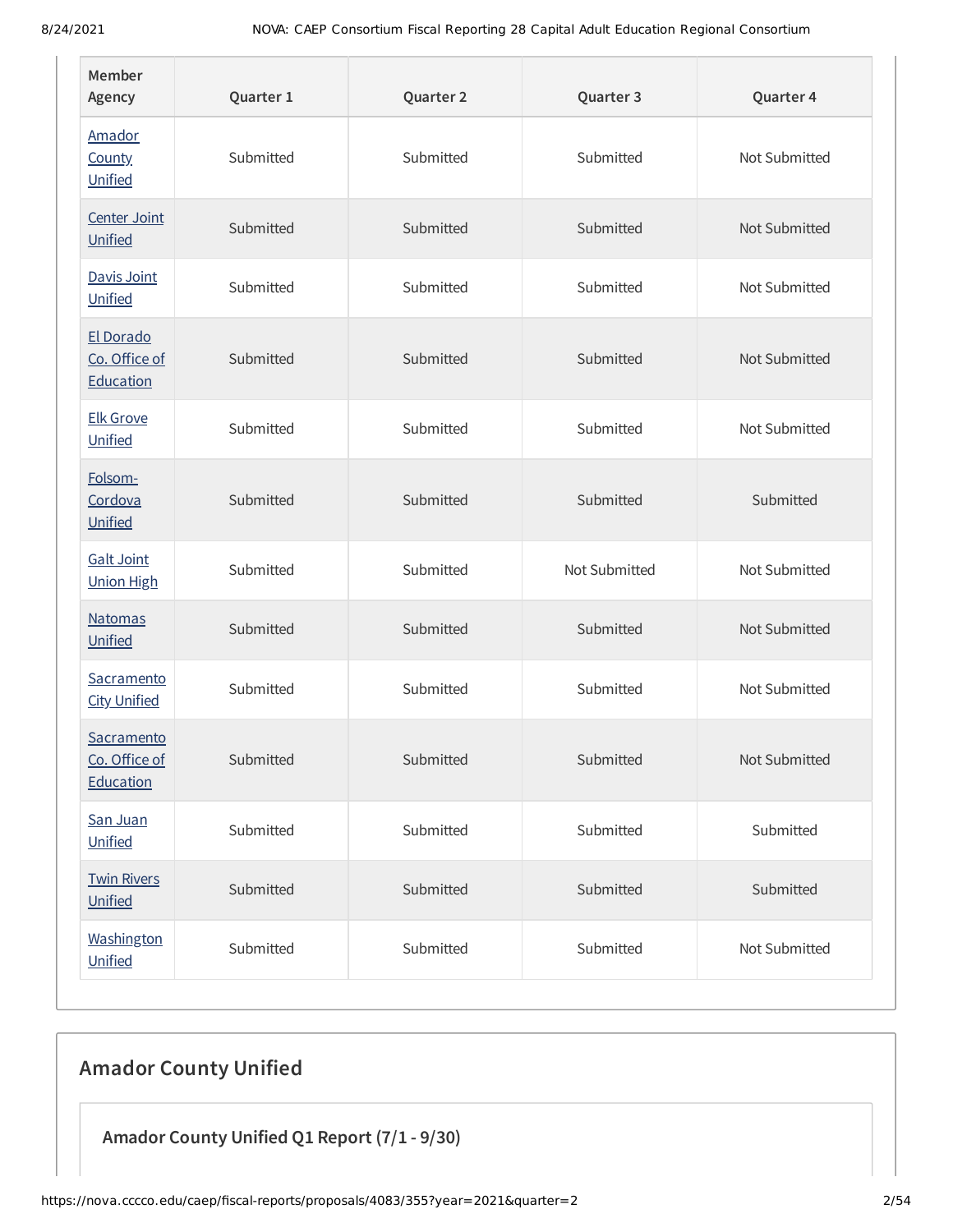| <b>Object Code</b>                                     | Year to<br>Date (YTD)<br>Expenditure | <b>YTD</b><br>Forecast | $\frac{0}{0}$<br>Expended<br>of YTD<br>Forecast | Project<br><b>Budget</b> | $\frac{0}{0}$<br><b>Expended</b><br>of Overall<br><b>Budget</b> | <b>Budget</b><br>Remaining |
|--------------------------------------------------------|--------------------------------------|------------------------|-------------------------------------------------|--------------------------|-----------------------------------------------------------------|----------------------------|
| 1000 - Instructional Salaries                          | \$54,427                             | \$63,035               | 86.34%                                          | \$420,231                | 12.95%                                                          | \$365,804                  |
| 2000 - Non-Instructional<br><b>Salaries</b>            | \$9,545                              | \$13,988               | 68.24%                                          | \$93,256                 | 10.24%                                                          | \$83,711                   |
| 3000 - Employee Benefits                               | \$21,599                             | \$20,355               | 106.11%                                         | \$135,698                | 15.92%                                                          | \$114,099                  |
| 4000 - Supplies and Materials                          | \$6,706                              | \$13,300               | 50.42%                                          | \$88,668                 | 7.56%                                                           | \$81,962                   |
| 5000 - Other Operating<br><b>Expenses and Services</b> | \$68,388                             | \$15,046               | 454.52%                                         | \$100,309                | 68.18%                                                          | \$31,921                   |
| 6000 - Capital Outlay                                  | \$0                                  | \$0                    | 100%                                            | \$0                      | 100%                                                            | \$0                        |
| 7000 - Other Outgo                                     | \$0                                  | \$0                    | 100%                                            | \$0                      | 100%                                                            | \$0                        |
| <b>Indirect Costs</b>                                  | \$0                                  | \$6,617                | $0\%$                                           | \$44,114                 | $0\%$                                                           | \$44,114                   |
| <b>Totals</b>                                          | \$160,665                            | \$132,341              | 121.4%                                          | \$882,276                | 18.21%                                                          | \$721,611                  |

In Amador Adult Education the high school diploma and high school equivalency preparation courses (GED/HiSet) are well underway. Currently, both of these programs are enrolled at near or over capacity. However, the enrolled students are not engaging at the same rate as they have in previous years. During Q1 Amador Adult Ed adopted a new ESL curriculum. Although ESL courses have not begun in person, ESL staff has participated in over 10 hours of professional development and collaboration with Burlington English. Further, some funds have been spent to develop deliverables for ESL students. Additionally, the new Digital Literacy program has been launched. Students are already earning mastery certificates. The GED testing center in partnership with Pearson Vue will go live in January. Amador Adult Ed is also partnering with the local community college foundation to enroll students in college classes. Finally, we are developing new workforce readiness courses to implement.

**Status** Submitted

# **Amador County Unified Q2 Report (10/1 - 12/31)**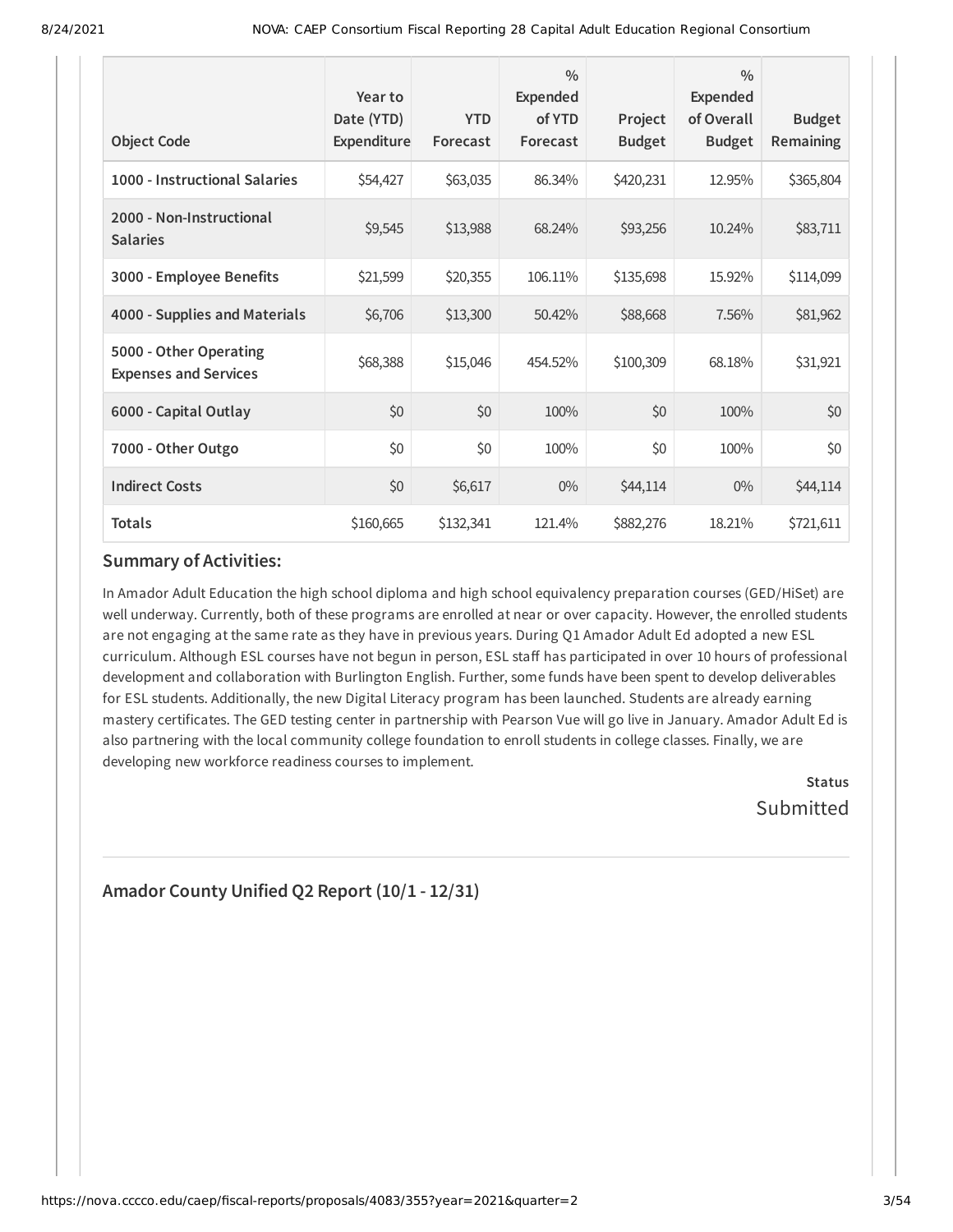| <b>Object Code</b>                                     | Year to<br>Date (YTD)<br>Expenditure | <b>YTD</b><br>Forecast | $\frac{0}{0}$<br><b>Expended</b><br>of YTD<br>Forecast | Project<br><b>Budget</b> | $\frac{0}{0}$<br><b>Expended</b><br>of Overall<br><b>Budget</b> | <b>Budget</b><br><b>Remaining</b> |
|--------------------------------------------------------|--------------------------------------|------------------------|--------------------------------------------------------|--------------------------|-----------------------------------------------------------------|-----------------------------------|
| 1000 - Instructional Salaries                          | \$120,630                            | \$126,069              | 95.69%                                                 | \$420,231                | 28.71%                                                          | \$299,601                         |
| 2000 - Non-Instructional<br><b>Salaries</b>            | \$25,251                             | \$27,977               | 90.26%                                                 | \$93,256                 | 27.08%                                                          | \$68,005                          |
| 3000 - Employee Benefits                               | \$48,033                             | \$40,709               | 117.99%                                                | \$135,698                | 35.4%                                                           | \$87,665                          |
| 4000 - Supplies and Materials                          | \$19,837                             | \$26,600               | 74.57%                                                 | \$88,668                 | 22.37%                                                          | \$68,831                          |
| 5000 - Other Operating<br><b>Expenses and Services</b> | \$68,388                             | \$30,093               | 227.26%                                                | \$100,309                | 68.18%                                                          | \$31,921                          |
| 6000 - Capital Outlay                                  | \$0                                  | \$0                    | 100%                                                   | \$0                      | 100%                                                            | \$0                               |
| 7000 - Other Outgo                                     | \$0                                  | \$0                    | 100%                                                   | \$0                      | 100%                                                            | \$0                               |
| <b>Indirect Costs</b>                                  | \$14,109                             | \$13,234               | 106.61%                                                | \$44,114                 | 31.98%                                                          | \$30,005                          |
| <b>Totals</b>                                          | \$296,248                            | \$264,683              | 111.93%                                                | \$882,276                | 33.58%                                                          | \$586,028                         |

Amador Adult Education has spent the first 2 quarters moving between distance learning and in-person learning. We have a full schedule of adults in high school diploma, GED preparation and are working to get our ESL program up and running. We have tested some ESL students but they lack the digital skills to run courses remotely. We are working on that. We have also started Digital Literacy certificate programs as well as substitute teacher training, and instructional assistant training. The biggest accomplishment we have begun this quarter is to complete our GED testing center certification. We went live on a Wednesday and on the first Saturday one student registered and took a GED test. This will be a huge benefit to our local adult services.

> **Status** Submitted

# **Allocation Year Closeout: 2018-19**

I have reviewed the financial reports for my agency and confirm that all funds for this allocation year have been spent.

**2018-19 Reverted Funds:** \$0

**2018-19 Status** Closed

**Submitting Authority** Kelly Hunkins, Principal & CTE Director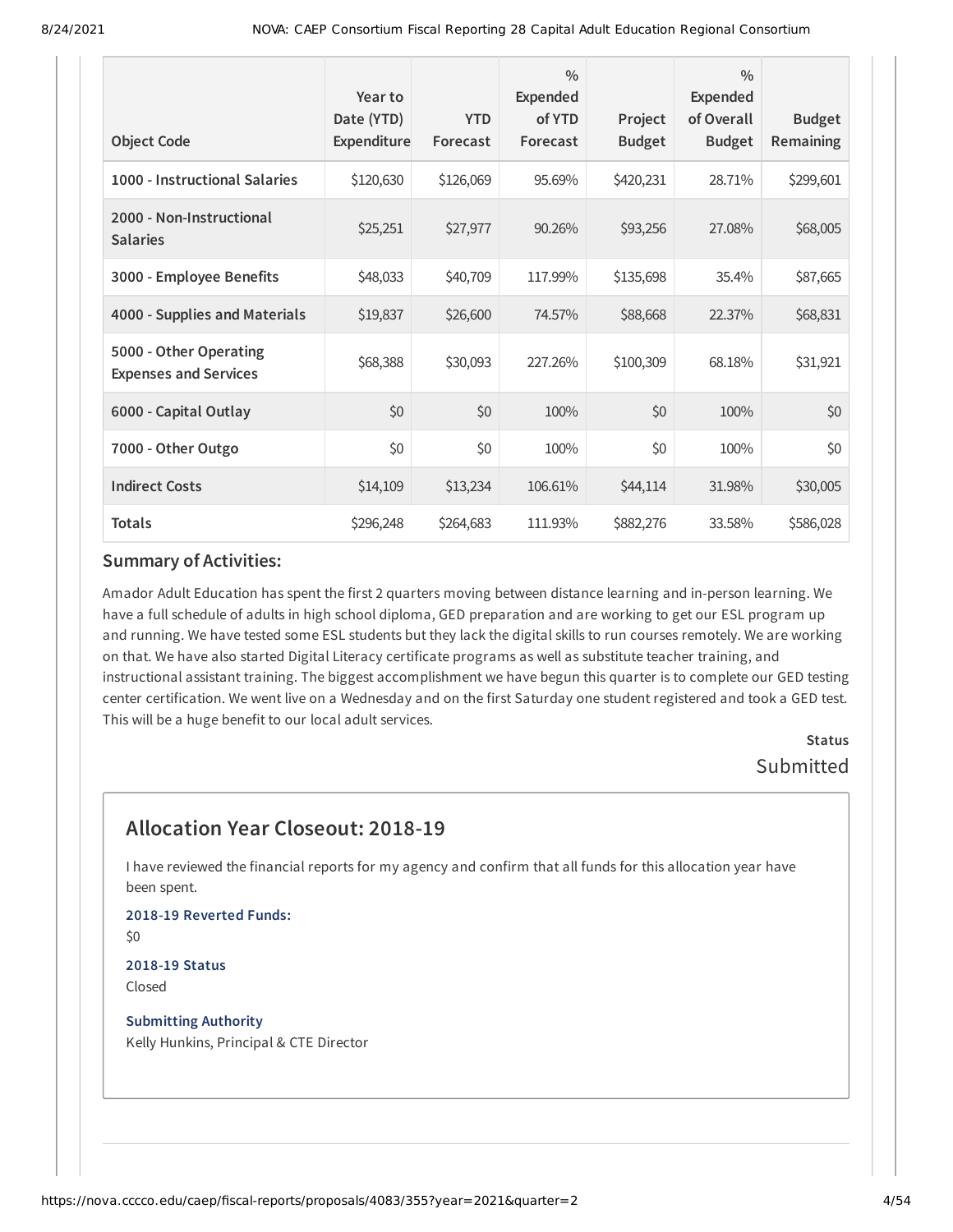### **Amador County Unified Q3 Report (1/1 - 3/31)**

| <b>Object Code</b>                                     | Year to<br>Date (YTD)<br>Expenditure | <b>YTD</b><br>Forecast | $\frac{0}{0}$<br>Expended<br>of YTD<br>Forecast | Project<br><b>Budget</b> | $\frac{0}{0}$<br>Expended<br>of Overall<br><b>Budget</b> | <b>Budget</b><br>Remaining |
|--------------------------------------------------------|--------------------------------------|------------------------|-------------------------------------------------|--------------------------|----------------------------------------------------------|----------------------------|
| 1000 - Instructional Salaries                          | \$190,111                            | \$189,104              | 100.53%                                         | \$420,231                | 45.24%                                                   | \$230,120                  |
| 2000 - Non-Instructional<br><b>Salaries</b>            | \$40,408                             | \$41,965               | 96.29%                                          | \$93,256                 | 43.33%                                                   | \$52,848                   |
| 3000 - Employee Benefits                               | \$74,912                             | \$61,064               | 122.68%                                         | \$135,698                | 55.2%                                                    | \$60,786                   |
| 4000 - Supplies and Materials                          | \$24,004                             | \$39,901               | 60.16%                                          | \$88,668                 | 27.07%                                                   | \$64,664                   |
| 5000 - Other Operating<br><b>Expenses and Services</b> | \$71,355                             | \$45,139               | 158.08%                                         | \$100,309                | 71.14%                                                   | \$28,954                   |
| 6000 - Capital Outlay                                  | \$0                                  | \$0                    | 100%                                            | \$0                      | 100%                                                     | \$0                        |
| 7000 - Other Outgo                                     | \$0                                  | \$0                    | 100%                                            | \$0                      | 100%                                                     | \$0                        |
| <b>Indirect Costs</b>                                  | \$14,109                             | \$19,851               | 71.07%                                          | \$44,114                 | 31.98%                                                   | \$30,005                   |
| <b>Totals</b>                                          | \$414,899                            | \$397,024              | 104.5%                                          | \$882,276                | 47.03%                                                   | \$467,377                  |

### **Summary of Activities:**

Amador Adult Education opened up for in-person instruction in January 2021. Our in-person courses included ESL, GED Test Prep, ABE, and High School Diploma. We also offered Playcare for ESL parents. Classes weren't full, but we proceeded so that we could establish consistency and build for next year. Our salaries increased during the 2nd and 3rd quarters due to COVID processes taking longer for disinfecting and setting up as we share a facility with a high school. Additionally, we help more staff PD during this time to guarantee that all staff was fully prepared to work in person and that students and staff would understand and implement all COVID protocols. We also opened for GED testing which has been highly successful. And finally, we have increased our technology, software, and advertising spending /budgets due to COVID responses.

> **Status Submitted**

# **Amador County Unified Q4 Report (4/1 - 6/30)**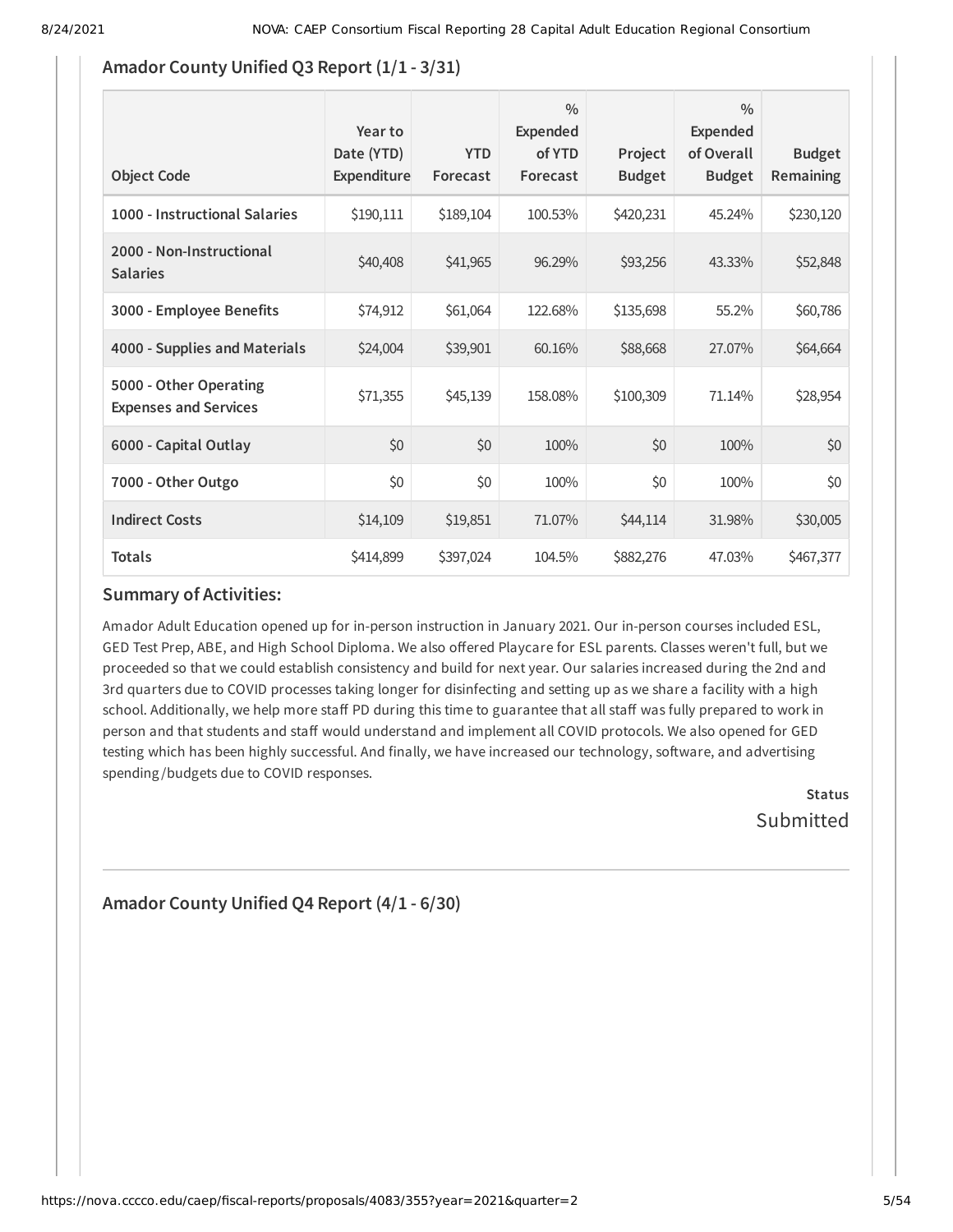| <b>Object Code</b>                                     | Year to<br>Date (YTD)<br>Expenditure | <b>YTD</b><br>Forecast | $\frac{0}{0}$<br><b>Expended</b><br>of YTD<br>Forecast | Project<br><b>Budget</b> | $\frac{0}{0}$<br><b>Expended</b><br>of Overall<br><b>Budget</b> | <b>Budget</b><br>Remaining   |
|--------------------------------------------------------|--------------------------------------|------------------------|--------------------------------------------------------|--------------------------|-----------------------------------------------------------------|------------------------------|
| 1000 - Instructional Salaries                          | \$190,111                            | \$252,139              | 75.4%                                                  | \$420,231                | 45.24%                                                          | \$230,120                    |
| 2000 - Non-Instructional<br><b>Salaries</b>            | \$40,408                             | \$55,954               | 72.22%                                                 | \$93,256                 | 43.33%                                                          | \$52,848                     |
| 3000 - Employee Benefits                               | \$74,912                             | \$81,419               | 92.01%                                                 | \$135,698                | 55.2%                                                           | \$60,786                     |
| 4000 - Supplies and Materials                          | \$24,004                             | \$53,201               | 45.12%                                                 | \$88,668                 | 27.07%                                                          | \$64,664                     |
| 5000 - Other Operating<br><b>Expenses and Services</b> | \$71,355                             | \$60,185               | 118.56%                                                | \$100,309                | 71.14%                                                          | \$28,954                     |
| 6000 - Capital Outlay                                  | \$0                                  | \$0                    | 100%                                                   | \$0                      | 100%                                                            | \$0                          |
| 7000 - Other Outgo                                     | \$0                                  | \$0                    | 100%                                                   | \$0                      | 100%                                                            | \$0                          |
| <b>Indirect Costs</b>                                  | \$14,109                             | \$26,468               | 53.31%                                                 | \$44,114                 | 31.98%                                                          | \$30,005                     |
| <b>Totals</b>                                          | \$414,899                            | \$529,366              | 78.38%                                                 | \$882,276                | 47.03%                                                          | \$467,377                    |
|                                                        |                                      |                        |                                                        |                          |                                                                 | <b>Status</b><br>Unsubmitted |

# **Center Joint Unified**

**Center Joint Unified Q1 Report (7/1 - 9/30)**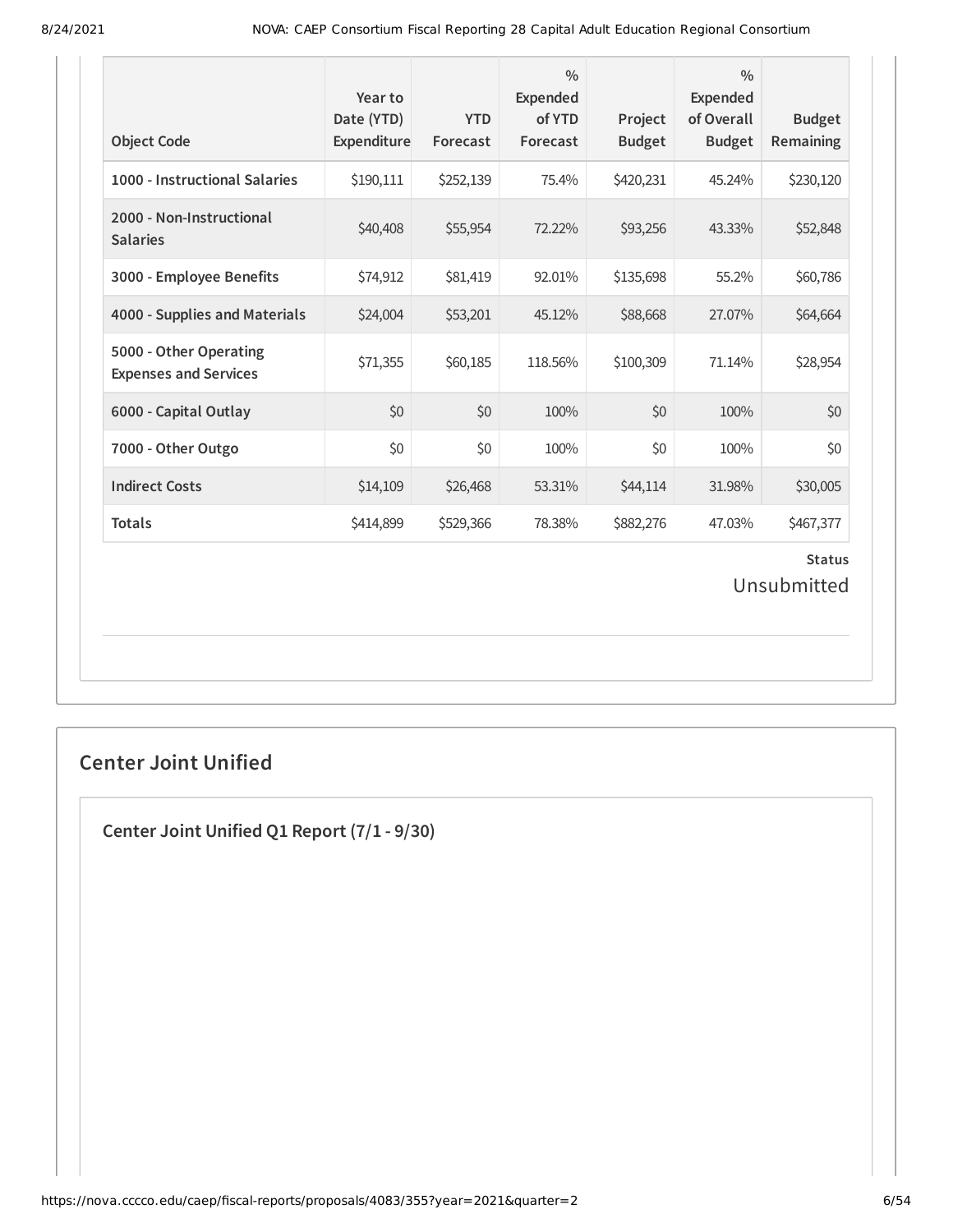| <b>Object Code</b>                                     | Year to<br>Date (YTD)<br>Expenditure | <b>YTD</b><br>Forecast | $\frac{0}{0}$<br>Expended<br>of YTD<br>Forecast | Project<br><b>Budget</b> | $\frac{0}{0}$<br>Expended<br>of Overall<br><b>Budget</b> | <b>Budget</b><br><b>Remaining</b> |
|--------------------------------------------------------|--------------------------------------|------------------------|-------------------------------------------------|--------------------------|----------------------------------------------------------|-----------------------------------|
| 1000 - Instructional Salaries                          | \$25,327                             | \$25,500               | 99.32%                                          | \$170,000                | 14.9%                                                    | \$144,673                         |
| 2000 - Non-Instructional<br><b>Salaries</b>            | \$9,195                              | \$6,750                | 136.22%                                         | \$45,000                 | 20.43%                                                   | \$35,805                          |
| 3000 - Employee Benefits                               | \$8,402                              | \$7,500                | 112.03%                                         | \$50,000                 | 16.8%                                                    | \$41,598                          |
| 4000 - Supplies and Materials                          | \$337                                | \$7,015                | 4.8%                                            | \$46,767                 | 0.72%                                                    | \$46,430                          |
| 5000 - Other Operating<br><b>Expenses and Services</b> | \$200                                | \$3,809                | 5.25%                                           | \$25,396                 | 0.79%                                                    | \$25,196                          |
| 6000 - Capital Outlay                                  | \$0                                  | \$0                    | 100%                                            | \$0                      | 100%                                                     | \$0                               |
| 7000 - Other Outgo                                     | \$0                                  | \$0                    | 100%                                            | \$0                      | 100%                                                     | \$0                               |
| <b>Indirect Costs</b>                                  | \$2,173                              | \$2,529                | 85.93%                                          | \$16,858                 | 12.89%                                                   | \$14,685                          |
| <b>Totals</b>                                          | \$45,634                             | \$53,103               | 85.93%                                          | \$354,021                | 12.89%                                                   | \$308,387                         |

Instructional salaries fell just under target for quarter 1 because we hired a new ESL teacher to replace one that left in March of 2020. The new hire's salary is less due to years of service/experience. Also affecting our payroll costs, our first semester of Para-Educator Training was postponed to the Spring Semester due to lack of student enrollment. All of our classes are being taught virtually during the first quarter. Due to no students or teachers being on campus, less consumable supplies and materials are needed, other than for use by the adult education office staff. Technology upgrades are in the process of being ordered. Those costs will be incurred later in the fiscal year. As a response to COVID-19; staff development costs, conference fees and travel costs have been greatly reduced or eliminated because of virtual platforms. Expenditures to renew online platforms, such as Burlington English, Aztec, and Essential Education, will come in later quarters.

#### **Summary of Activities:**

2020-2021 quarter 1 Adult Ed funds support our program (3 ESL classes, 1 GED Test Preparation/High School Diploma Completion class, and 1 Para-Educator Training class). Funds were spent on payroll, supplies for the office staff, and the addition of seats to our online Apex curriculum for High School Diploma Completion. Our school year started in full distance learning mode with all instruction being virtual. ESL students are being tested in-person, 1:1, per District guidelines. Our office remains open with social distancing measures in place to ensure the safety of the public and our office staff. Our registration forms have been moved to electronic form on our website to limit the need to have students physically in the office for extended periods.

> **Status** Submitted

### **Center Joint Unified Q2 Report (10/1 - 12/31)**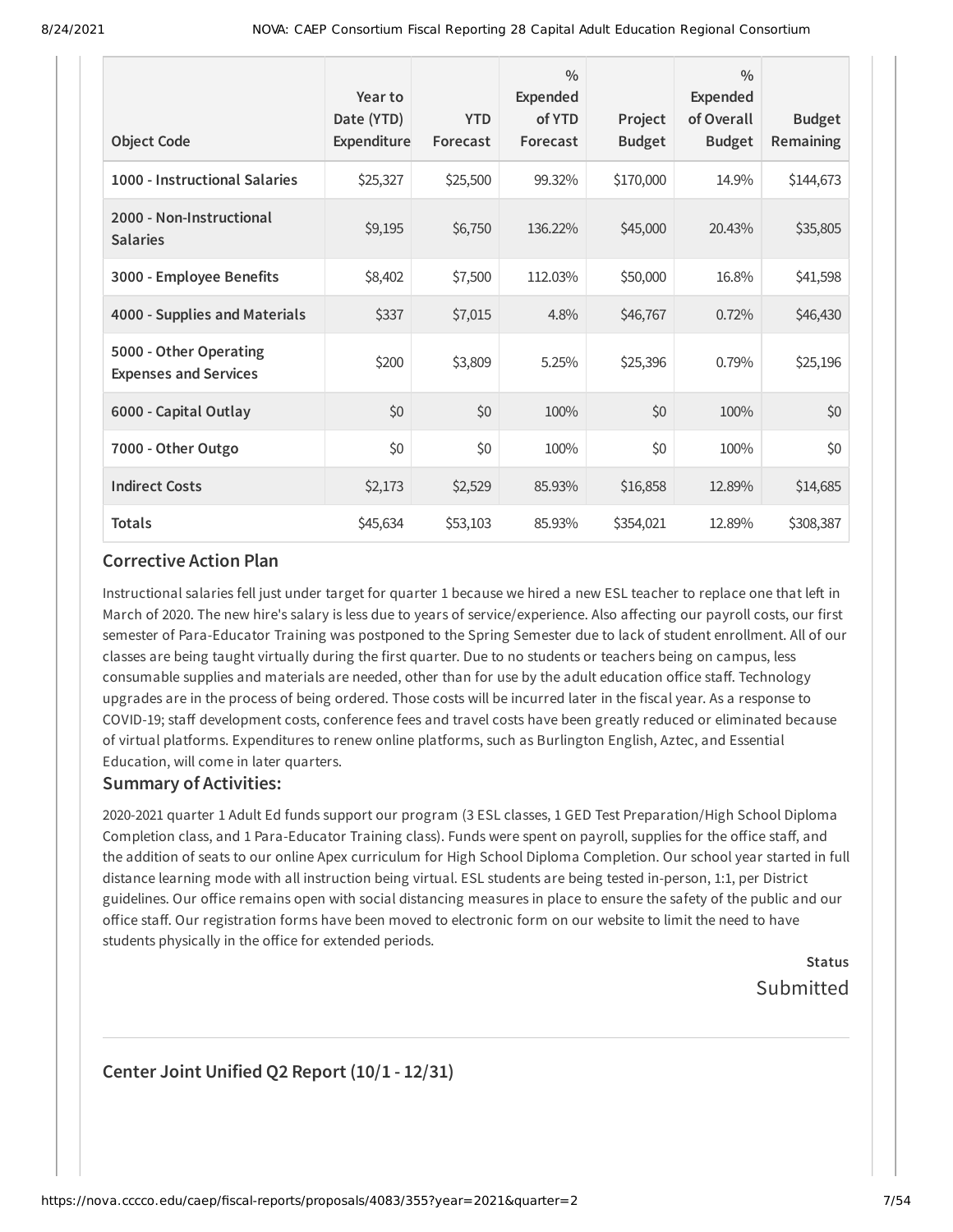| <b>Object Code</b>                                     | Year to<br>Date (YTD)<br>Expenditure | <b>YTD</b><br>Forecast | $\frac{0}{0}$<br><b>Expended</b><br>of YTD<br>Forecast | Project<br><b>Budget</b> | $\frac{0}{0}$<br><b>Expended</b><br>of Overall<br><b>Budget</b> | <b>Budget</b><br>Remaining |
|--------------------------------------------------------|--------------------------------------|------------------------|--------------------------------------------------------|--------------------------|-----------------------------------------------------------------|----------------------------|
| 1000 - Instructional Salaries                          | \$57,948                             | \$51,000               | 113.62%                                                | \$170,000                | 34.09%                                                          | \$112,052                  |
| 2000 - Non-Instructional<br><b>Salaries</b>            | \$17,941                             | \$13,500               | 132.9%                                                 | \$45,000                 | 39.87%                                                          | \$27,059                   |
| 3000 - Employee Benefits                               | \$18,079                             | \$15,000               | 120.53%                                                | \$50,000                 | 36.16%                                                          | \$31,921                   |
| 4000 - Supplies and Materials                          | \$3,081                              | \$14,030               | 21.96%                                                 | \$46,767                 | 6.59%                                                           | \$43,686                   |
| 5000 - Other Operating<br><b>Expenses and Services</b> | \$1,638                              | \$7,619                | 21.5%                                                  | \$25,396                 | 6.45%                                                           | \$23,758                   |
| 6000 - Capital Outlay                                  | \$0                                  | \$0                    | 100%                                                   | \$0                      | 100%                                                            | \$0                        |
| 7000 - Other Outgo                                     | \$0                                  | \$0                    | 100%                                                   | \$0                      | 100%                                                            | \$0                        |
| <b>Indirect Costs</b>                                  | \$4,934                              | \$5,057                | 97.56%                                                 | \$16,858                 | 29.27%                                                          | \$11,924                   |
| <b>Totals</b>                                          | \$103,621                            | \$106,206              | 97.57%                                                 | \$354,021                | 29.27%                                                          | \$250,400                  |

Since we are in distance learning mode and no students or teachers are on campus, less consumable supplies and materials are needed, other than for use by the adult education office staff. Technology upgrades are in the process of being ordered. Those costs will be incurred later in the fiscal year. As a response to COVID-19, staff development costs, conference fees, and travel costs have been greatly reduced or eliminated because of virtual platforms. Expenditures to renew online platforms, such as Burlington English, will come in later quarters.

#### **Summary of Activities:**

In the 2nd quarter of 2020-2021, Adult Ed funds continue to support our program (3 ESL classes, 1 GED Test Preparation/High School Diploma Completion class, and 1 Para-Educator Training class). During the 2nd quarter, funds were primarily spent on payroll, furniture to reconfigure our ESL classrooms for social distancing, additional seats to our online Apex curriculum for High School Diploma Completion, and renewal of seats via Essential Education for GED Test Preparation. We have continued in full distance learning mode with all instruction being virtual. ASE and ESL students were tested in-person, 1:1 and 2:1 with safety and disinfecting measures in place. Our office remains open with social distancing measures in place to ensure the safety of the public and our office staff. Our registration forms have been moved to electronic form on our website to limit the need to have students physically in the office for extended periods.

> **Status** Submitted

# **Allocation Year Closeout: 2018-19**

I have reviewed the financial reports for my agency and confirm that all funds for this allocation year have been spent.

### **2018-19 Reverted Funds:** \$0 **2018-19 Status** Closed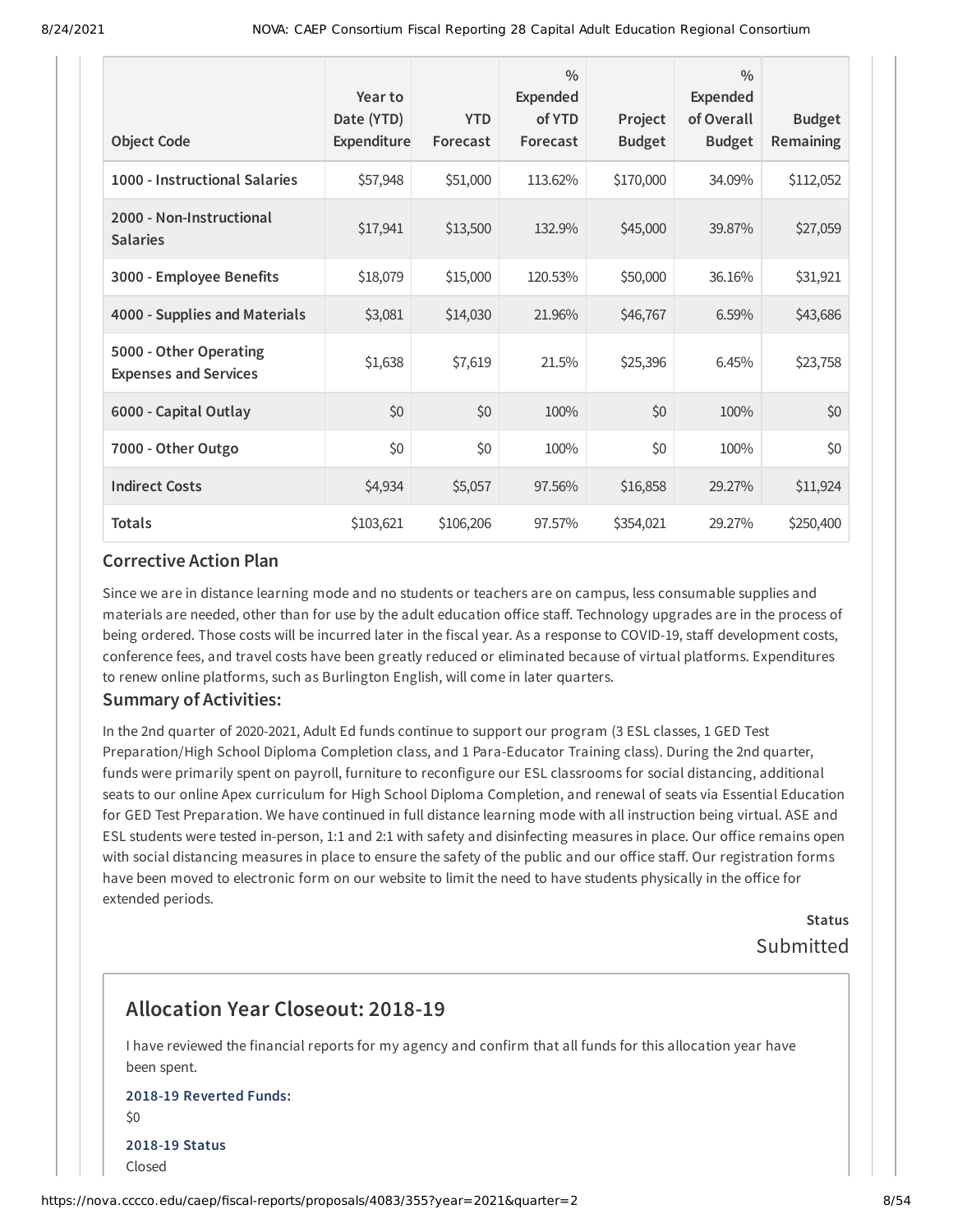**Submitting Authority** David French, Principal Gabrianna Martin, Staff Secretary

### **Center Joint Unified Q3 Report (1/1 - 3/31)**

| <b>Object Code</b>                                     | Year to<br>Date (YTD)<br>Expenditure | <b>YTD</b><br>Forecast | 0/0<br><b>Expended</b><br>of YTD<br>Forecast | Project<br><b>Budget</b> | $\frac{0}{0}$<br><b>Expended</b><br>of Overall<br><b>Budget</b> | <b>Budget</b><br><b>Remaining</b> |
|--------------------------------------------------------|--------------------------------------|------------------------|----------------------------------------------|--------------------------|-----------------------------------------------------------------|-----------------------------------|
| 1000 - Instructional Salaries                          | \$91,210                             | \$76,500               | 119.23%                                      | \$170,000                | 53.65%                                                          | \$78,790                          |
| 2000 - Non-Instructional<br><b>Salaries</b>            | \$26,736                             | \$20,250               | 132.03%                                      | \$45,000                 | 59.41%                                                          | \$18,264                          |
| 3000 - Employee Benefits                               | \$27,892                             | \$22,500               | 123.96%                                      | \$50,000                 | 55.78%                                                          | \$22,108                          |
| 4000 - Supplies and Materials                          | \$26,879                             | \$21,045               | 127.72%                                      | \$46,767                 | 57.47%                                                          | \$19,888                          |
| 5000 - Other Operating<br><b>Expenses and Services</b> | \$2,826                              | \$11,428               | 24.73%                                       | \$25,396                 | 11.13%                                                          | \$22,570                          |
| 6000 - Capital Outlay                                  | \$0                                  | \$0                    | 100%                                         | \$0                      | 100%                                                            | \$0                               |
| 7000 - Other Outgo                                     | \$0                                  | \$0                    | 100%                                         | \$0                      | 100%                                                            | \$0                               |
| <b>Indirect Costs</b>                                  | \$8,777                              | \$7,586                | 115.7%                                       | \$16,858                 | 52.06%                                                          | \$8,081                           |
| <b>Totals</b>                                          | \$184,320                            | \$159,309              | 115.7%                                       | \$354,021                | 52.06%                                                          | \$169,701                         |

### **Summary of Activities:**

In the 3rd quarter of 2020-2021, Adult Ed funds continue to support our program (3 ESL classes, 1 GED Test Preparation/High School Diploma Completion class, and 1 Para-Educator Training class). During the 3rd quarter, funds were primarily spent on payroll and technology upgrades specified in our Special Project Allocation. We have continued in full distance learning mode with all instruction being virtual. ESL students were tested in-person, 1:1 and 2:1 with safety and disinfecting measures in place. Our office remains open with social distancing measures in place to ensure the safety of the public and our office staff. Our registration forms have been moved to electronic form on our website to limit the need to have students physically in the office for extended periods.

> **Status** Submitted

**Center Joint Unified Q4 Report (4/1 - 6/30)**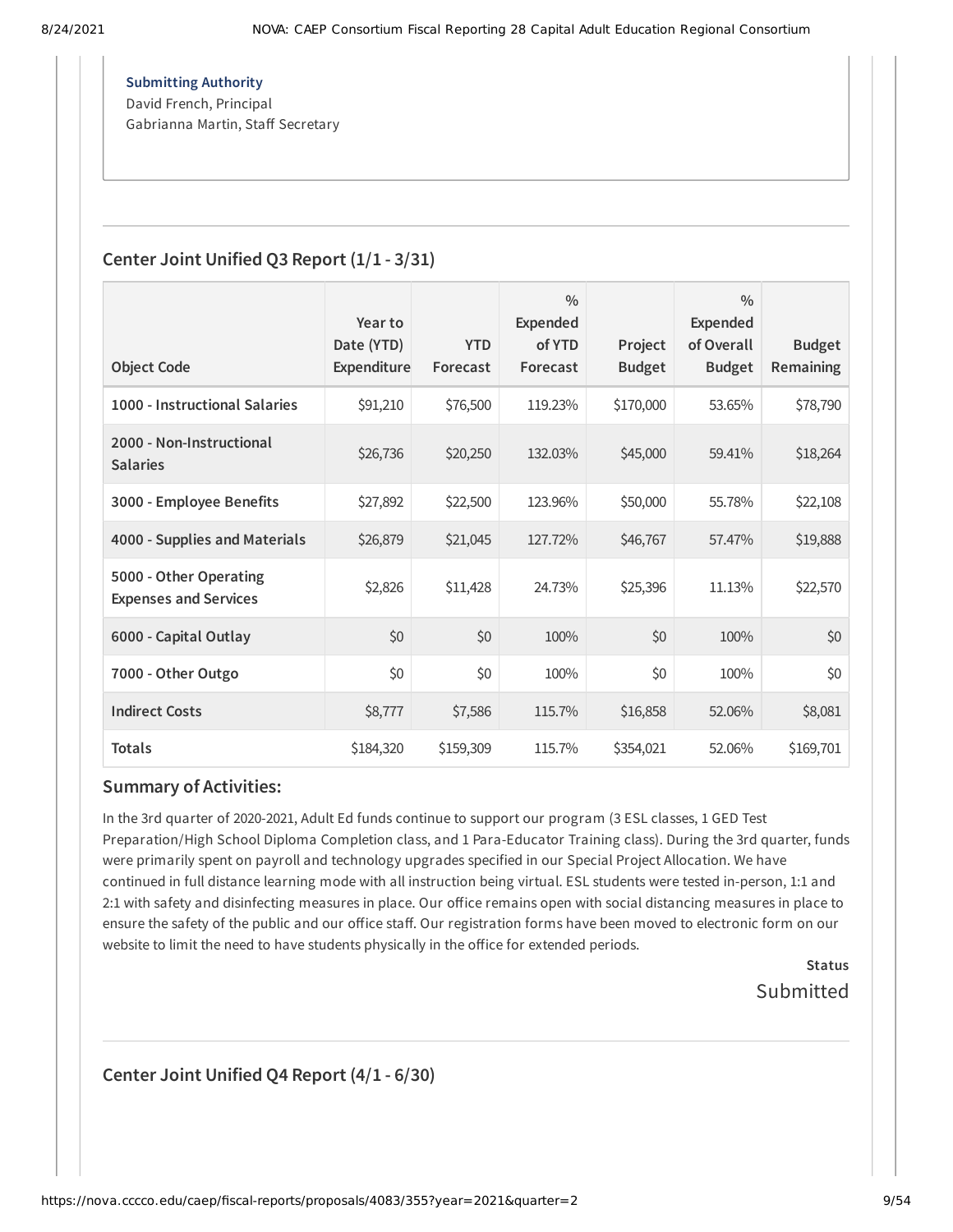| <b>Object Code</b>                                     | Year to<br>Date (YTD)<br>Expenditure | <b>YTD</b><br>Forecast | $\frac{0}{0}$<br>Expended<br>of YTD<br>Forecast | Project<br><b>Budget</b> | $\frac{0}{0}$<br><b>Expended</b><br>of Overall<br><b>Budget</b> | <b>Budget</b><br>Remaining   |
|--------------------------------------------------------|--------------------------------------|------------------------|-------------------------------------------------|--------------------------|-----------------------------------------------------------------|------------------------------|
| 1000 - Instructional Salaries                          | \$91,210                             | \$102,000              | 89.42%                                          | \$170,000                | 53.65%                                                          | \$78,790                     |
| 2000 - Non-Instructional<br><b>Salaries</b>            | \$26,736                             | \$27,000               | 99.02%                                          | \$45,000                 | 59.41%                                                          | \$18,264                     |
| 3000 - Employee Benefits                               | \$27,892                             | \$30,000               | 92.97%                                          | \$50,000                 | 55.78%                                                          | \$22,108                     |
| 4000 - Supplies and Materials                          | \$26,879                             | \$28,060               | 95.79%                                          | \$46,767                 | 57.47%                                                          | \$19,888                     |
| 5000 - Other Operating<br><b>Expenses and Services</b> | \$2,826                              | \$15,238               | 18.55%                                          | \$25,396                 | 11.13%                                                          | \$22,570                     |
| 6000 - Capital Outlay                                  | \$0                                  | \$0                    | 100%                                            | \$0                      | 100%                                                            | \$0                          |
| 7000 - Other Outgo                                     | \$0                                  | \$0                    | 100%                                            | \$0                      | 100%                                                            | \$0                          |
| <b>Indirect Costs</b>                                  | \$8,777                              | \$10,115               | 86.77%                                          | \$16,858                 | 52.06%                                                          | \$8,081                      |
| <b>Totals</b>                                          | \$184,320                            | \$212,413              | 86.77%                                          | \$354,021                | 52.06%                                                          | \$169,701                    |
|                                                        |                                      |                        |                                                 |                          |                                                                 | <b>Status</b><br>Unsubmitted |

# **Davis Joint Unified**

**Davis Joint Unified Q1 Report (7/1 - 9/30)**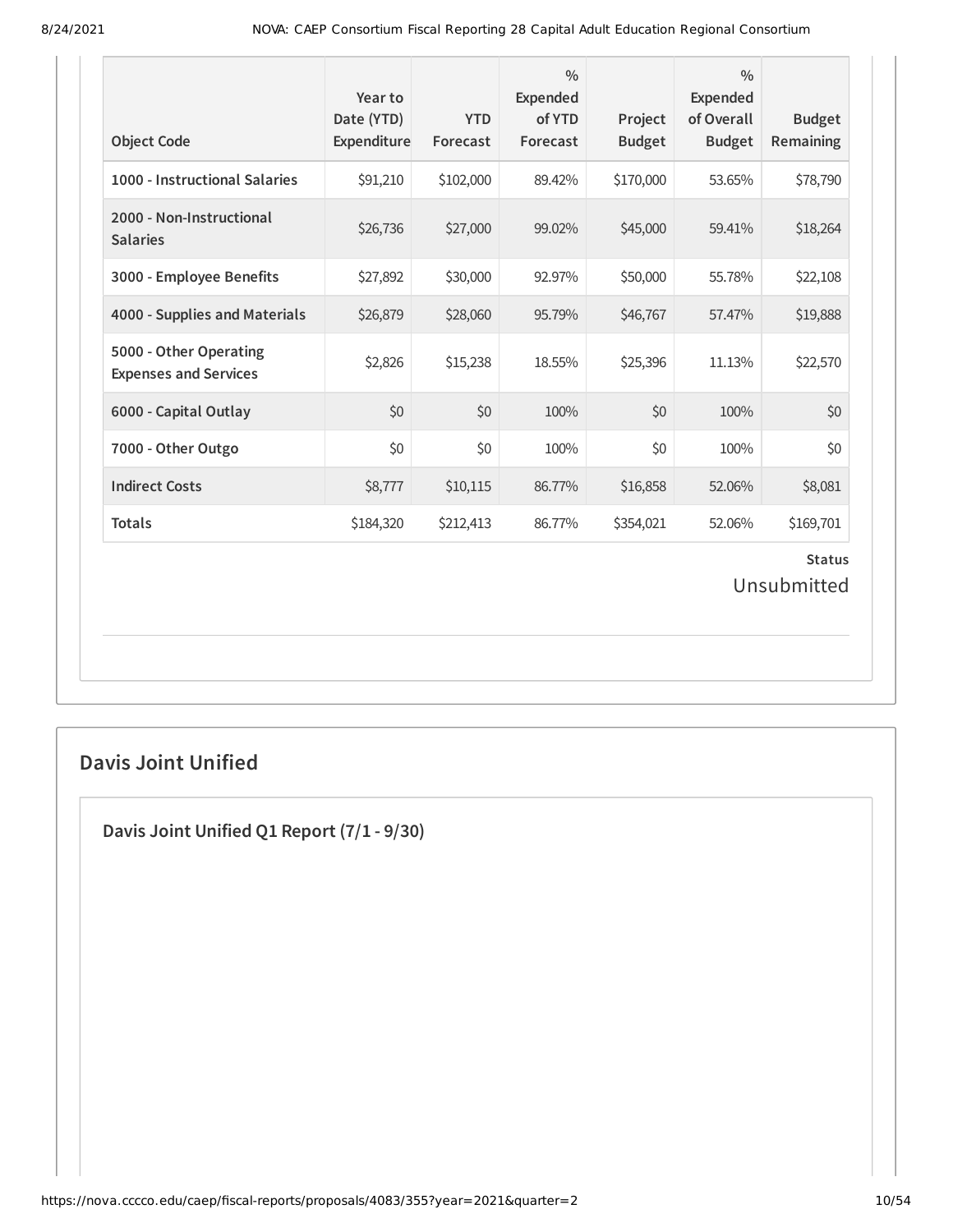| <b>Object Code</b>                                     | Year to<br>Date (YTD)<br>Expenditure | <b>YTD</b><br>Forecast | $\frac{0}{0}$<br><b>Expended</b><br>of YTD<br>Forecast | Project<br><b>Budget</b> | $\frac{0}{0}$<br><b>Expended</b><br>of Overall<br><b>Budget</b> | <b>Budget</b><br>Remaining |
|--------------------------------------------------------|--------------------------------------|------------------------|--------------------------------------------------------|--------------------------|-----------------------------------------------------------------|----------------------------|
| 1000 - Instructional Salaries                          | \$17,909                             | \$44,000               | 40.7%                                                  | \$220,000                | 8.14%                                                           | \$202,091                  |
| 2000 - Non-Instructional<br><b>Salaries</b>            | \$10,020                             | \$19,957               | 50.21%                                                 | \$99,786                 | 10.04%                                                          | \$89,766                   |
| 3000 - Employee Benefits                               | \$9,268                              | \$17,696               | 52.37%                                                 | \$88,480                 | 10.47%                                                          | \$79,212                   |
| 4000 - Supplies and Materials                          | \$2,979                              | \$6,655                | 44.77%                                                 | \$33,273                 | 8.95%                                                           | \$30,294                   |
| 5000 - Other Operating<br><b>Expenses and Services</b> | \$2,971                              | \$8,800                | 33.76%                                                 | \$44,000                 | 6.75%                                                           | \$41,029                   |
| 6000 - Capital Outlay                                  | \$0                                  | \$0                    | 100%                                                   | \$0                      | 100%                                                            | \$0                        |
| 7000 - Other Outgo                                     | \$0                                  | \$0                    | 100%                                                   | \$0                      | 100%                                                            | \$0                        |
| <b>Indirect Costs</b>                                  | \$0                                  | \$4,855                | $0\%$                                                  | \$24,277                 | $0\%$                                                           | \$24,277                   |
| <b>Totals</b>                                          | \$43,147                             | \$101,963              | 42.32%                                                 | \$509,816                | 8.46%                                                           | \$466,669                  |

The continuation of distance learning /school closures has changed our calculus as it relates to spending. We would normally have much higher costs in relation to materials and supplies and professional services, but with all of our students learning from home, we haven't been making copies or purchasing student support supplies. It also caused the start of our Nursing Assistant program to be delayed so we didn't spend money on textbooks or supplies for that class. We also aren't attending professional development in person which means no registration fees or travel costs. We anticipate that our expenses will continue to be lower than normal as long as we continue in distance learning. We also didn't start classes until late in September so our instructional expenses in Q1 were lower than they will be in future quarters.

### **Summary of Activities:**

Preparation for Distance Learning, outreach to students, orientation and testing for incoming students, and implementation of Distance Learning in 3 state programs: High School Diploma, English as a Second Language, and Parent-Child K12 Success.

**Status** Submitted

**Davis Joint Unified Q2 Report (10/1 - 12/31)**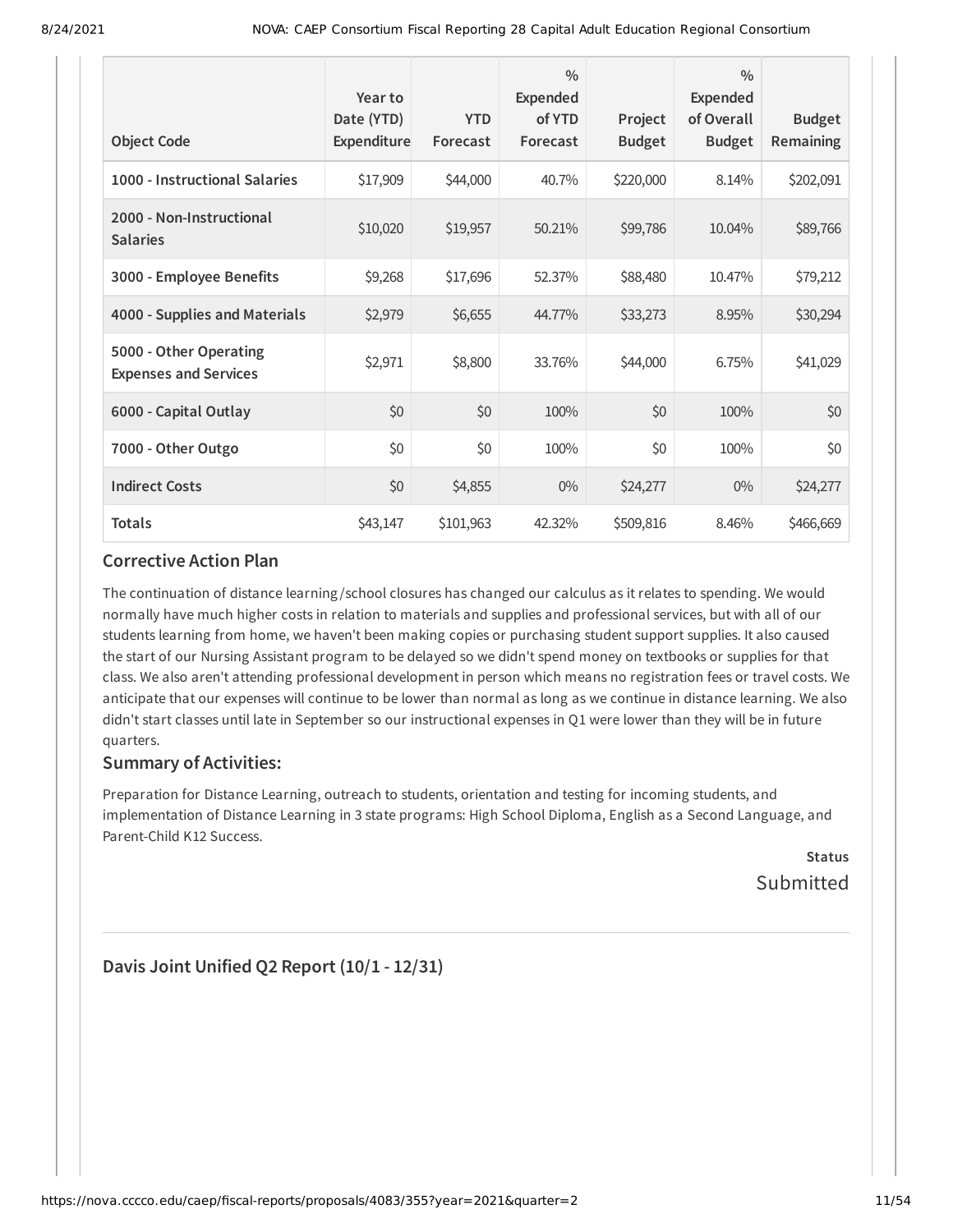| <b>Object Code</b>                                     | Year to<br>Date (YTD)<br>Expenditure | <b>YTD</b><br>Forecast | $\frac{0}{0}$<br><b>Expended</b><br>of YTD<br>Forecast | Project<br><b>Budget</b> | $\frac{0}{0}$<br><b>Expended</b><br>of Overall<br><b>Budget</b> | <b>Budget</b><br><b>Remaining</b> |
|--------------------------------------------------------|--------------------------------------|------------------------|--------------------------------------------------------|--------------------------|-----------------------------------------------------------------|-----------------------------------|
|                                                        |                                      |                        |                                                        |                          |                                                                 |                                   |
| 1000 - Instructional Salaries                          | \$80,038                             | \$88,000               | 90.95%                                                 | \$220,000                | 36.38%                                                          | \$139,962                         |
| 2000 - Non-Instructional<br><b>Salaries</b>            | \$36,622                             | \$39,914               | 91.75%                                                 | \$99,786                 | 36.7%                                                           | \$63,164                          |
| 3000 - Employee Benefits                               | \$36,692                             | \$35,392               | 103.67%                                                | \$88,480                 | 41.47%                                                          | \$51,788                          |
| 4000 - Supplies and Materials                          | \$2,988                              | \$13,309               | 22.45%                                                 | \$33,273                 | 8.98%                                                           | \$30,285                          |
| 5000 - Other Operating<br><b>Expenses and Services</b> | \$8,167                              | \$17,600               | 46.4%                                                  | \$44,000                 | 18.56%                                                          | \$35,833                          |
| 6000 - Capital Outlay                                  | \$0                                  | \$0                    | 100%                                                   | \$0                      | 100%                                                            | \$0                               |
| 7000 - Other Outgo                                     | \$0                                  | \$0                    | 100%                                                   | \$0                      | 100%                                                            | \$0                               |
| <b>Indirect Costs</b>                                  | \$0                                  | \$9,711                | $0\%$                                                  | \$24,277                 | $0\%$                                                           | \$24,277                          |
| <b>Totals</b>                                          | \$164,507                            | \$203,926              | 80.67%                                                 | \$509,816                | 32.27%                                                          | \$345,309                         |

Distance Learning delivery of programs: ASE (High school diploma), ESL, and Parent-Child K12 Success. Classified support for these programs. Preparation and training for Workforce Readiness (NWOW). Recruitment and planning for Nursing Assistant program (CTE). The school is also going through accreditation this year so team meetings, program evaluation, and action plan development are ongoing and involve all staff.

# **Status** Submitted

# **Allocation Year Closeout: 2018-19**

I have reviewed the financial reports for my agency and confirm that all funds for this allocation year have been spent.

**2018-19 Reverted Funds:**

\$0

#### **2018-19 Status** Closed

**Submitting Authority** Grace Sauser, Principal

**Davis Joint Unified Q3 Report (1/1 - 3/31)**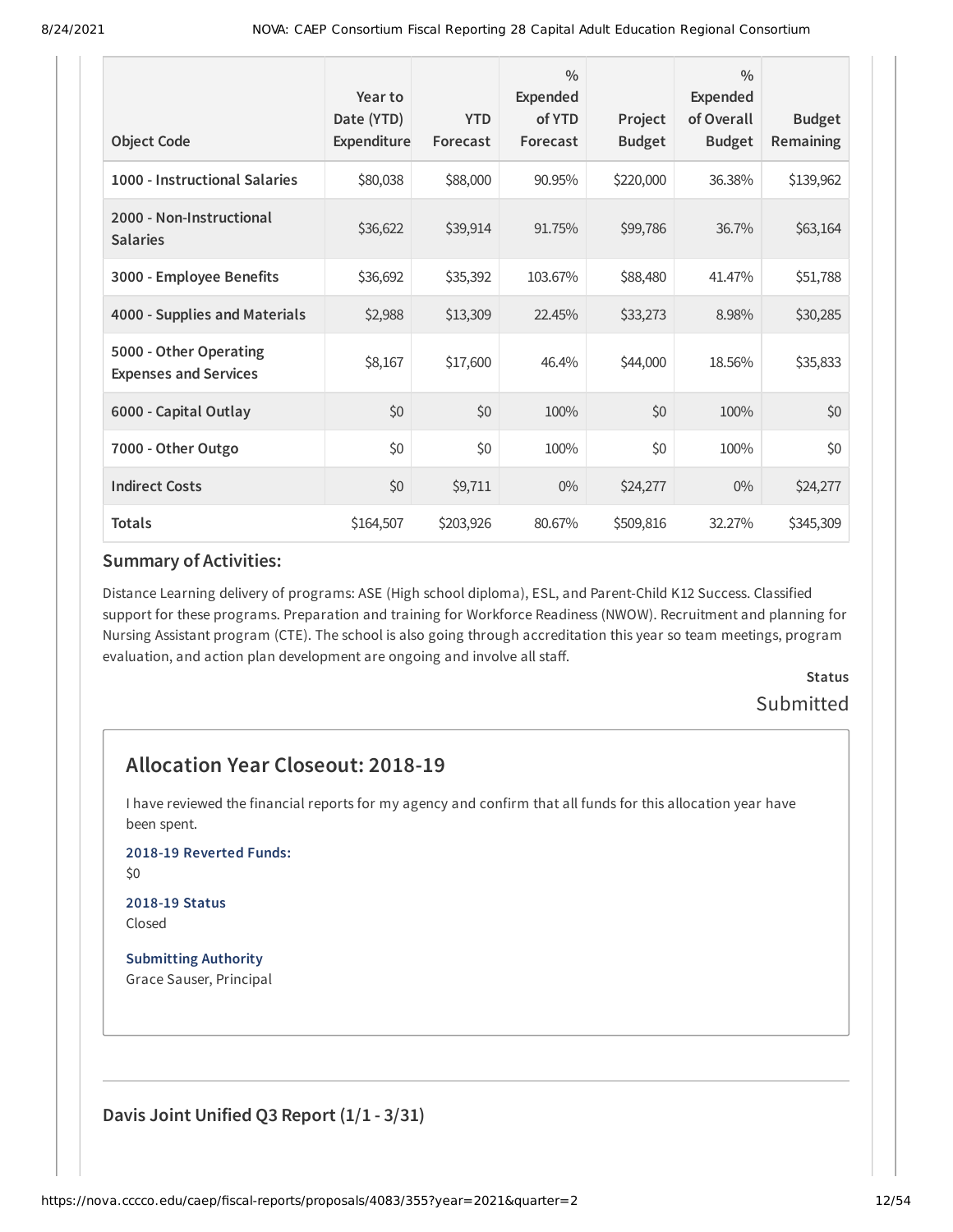| <b>Object Code</b>                                     | Year to<br>Date (YTD)<br>Expenditure | <b>YTD</b><br>Forecast | $\frac{0}{0}$<br>Expended<br>of YTD<br>Forecast | Project<br><b>Budget</b> | $\frac{0}{0}$<br><b>Expended</b><br>of Overall<br><b>Budget</b> | <b>Budget</b><br>Remaining |
|--------------------------------------------------------|--------------------------------------|------------------------|-------------------------------------------------|--------------------------|-----------------------------------------------------------------|----------------------------|
| 1000 - Instructional Salaries                          | \$124,534                            | \$132,000              | 94.34%                                          | \$220,000                | 56.61%                                                          | \$95,466                   |
| 2000 - Non-Instructional<br><b>Salaries</b>            | \$62,391                             | \$59,872               | 104.21%                                         | \$99,786                 | 62.52%                                                          | \$37,395                   |
| 3000 - Employee Benefits                               | \$57,414                             | \$53,088               | 108.15%                                         | \$88,480                 | 64.89%                                                          | \$31,066                   |
| 4000 - Supplies and Materials                          | \$3,617                              | \$19,964               | 18.12%                                          | \$33,273                 | 10.87%                                                          | \$29,656                   |
| 5000 - Other Operating<br><b>Expenses and Services</b> | \$14,996                             | \$26,400               | 56.8%                                           | \$44,000                 | 34.08%                                                          | \$29,004                   |
| 6000 - Capital Outlay                                  | \$0                                  | \$0                    | 100%                                            | \$0                      | 100%                                                            | \$0                        |
| 7000 - Other Outgo                                     | \$0                                  | \$0                    | 100%                                            | \$0                      | 100%                                                            | \$0                        |
| <b>Indirect Costs</b>                                  | \$0                                  | \$14,566               | $0\%$                                           | \$24,277                 | $0\%$                                                           | \$24,277                   |
| <b>Totals</b>                                          | \$262,952                            | \$305,890              | 85.96%                                          | \$509,816                | 51.58%                                                          | \$246,864                  |

Distance Learning delivery of programs: ASE (High school diploma), ESL, and Parent-Child K12 Success. Classified support for these programs. Preparation and training for Workforce Readiness (NWOW). Recruitment and planning for in-person Nursing Assistant classes (CTE). The school is also going through accreditation this year so team meetings, program evaluation, and action plan development are ongoing and involve all staff.

> **Status Submitted**

**Davis Joint Unified Q4 Report (4/1 - 6/30)**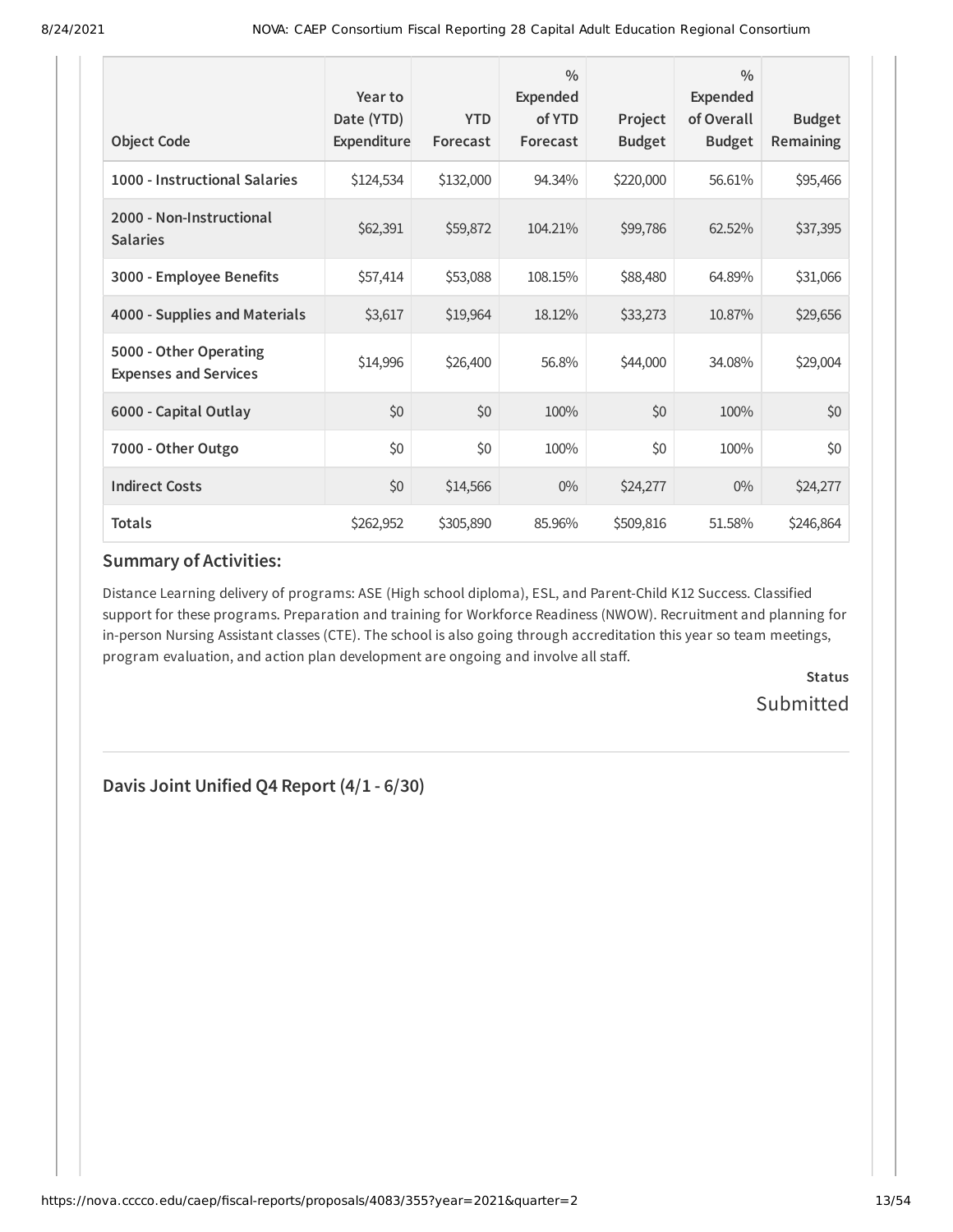| <b>Object Code</b>                                     | Year to<br>Date (YTD)<br>Expenditure | <b>YTD</b><br>Forecast | $\frac{0}{0}$<br>Expended<br>of YTD<br>Forecast | Project<br><b>Budget</b> | $\frac{0}{0}$<br><b>Expended</b><br>of Overall<br><b>Budget</b> | <b>Budget</b><br>Remaining |  |
|--------------------------------------------------------|--------------------------------------|------------------------|-------------------------------------------------|--------------------------|-----------------------------------------------------------------|----------------------------|--|
| 1000 - Instructional Salaries                          | \$124,534                            | \$176,000              | 70.76%                                          | \$220,000                | 56.61%                                                          | \$95,466                   |  |
| 2000 - Non-Instructional<br><b>Salaries</b>            | \$62,391                             | \$79,829               | 78.16%                                          | \$99,786                 | 62.52%                                                          | \$37,395                   |  |
| 3000 - Employee Benefits                               | \$57,414                             | \$70,784               | 81.11%                                          | \$88,480                 | 64.89%                                                          | \$31,066                   |  |
| 4000 - Supplies and Materials                          | \$3,617                              | \$26,618               | 13.59%                                          | \$33,273                 | 10.87%                                                          | \$29,656                   |  |
| 5000 - Other Operating<br><b>Expenses and Services</b> | \$14,996                             | \$35,200               | 42.6%                                           | \$44,000                 | 34.08%                                                          | \$29,004                   |  |
| 6000 - Capital Outlay                                  | \$0                                  | \$0                    | 100%                                            | \$0                      | 100%                                                            | \$0                        |  |
| 7000 - Other Outgo                                     | \$0                                  | \$0                    | 100%                                            | \$0                      | 100%                                                            | \$0                        |  |
| <b>Indirect Costs</b>                                  | \$0                                  | \$19,422               | $0\%$                                           | \$24,277                 | $0\%$                                                           | \$24,277                   |  |
| <b>Totals</b>                                          | \$262,952                            | \$407,853              | 64.47%                                          | \$509,816                | 51.58%                                                          | \$246,864                  |  |
| <b>Status</b><br>Unsubmitted                           |                                      |                        |                                                 |                          |                                                                 |                            |  |

# **El Dorado Co. Office of Education**

**El Dorado Co.Office of Education Q1 Report (7/1 - 9/30)**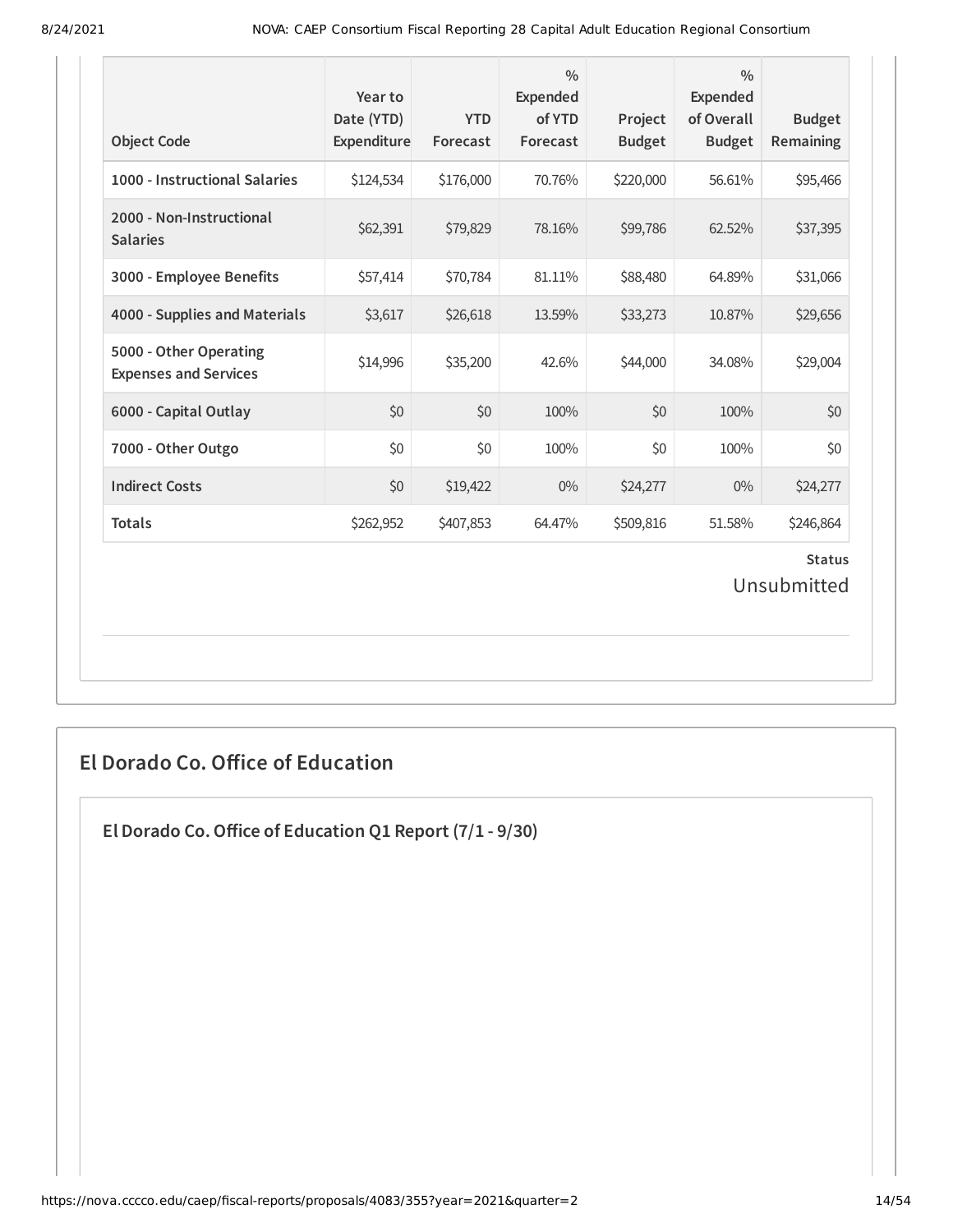| <b>Object Code</b>                                     | Year to<br>Date (YTD)<br>Expenditure | <b>YTD</b><br>Forecast | $\frac{0}{0}$<br>Expended<br>of YTD<br>Forecast | Project<br><b>Budget</b> | $\frac{0}{0}$<br>Expended<br>of Overall<br><b>Budget</b> | <b>Budget</b><br>Remaining |
|--------------------------------------------------------|--------------------------------------|------------------------|-------------------------------------------------|--------------------------|----------------------------------------------------------|----------------------------|
| 1000 - Instructional Salaries                          | \$16,240                             | \$30,935               | 52.5%                                           | \$123,739                | 13.12%                                                   | \$107,499                  |
| 2000 - Non-Instructional<br><b>Salaries</b>            | \$4,075                              | \$13,212               | 30.84%                                          | \$52,849                 | 7.71%                                                    | \$48,774                   |
| 3000 - Employee Benefits                               | \$4,000                              | \$12,103               | 33.05%                                          | \$48,412                 | 8.26%                                                    | \$44,412                   |
| 4000 - Supplies and Materials                          | \$0                                  | \$995                  | $0\%$                                           | \$3,979                  | $0\%$                                                    | \$3,979                    |
| 5000 - Other Operating<br><b>Expenses and Services</b> | \$389                                | \$10,761               | 3.61%                                           | \$43,044                 | 0.9%                                                     | \$42,655                   |
| 6000 - Capital Outlay                                  | \$0                                  | \$0                    | 100%                                            | \$0                      | 100%                                                     | \$0                        |
| 7000 - Other Outgo                                     | \$0                                  | \$0                    | 100%                                            | \$0                      | 100%                                                     | \$0                        |
| <b>Indirect Costs</b>                                  | \$1,235                              | \$3,400                | 36.32%                                          | \$13,601                 | 9.08%                                                    | \$12,366                   |
| <b>Totals</b>                                          | \$25,939                             | \$71,406               | 36.33%                                          | \$285,624                | 9.08%                                                    | \$259,685                  |

Due to COVID-19, instructional salaries decreased for Q1 as it was necessary to release an ESL teacher as a result of reduced attendance. There has been a reduction in consumable supplies such as paper, pens, pencils, and other materials utilized by both students and staff. Technology platforms and upgrades have been initiated and ordered (i.e. Edgenuity, ReadNaturally and GED Academy Study Program). Costs for these platforms and upgrades will most likely be experienced during Q3 and Q4 expenditures. Staff development expenses, conference fees, travel and other related costs will continue to be reduced or eliminated due to virtual platforms.

### **Summary of Activities:**

During the first quarter of Fiscal Year 2020-21, the El Dorado County Office of Education continued offering courses in Adult Basic Education (ABE), Adult Secondary Education (ASE), including high school diploma and high school equivalency, English as a Second Language (ESL), as well as Pre-Apprenticeship programs. Due to COVID-19, program instruction was modified for all students; however, instruction continued through on-line learning via Zoom, Google groups, email, text, and phone. In addition, hot spots were established by the IT Department to facilitate the remote learning of our students. In-person instruction is currently being implemented at all site location.

> **Status** Submitted

# **El Dorado Co.Office of Education Q2 Report (10/1 - 12/31)**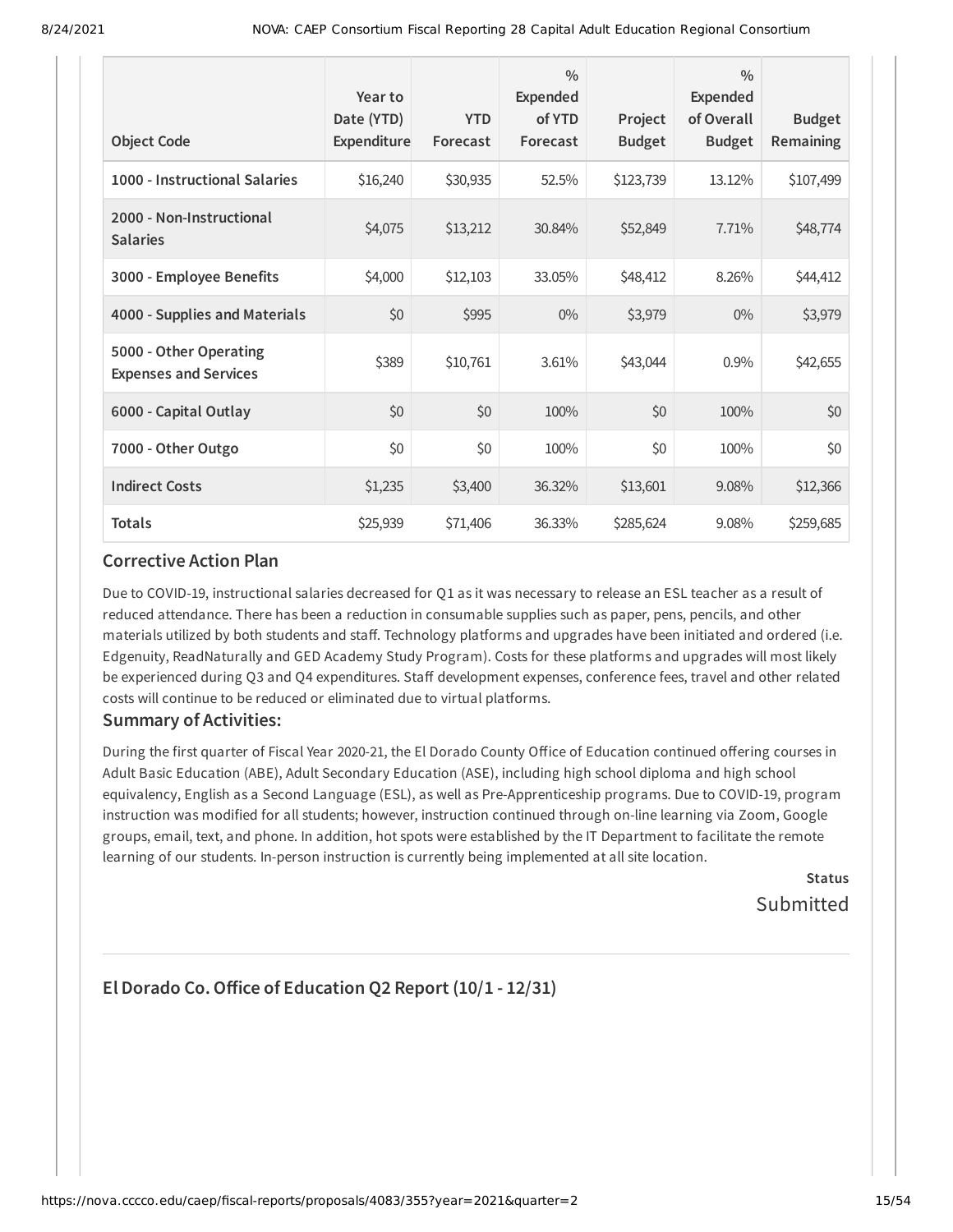| <b>Object Code</b>                                     | Year to<br>Date (YTD)<br>Expenditure | <b>YTD</b><br>Forecast | $\frac{0}{0}$<br>Expended<br>of YTD<br>Forecast | Project<br><b>Budget</b> | $\frac{0}{0}$<br>Expended<br>of Overall<br><b>Budget</b> | <b>Budget</b><br><b>Remaining</b> |
|--------------------------------------------------------|--------------------------------------|------------------------|-------------------------------------------------|--------------------------|----------------------------------------------------------|-----------------------------------|
| 1000 - Instructional Salaries                          | \$30,786                             | \$61,870               | 49.76%                                          | \$123,739                | 24.88%                                                   | \$92,953                          |
| 2000 - Non-Instructional<br><b>Salaries</b>            | \$8,447                              | \$26,425               | 31.97%                                          | \$52,849                 | 15.98%                                                   | \$44,402                          |
| 3000 - Employee Benefits                               | \$7,655                              | \$24,206               | 31.62%                                          | \$48,412                 | 15.81%                                                   | \$40,757                          |
| 4000 - Supplies and Materials                          | \$246                                | \$1,990                | 12.36%                                          | \$3,979                  | 6.18%                                                    | \$3,733                           |
| 5000 - Other Operating<br><b>Expenses and Services</b> | \$18,120                             | \$21,522               | 84.19%                                          | \$43,044                 | 42.1%                                                    | \$24,924                          |
| 6000 - Capital Outlay                                  | \$0                                  | \$0                    | 100%                                            | \$0                      | 100%                                                     | \$0                               |
| 7000 - Other Outgo                                     | \$0                                  | \$0                    | 100%                                            | \$0                      | 100%                                                     | \$0                               |
| <b>Indirect Costs</b>                                  | \$3,262                              | \$6,801                | 47.97%                                          | \$13,601                 | 23.98%                                                   | \$10,339                          |
| <b>Totals</b>                                          | \$68,516                             | \$142,812              | 47.98%                                          | \$285,624                | 23.99%                                                   | \$217,108                         |

Due to COVID-19, instructional salaries decreased for Q2 as it was necessary to release an ESL teacher as a result of reduced attendance during Q1. There has been a reduction in consumable supplies such as paper, pens, pencils, and other materials utilized by both students and staff. Technology platforms and upgrades have been initiated and ordered (i.e. Edgenuity, ReadNaturally and GED Academy Study Program). Costs for these platforms and upgrades will most likely be experienced during Q3 and Q4 expenditures. Staff development expenses, conference fees, travel and other related costs will continue to be reduced or eliminated due to virtual platforms.

#### **Summary of Activities:**

During the second quarter of Fiscal Year 2020-21, the El Dorado County Office of Education continued offering courses in Adult Basic Education (ABE), Adult Secondary Education (ASE), including high school diploma and high school equivalency, English as a Second Language (ESL), as well as Pre-Apprenticeship programs. In-person instruction and assessment is currently being implemented at all site location. However due to COVID-19, program instruction continues to be modified for all students as instruction continues through on-line learning via Zoom, Google groups, email, text, and phone. In addition, hot spots continue to be established by the IT Department to facilitate the remote learning of our students.

> **Status** Submitted

# **Allocation Year Closeout: 2018-19**

I have reviewed the financial reports for my agency and confirm that all funds for this allocation year have been spent.

#### **2018-19 Reverted Funds:** \$0

**2018-19 Status** Closed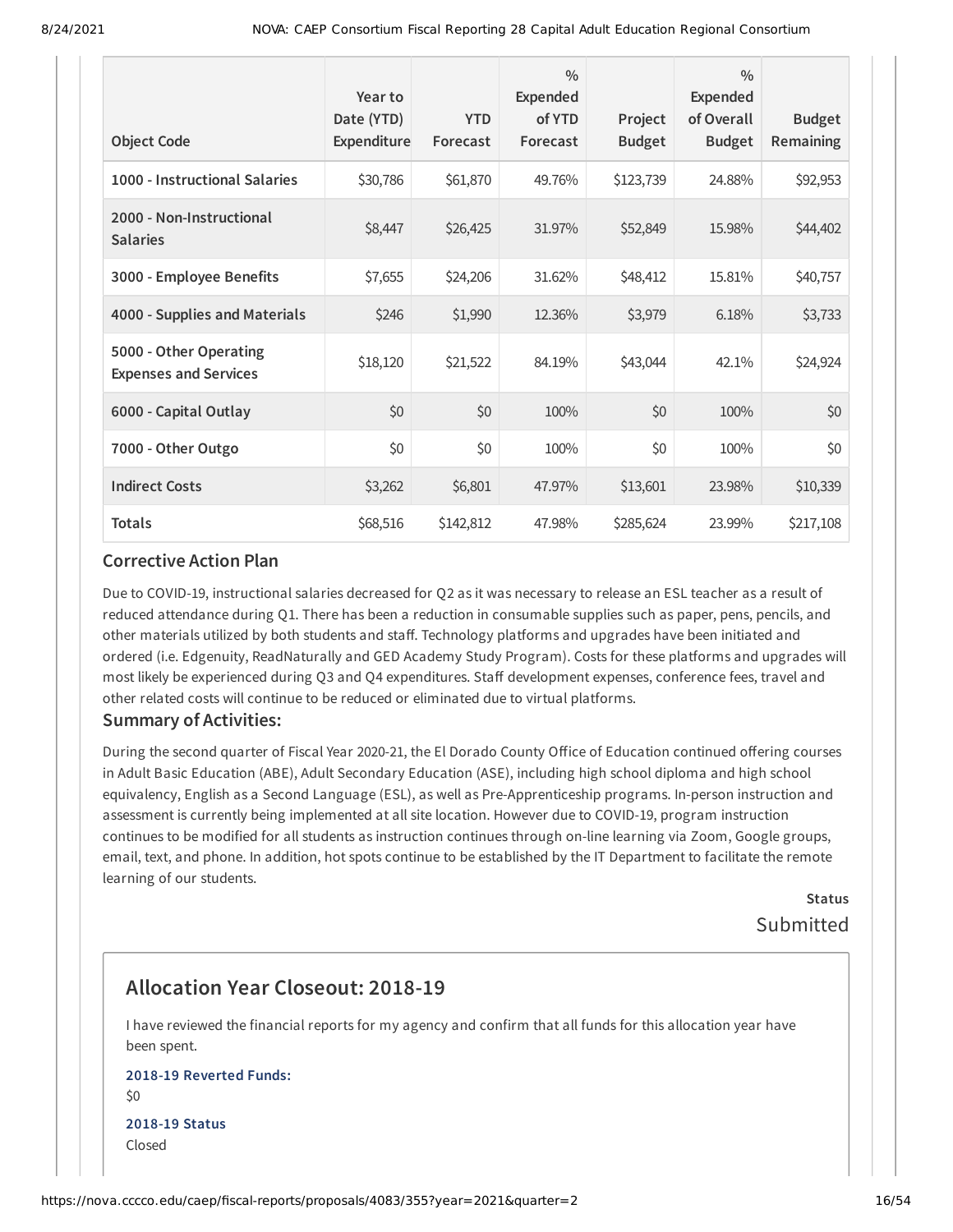**Submitting Authority** Michael Gillespie Carey Buchanan

### **El Dorado Co.Office of Education Q3 Report (1/1 - 3/31)**

|                                                        | Year to                   |                        | $\frac{0}{0}$<br><b>Expended</b> |                          | $\frac{0}{0}$<br><b>Expended</b> |                            |
|--------------------------------------------------------|---------------------------|------------------------|----------------------------------|--------------------------|----------------------------------|----------------------------|
| <b>Object Code</b>                                     | Date (YTD)<br>Expenditure | <b>YTD</b><br>Forecast | of YTD<br>Forecast               | Project<br><b>Budget</b> | of Overall<br><b>Budget</b>      | <b>Budget</b><br>Remaining |
| 1000 - Instructional Salaries                          | \$49,582                  | \$92,804               | 53.43%                           | \$123,739                | 40.07%                           | \$74,157                   |
| 2000 - Non-Instructional<br><b>Salaries</b>            | \$12,644                  | \$39,637               | 31.9%                            | \$52,849                 | 23.92%                           | \$40,205                   |
| 3000 - Employee Benefits                               | \$12,129                  | \$36,309               | 33.4%                            | \$48,412                 | 25.05%                           | \$36,283                   |
| 4000 - Supplies and Materials                          | \$246                     | \$2,984                | 8.24%                            | \$3,979                  | 6.18%                            | \$3,733                    |
| 5000 - Other Operating<br><b>Expenses and Services</b> | \$38,658                  | \$32,283               | 119.75%                          | \$43,044                 | 89.81%                           | \$4,386                    |
| 6000 - Capital Outlay                                  | \$0                       | \$0                    | 100%                             | \$0                      | 100%                             | \$0                        |
| 7000 - Other Outgo                                     | \$0                       | \$0                    | 100%                             | \$0                      | 100%                             | \$0                        |
| <b>Indirect Costs</b>                                  | \$5,663                   | \$10,201               | 55.52%                           | \$13,601                 | 41.64%                           | \$7,938                    |
| <b>Totals</b>                                          | \$118,922                 | \$214,218              | 55.51%                           | \$285,624                | 41.64%                           | \$166,702                  |

### **Corrective Action Plan**

Due to COVID-19, instructional salaries decreased for Q3 as it was necessary to release an ESL teacher as a result of reduced attendance during Q1. There has been a reduction in consumable supplies such as paper, pens, pencils, and other materials utilized by both students and staff. Technology platforms and upgrades have been initiated and ordered (i.e. Edgenuity, ReadNaturally and GED Academy Study Program). Costs for these platforms and upgrades will be experienced during Q4 expenditures. Staff development expenses, conference fees, travel and other related costs will continue to be reduced or eliminated due to virtual platforms.

### **Summary of Activities:**

During the third quarter of Fiscal Year 2020-21, the El Dorado County Office of Education continued offering courses in Adult Basic Education (ABE), Adult Secondary Education (ASE), including high school diploma and high school equivalency, English as a Second Language (ESL), as well as Pre-Apprenticeship programs.

> **Status** Submitted

# **El Dorado Co.Office of Education Q4 Report (4/1 - 6/30)**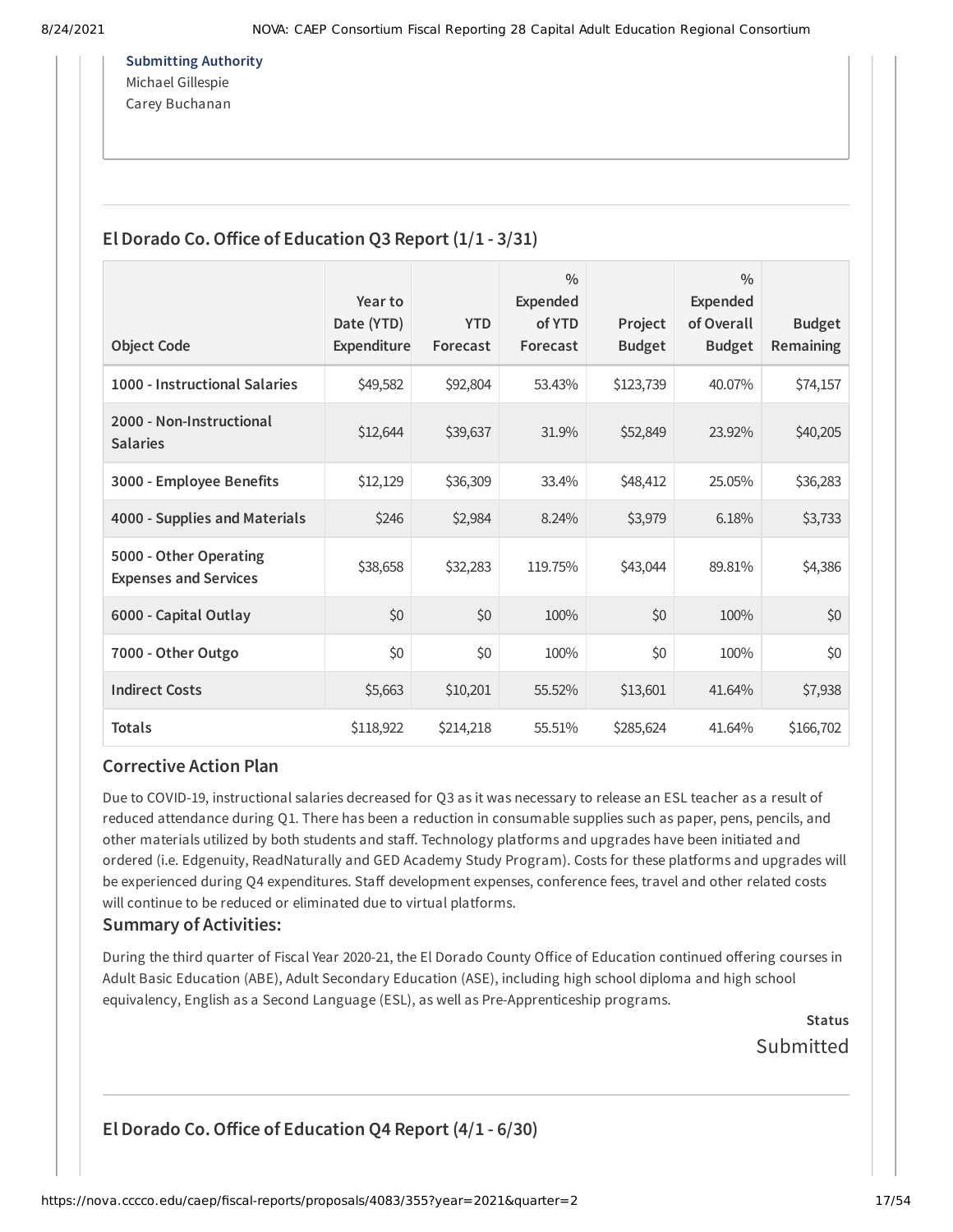| <b>Object Code</b>                                     | Year to<br>Date (YTD)<br>Expenditure | <b>YTD</b><br>Forecast | $\frac{0}{0}$<br><b>Expended</b><br>of YTD<br>Forecast | Project<br><b>Budget</b> | $\frac{0}{0}$<br><b>Expended</b><br>of Overall<br><b>Budget</b> | <b>Budget</b><br>Remaining |  |
|--------------------------------------------------------|--------------------------------------|------------------------|--------------------------------------------------------|--------------------------|-----------------------------------------------------------------|----------------------------|--|
| 1000 - Instructional Salaries                          | \$49,582                             | \$123,739              | 40.07%                                                 | \$123,739                | 40.07%                                                          | \$74,157                   |  |
| 2000 - Non-Instructional<br><b>Salaries</b>            | \$12,644                             | \$52,849               | 23.92%                                                 | \$52,849                 | 23.92%                                                          | \$40,205                   |  |
| 3000 - Employee Benefits                               | \$12,129                             | \$48,412               | 25.05%                                                 | \$48,412                 | 25.05%                                                          | \$36,283                   |  |
| 4000 - Supplies and Materials                          | \$246                                | \$3,979                | 6.18%                                                  | \$3,979                  | 6.18%                                                           | \$3,733                    |  |
| 5000 - Other Operating<br><b>Expenses and Services</b> | \$38,658                             | \$43,044               | 89.81%                                                 | \$43,044                 | 89.81%                                                          | \$4,386                    |  |
| 6000 - Capital Outlay                                  | \$0                                  | \$0                    | 100%                                                   | \$0                      | 100%                                                            | \$0                        |  |
| 7000 - Other Outgo                                     | \$0                                  | \$0                    | 100%                                                   | \$0                      | 100%                                                            | \$0                        |  |
| <b>Indirect Costs</b>                                  | \$5,663                              | \$13,601               | 41.64%                                                 | \$13,601                 | 41.64%                                                          | \$7,938                    |  |
| <b>Totals</b>                                          | \$118,922                            | \$285,624              | 41.64%                                                 | \$285,624                | 41.64%                                                          | \$166,702                  |  |
| <b>Status</b><br>Unsubmitted                           |                                      |                        |                                                        |                          |                                                                 |                            |  |

# **Elk Grove Unified**

**Elk Grove Unified Q1 Report (7/1 - 9/30)**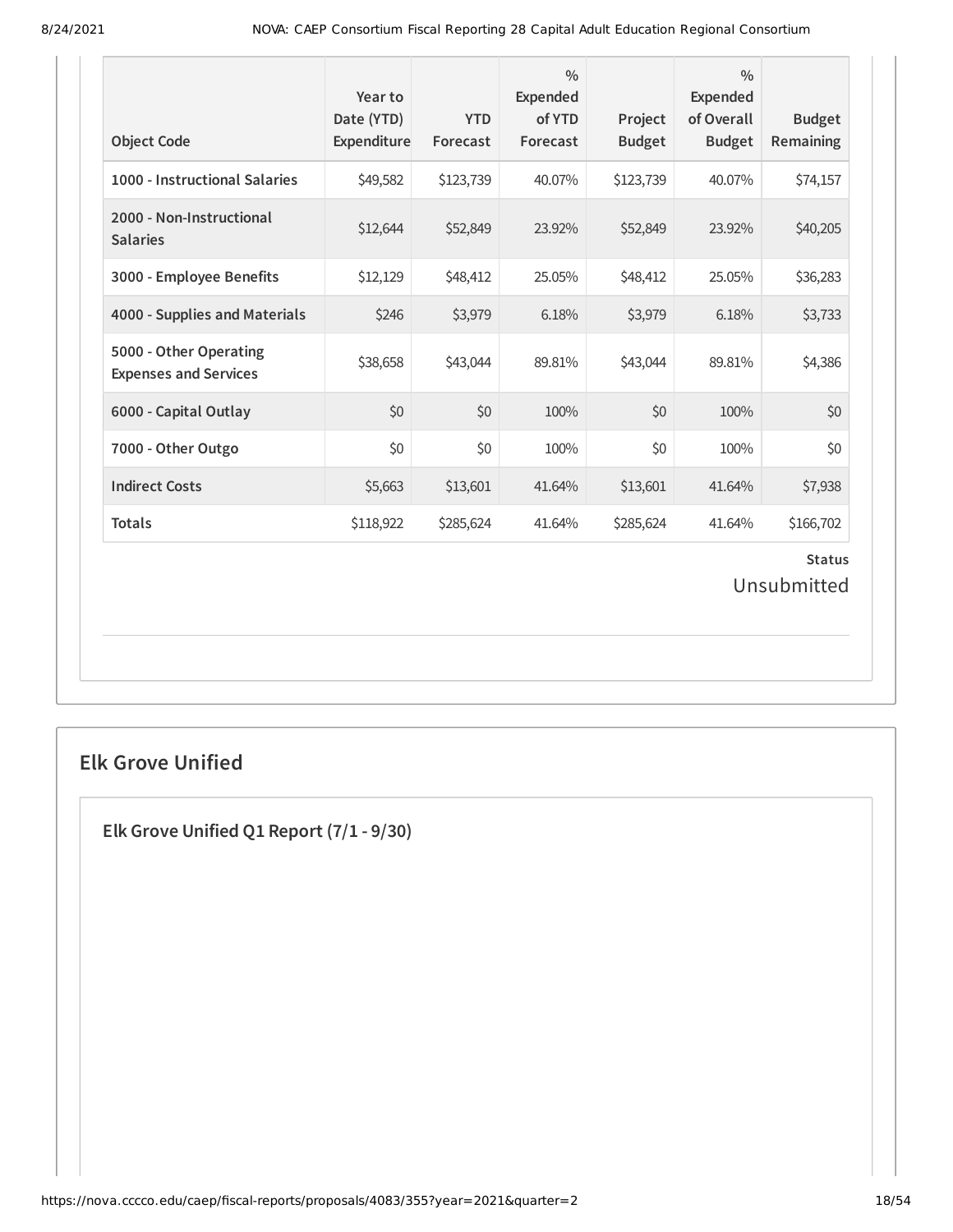| <b>Object Code</b>                                     | Year to<br>Date (YTD)<br>Expenditure | <b>YTD</b><br>Forecast | $\frac{0}{0}$<br><b>Expended</b><br>of YTD<br>Forecast | Project<br><b>Budget</b> | $\frac{0}{0}$<br>Expended<br>of Overall<br><b>Budget</b> | <b>Budget</b><br>Remaining |
|--------------------------------------------------------|--------------------------------------|------------------------|--------------------------------------------------------|--------------------------|----------------------------------------------------------|----------------------------|
| 1000 - Instructional Salaries                          | \$103,318                            | \$104,500              | 98.87%                                                 | \$417,999                | 24.72%                                                   | \$314,681                  |
| 2000 - Non-Instructional<br><b>Salaries</b>            | \$109,223                            | \$120,191              | 90.87%                                                 | \$480,763                | 22.72%                                                   | \$371,540                  |
| 3000 - Employee Benefits                               | \$99,047                             | \$109,538              | 90.42%                                                 | \$438,151                | 22.61%                                                   | \$339,104                  |
| 4000 - Supplies and Materials                          | \$1,825                              | \$148,387              | 1.23%                                                  | \$593,549                | 0.31%                                                    | \$591,724                  |
| 5000 - Other Operating<br><b>Expenses and Services</b> | \$22,326                             | \$48,074               | 46.44%                                                 | \$192,297                | 11.61%                                                   | \$169,971                  |
| 6000 - Capital Outlay                                  | \$0                                  | \$0                    | 100%                                                   | \$0                      | 100%                                                     | \$0                        |
| 7000 - Other Outgo                                     | \$7,614                              | \$45,293               | 16.81%                                                 | \$181,171                | 4.2%                                                     | \$173,557                  |
| <b>Indirect Costs</b>                                  | \$14,302                             | \$22,535               | 63.47%                                                 | \$90,141                 | 15.87%                                                   | \$75,839                   |
| <b>Totals</b>                                          | \$357,655                            | \$598,518              | 59.76%                                                 | \$2,394,071              | 14.94%                                                   | \$2,036,416                |

1. Will purchase new textbooks for student use in 2021 2. Purchase additional subscriptions for current online programs 3. Add a new online platform to support CTE remote instruction 4. Add additional online curriculum to support academic programs 5. Purchase additional technology for remote learning. 4. Hire additional instructors to serve more students

### **Summary of Activities:**

Through online resources, EGACE has continued to provide instruction and support in ABE/ASE, ESL/ELC, AWD, CTE, and Workforce Reentry. ABE, ASE, and ESL are offered to students remotely, in an online format. EGACE conducts student intake and CASAS testing both remotely and in-person. For those student who are unable to access remote testing or registration, staff at EGACE conduct 1x1 sessions, by appointment on the main campus. Education is also conducted remotely through instructional packets in two Sacramento county jails, as students in those facilities are not allowed online access. One positive aspect is that inmates who live in the high security units, and are not allowed to attend in-person classes, are able to access learning through the instructional packets. EGACE continues to offer CTE programs, although hands-on skills training and externships are not allowed to take place per EGUSD COVID-19 policies and practices

> **Status** Submitted

**Elk Grove Unified Q2 Report (10/1 - 12/31)**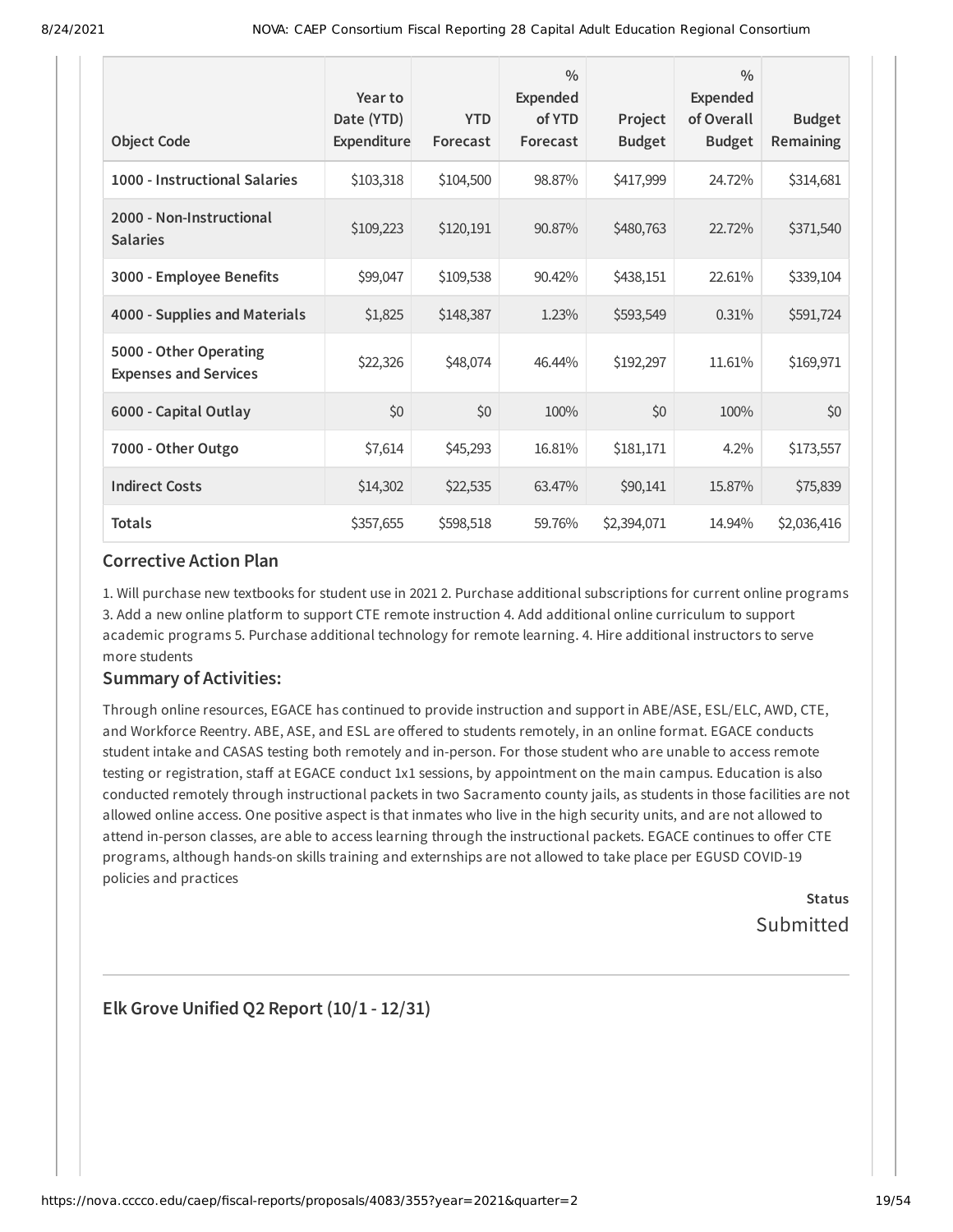|                                                        | Year to                          |                        | $\frac{0}{0}$<br><b>Expended</b> |                          | $\frac{0}{0}$<br><b>Expended</b> |                            |
|--------------------------------------------------------|----------------------------------|------------------------|----------------------------------|--------------------------|----------------------------------|----------------------------|
| <b>Object Code</b>                                     | Date (YTD)<br><b>Expenditure</b> | <b>YTD</b><br>Forecast | of YTD<br>Forecast               | Project<br><b>Budget</b> | of Overall<br><b>Budget</b>      | <b>Budget</b><br>Remaining |
| 1000 - Instructional Salaries                          | \$212,843                        | \$209,000              | 101.84%                          | \$417,999                | 50.92%                           | \$205,156                  |
| 2000 - Non-Instructional<br><b>Salaries</b>            | \$211,980                        | \$240,382              | 88.18%                           | \$480,763                | 44.09%                           | \$268,783                  |
| 3000 - Employee Benefits                               | \$194,922                        | \$219,076              | 88.97%                           | \$438,151                | 44.49%                           | \$243,229                  |
| 4000 - Supplies and Materials                          | \$26,445                         | \$296,775              | 8.91%                            | \$593,549                | 4.46%                            | \$567,104                  |
| 5000 - Other Operating<br><b>Expenses and Services</b> | \$50,046                         | \$96,149               | 52.05%                           | \$192,297                | 26.03%                           | \$142,251                  |
| 6000 - Capital Outlay                                  | \$0                              | \$0                    | 100%                             | \$0                      | 100%                             | \$0                        |
| 7000 - Other Outgo                                     | \$30,456                         | \$90,586               | 33.62%                           | \$181,171                | 16.81%                           | \$150,715                  |
| <b>Indirect Costs</b>                                  | \$29,660                         | \$45,071               | 65.81%                           | \$90,141                 | 32.9%                            | \$60,481                   |
| <b>Totals</b>                                          | \$756,352                        | \$1,197,036            | 63.19%                           | \$2,394,071              | 31.59%                           | \$1,637,719                |

Expenditures in Quarter 2 supported the follow CAEP program areas: ABE, ASE, ESL, AWD, and CTE.

**Status** Submitted

# **Allocation Year Closeout: 2018-19**

I have reviewed the financial reports for my agency and confirm that all funds for this allocation year have been spent.

**2018-19 Reverted Funds:**

\$0

**2018-19 Status** Closed

**Submitting Authority** Jane Ross

**Elk Grove Unified Q3 Report (1/1 - 3/31)**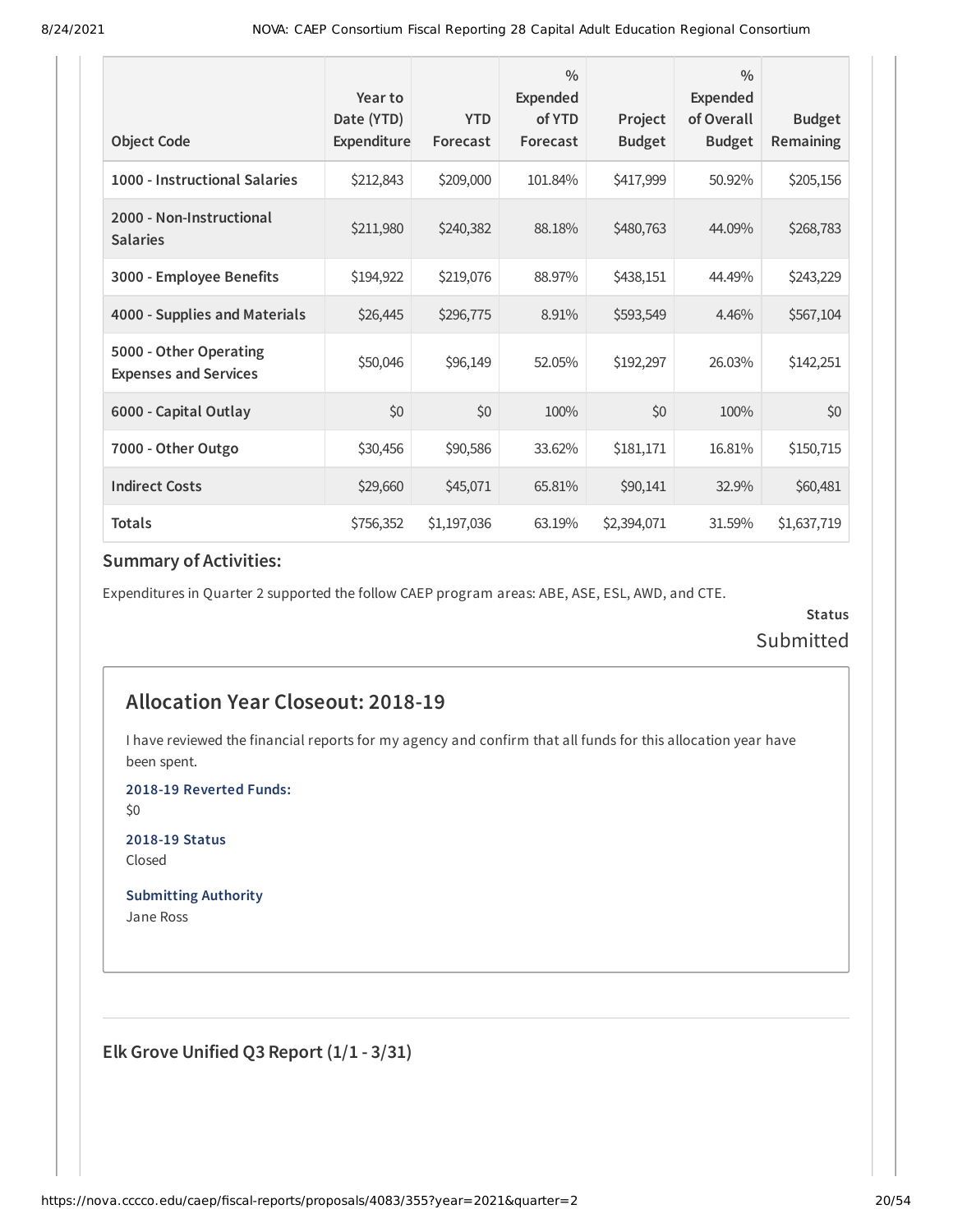| <b>Object Code</b>                                     | Year to<br>Date (YTD)<br>Expenditure | <b>YTD</b><br>Forecast | $\frac{0}{0}$<br><b>Expended</b><br>of YTD<br>Forecast | Project<br><b>Budget</b> | $\frac{0}{0}$<br><b>Expended</b><br>of Overall<br><b>Budget</b> | <b>Budget</b><br>Remaining |
|--------------------------------------------------------|--------------------------------------|------------------------|--------------------------------------------------------|--------------------------|-----------------------------------------------------------------|----------------------------|
| 1000 - Instructional Salaries                          | \$314,786                            | \$313,499              | 100.41%                                                | \$417,999                | 75.31%                                                          | \$103,213                  |
| 2000 - Non-Instructional<br><b>Salaries</b>            | \$319,679                            | \$360,572              | 88.66%                                                 | \$480,763                | 66.49%                                                          | \$161,084                  |
| 3000 - Employee Benefits                               | \$290,622                            | \$328,613              | 88.44%                                                 | \$438,151                | 66.33%                                                          | \$147,529                  |
| 4000 - Supplies and Materials                          | \$29,296                             | \$445,162              | 6.58%                                                  | \$593,549                | 4.94%                                                           | \$564,253                  |
| 5000 - Other Operating<br><b>Expenses and Services</b> | \$77,483                             | \$144,223              | 53.72%                                                 | \$192,297                | 40.29%                                                          | \$114,814                  |
| 6000 - Capital Outlay                                  | \$0                                  | \$0                    | 100%                                                   | \$0                      | 100%                                                            | \$0                        |
| 7000 - Other Outgo                                     | \$38,070                             | \$135,878              | 28.02%                                                 | \$181,171                | 21.01%                                                          | \$143,101                  |
| <b>Indirect Costs</b>                                  | \$43,958                             | \$67,606               | 65.02%                                                 | \$90,141                 | 48.77%                                                          | \$46,183                   |
| <b>Totals</b>                                          | \$1,113,894                          | \$1,795,553            | 62.04%                                                 | \$2,394,071              | 46.53%                                                          | \$1,280,177                |

Elk Grove Adult and Community Education has continued to provide educational programs in ASE, ABE, ESL, CTE, and Workforce Preparation throughout the 2020/21 school year.

> **Status** Submitted

**Elk Grove Unified Q4 Report (4/1 - 6/30)**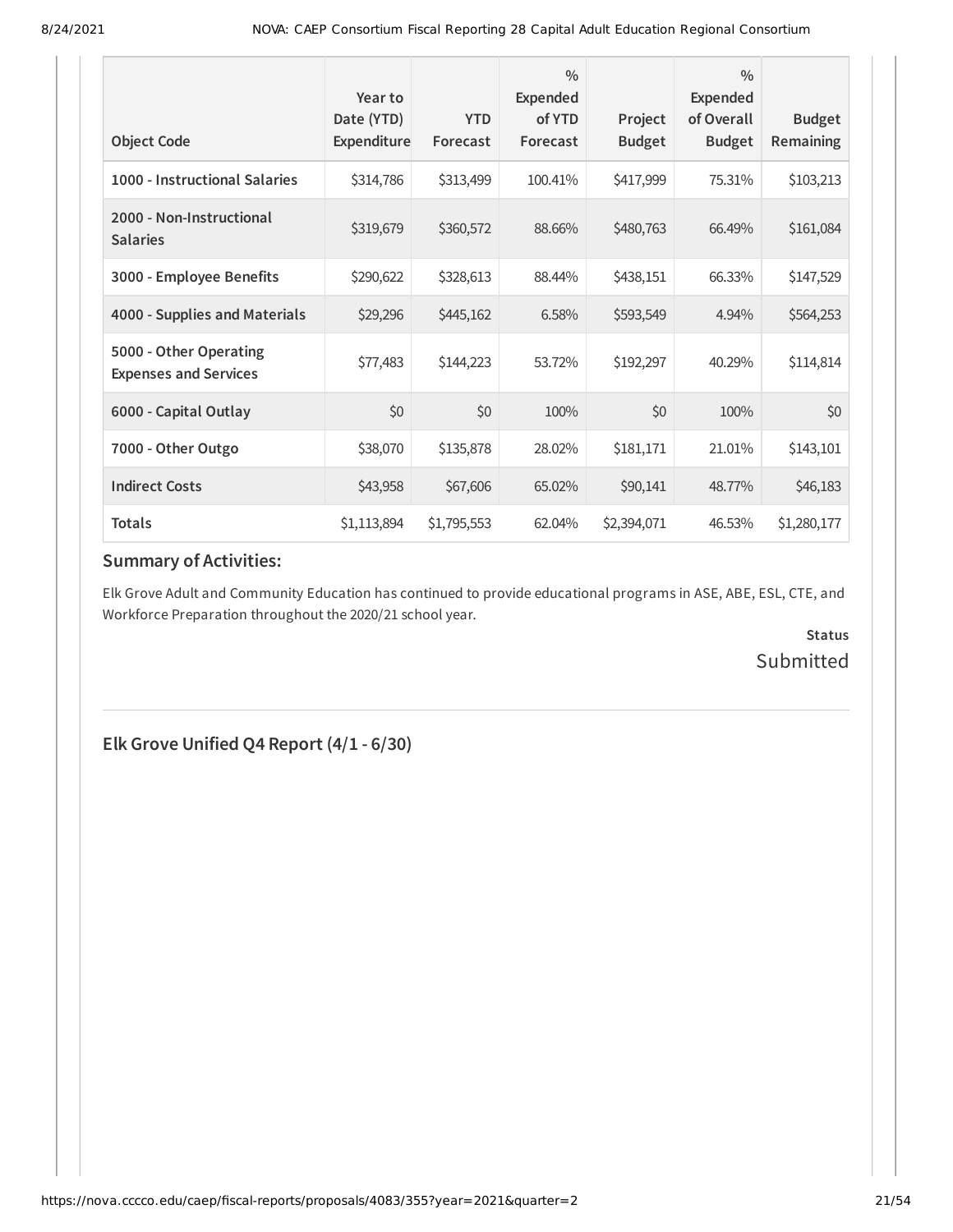| <b>Object Code</b>                                     | Year to<br>Date (YTD)<br>Expenditure | <b>YTD</b><br>Forecast | $\frac{0}{0}$<br><b>Expended</b><br>of YTD<br>Forecast | Project<br><b>Budget</b> | $\frac{0}{0}$<br><b>Expended</b><br>of Overall<br><b>Budget</b> | <b>Budget</b><br>Remaining |  |
|--------------------------------------------------------|--------------------------------------|------------------------|--------------------------------------------------------|--------------------------|-----------------------------------------------------------------|----------------------------|--|
| 1000 - Instructional Salaries                          | \$392,562                            | \$417,999              | 93.91%                                                 | \$417,999                | 93.91%                                                          | \$25,437                   |  |
| 2000 - Non-Instructional<br><b>Salaries</b>            | \$447,428                            | \$480,763              | 93.07%                                                 | \$480,763                | 93.07%                                                          | \$33,335                   |  |
| 3000 - Employee Benefits                               | \$394,074                            | \$438,151              | 89.94%                                                 | \$438,151                | 89.94%                                                          | \$44,077                   |  |
| 4000 - Supplies and Materials                          | \$47,254                             | \$593,549              | 7.96%                                                  | \$593,549                | 7.96%                                                           | \$546,295                  |  |
| 5000 - Other Operating<br><b>Expenses and Services</b> | \$105,947                            | \$192,297              | 55.1%                                                  | \$192,297                | 55.1%                                                           | \$86,350                   |  |
| 6000 - Capital Outlay                                  | \$0                                  | \$0                    | 100%                                                   | \$0                      | 100%                                                            | \$0                        |  |
| 7000 - Other Outgo                                     | \$91,369                             | \$181,171              | 50.43%                                                 | \$181,171                | 50.43%                                                          | \$89,802                   |  |
| <b>Indirect Costs</b>                                  | \$59,098                             | \$90,141               | 65.56%                                                 | \$90,141                 | 65.56%                                                          | \$31,043                   |  |
| <b>Totals</b>                                          | \$1,537,732                          | \$2,394,071            | 64.23%                                                 | \$2,394,071              | 64.23%                                                          | \$856,339                  |  |
| <b>Status</b><br>Unsubmitted                           |                                      |                        |                                                        |                          |                                                                 |                            |  |

# **Folsom-Cordova Unified**

**Folsom-Cordova Unified Q1 Report (7/1 - 9/30)**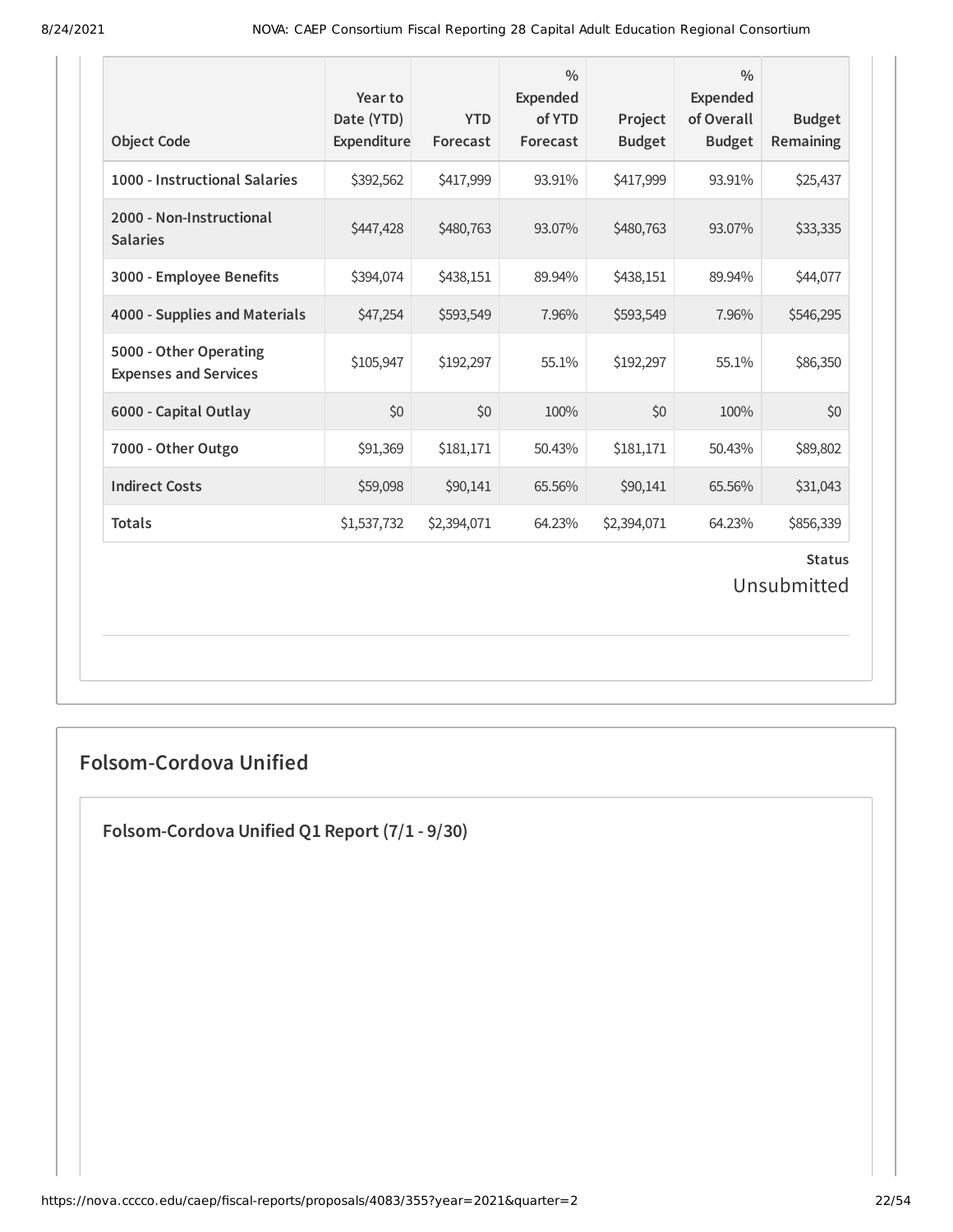|                                                        | Year to<br>Date (YTD) | <b>YTD</b> | $\frac{0}{0}$<br><b>Expended</b><br>of YTD | Project       | $\frac{0}{0}$<br>Expended<br>of Overall | <b>Budget</b>    |
|--------------------------------------------------------|-----------------------|------------|--------------------------------------------|---------------|-----------------------------------------|------------------|
| <b>Object Code</b>                                     | Expenditure           | Forecast   | Forecast                                   | <b>Budget</b> | <b>Budget</b>                           | <b>Remaining</b> |
| 1000 - Instructional Salaries                          | \$28,192              | \$74,851   | 37.66%                                     | \$374,254     | 7.53%                                   | \$346,062        |
| 2000 - Non-Instructional<br><b>Salaries</b>            | \$47,523              | \$44,000   | 108.01%                                    | \$219,998     | 21.6%                                   | \$172,475        |
| 3000 - Employee Benefits                               | \$26,052              | \$37,274   | 69.89%                                     | \$186,369     | 13.98%                                  | \$160,317        |
| 4000 - Supplies and Materials                          | \$41                  | \$8,917    | 0.46%                                      | \$44,583      | 0.09%                                   | \$44,542         |
| 5000 - Other Operating<br><b>Expenses and Services</b> | \$115                 | \$0        | 100%                                       | \$17,310      | 0.66%                                   | \$17,195         |
| 6000 - Capital Outlay                                  | \$0                   | \$0        | 100%                                       | \$0           | 100%                                    | \$0              |
| 7000 - Other Outgo                                     | \$0                   | \$0        | 100%                                       | \$0           | 100%                                    | \$0              |
| <b>Indirect Costs</b>                                  | \$0                   | \$0        | 100%                                       | \$0           | 100%                                    | \$0              |
| <b>Totals</b>                                          | \$101,923             | \$165,041  | 61.76%                                     | \$842,514     | 12.1%                                   | \$740,591        |

As a result of COVID-19, and our school in a distance learning model, our expenditures fell below target. ESL enrollments are much lower 1st quarter than past, which resulted in us offering 4 fewer classes this semester (2 evening, 1 morning, and 1 morning VESL). Salary expenses are less because of these classes not being offered (we do hope to reopen those ESL classes in spring should the situation change and enrollments increase). The instructional assistant, Para -Educator Training class was not offered in fall because of low enrollment, but will open in spring. The Computer Basics class was closed due to the school being distance learning. If we return in a hybrid model then we will reopen it. We also did not have fall enrollments for U.S. Citizenship. We are spending less on office consumables because we don't have teachers on campus.

#### **Summary of Activities:**

fall semester 1st quarter 2020-21: Adult Education supports these programs: ESL, VESL, ABE, workforce prep, workforce training, ABE, ASE, and testing services. Due to COVID-19, the 1st quarter classes supported: ESL, ABE, ASE. Funds were spent on salaries, supplies, Burlington seats, Reading Plus seats, and Ventures. We increased professional development, staff meetings, and peer trainings to support teachers during these difficult times as they learn new online platforms and programs. We recently began HiSET testing again 1:1. Our school office is open with social distancing and PPE in place. Students may register online or in-person. We increased marketing efforts and are mailing a school postcard to Rancho Cordova communities.

# **Status** Submitted

### **Folsom-Cordova Unified Q2 Report (10/1 - 12/31)**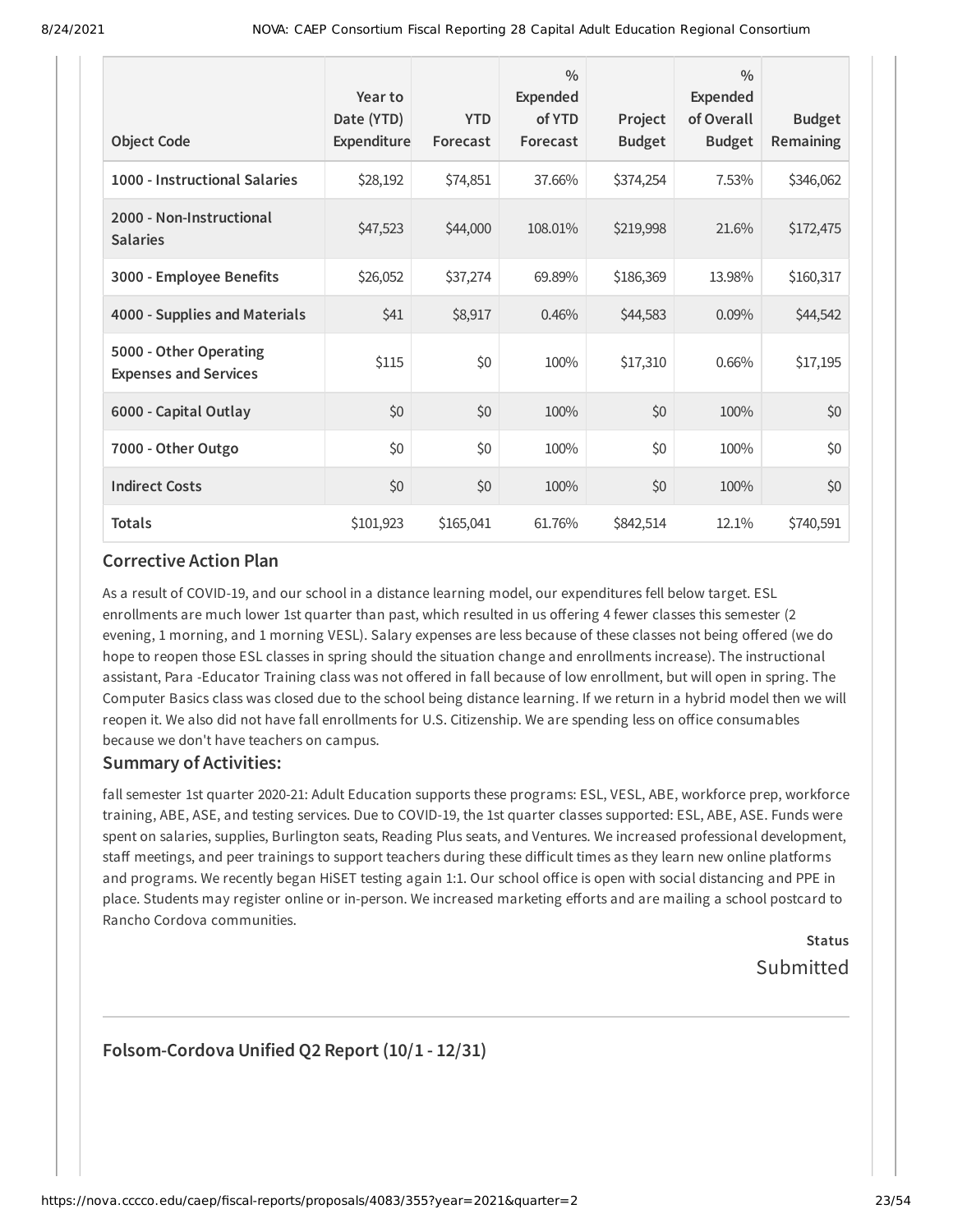| <b>Object Code</b>                                     | Year to<br>Date (YTD)<br>Expenditure | <b>YTD</b><br>Forecast | $\frac{0}{0}$<br><b>Expended</b><br>of YTD<br>Forecast | Project<br><b>Budget</b> | $\frac{0}{0}$<br>Expended<br>of Overall<br><b>Budget</b> | <b>Budget</b><br>Remaining |
|--------------------------------------------------------|--------------------------------------|------------------------|--------------------------------------------------------|--------------------------|----------------------------------------------------------|----------------------------|
| 1000 - Instructional Salaries                          | \$140,212                            | \$187,127              | 74.93%                                                 | \$374,254                | 37.46%                                                   | \$234,042                  |
| 2000 - Non-Instructional<br><b>Salaries</b>            | \$97,844                             | \$109,999              | 88.95%                                                 | \$219,998                | 44.47%                                                   | \$122,154                  |
| 3000 - Employee Benefits                               | \$70,092                             | \$93,185               | 75.22%                                                 | \$186,369                | 37.61%                                                   | \$116,277                  |
| 4000 - Supplies and Materials                          | \$41                                 | \$22,292               | 0.18%                                                  | \$44,583                 | 0.09%                                                    | \$44,542                   |
| 5000 - Other Operating<br><b>Expenses and Services</b> | \$9,854                              | \$10,386               | 94.88%                                                 | \$17,310                 | 56.93%                                                   | \$7,456                    |
| 6000 - Capital Outlay                                  | \$0                                  | \$0                    | 100%                                                   | \$0                      | 100%                                                     | \$0                        |
| 7000 - Other Outgo                                     | \$0                                  | \$0                    | 100%                                                   | \$0                      | 100%                                                     | \$0                        |
| <b>Indirect Costs</b>                                  | \$0                                  | \$0                    | 100%                                                   | \$0                      | 100%                                                     | \$0                        |
| <b>Totals</b>                                          | \$318,043                            | \$422,988              | 75.19%                                                 | \$842,514                | 37.75%                                                   | \$524,471                  |

Adult Education supports these programs: ESL, VESL, US Citizenship, ABE, ASE, workforce prep, workforce training, and testing services. Due to COVID-19, the 2nd quarter classes supported: ESL, VESL, US Citizenship, ABE, ASE, and 1 workforce training course. Funds were spent on salaries, supplies, online learning: Burlington English, Reading Plus, and Ventures. We increased professional development, staff meetings, and peer trainings to support teachers using technology as they learn new online platforms and programs. We recently began HiSET testing again 3:1. Our school office is open with social distancing and PPE in place. Students may register online or in-person. We increased marketing efforts and mailed a school postcard to Rancho Cordova communities.

> **Status** Submitted

# **Allocation Year Closeout: 2018-19**

I have reviewed the financial reports for my agency and confirm that all funds for this allocation year have been spent.

**2018-19 Reverted Funds:** \$0

**2018-19 Status** Closed

**Submitting Authority** Rhonda Balmain, Principal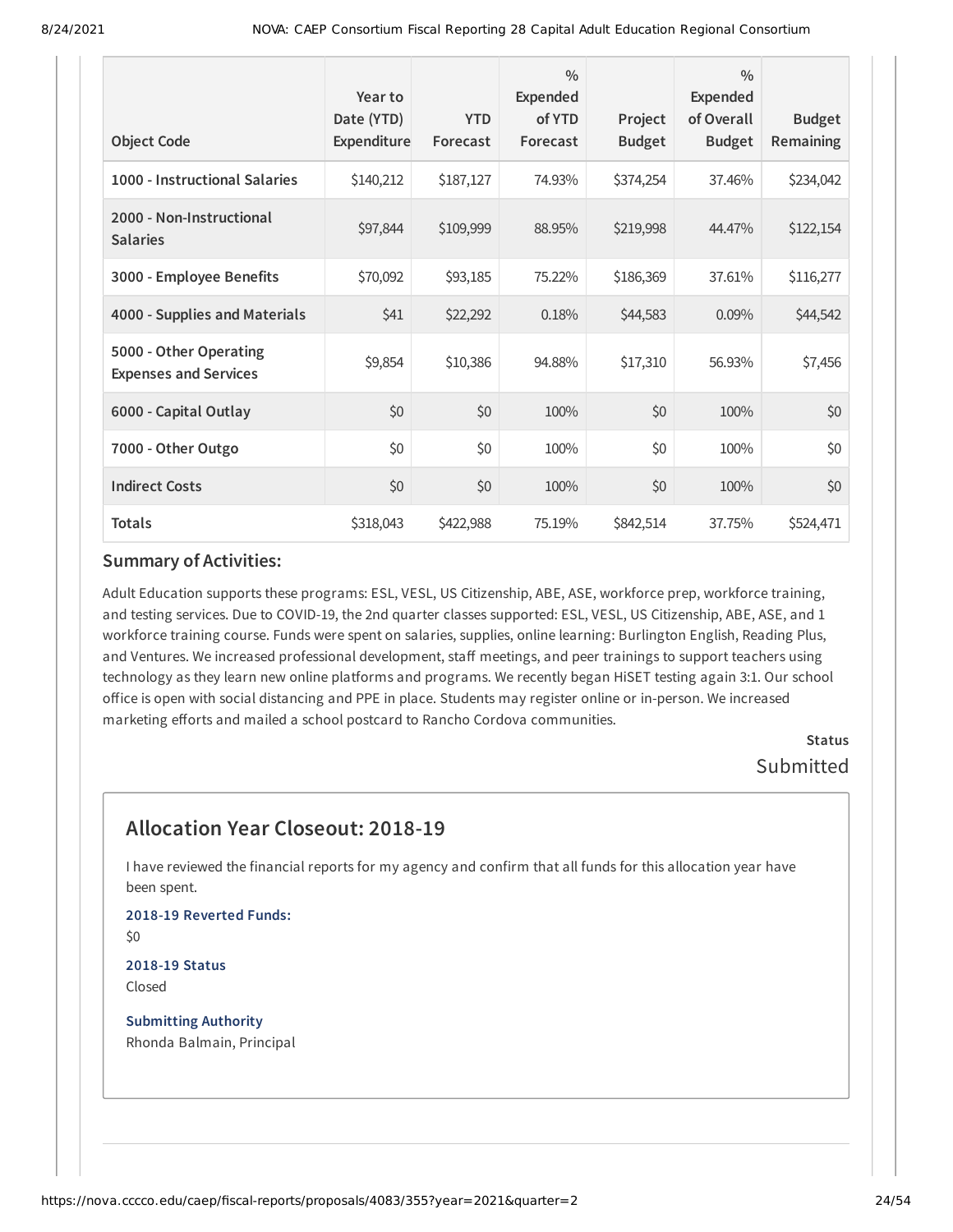### **Folsom-Cordova Unified Q3 Report (1/1 - 3/31)**

| <b>Object Code</b>                                     | Year to<br>Date (YTD)<br><b>Expenditure</b> | <b>YTD</b><br>Forecast | $\frac{0}{0}$<br>Expended<br>of YTD<br>Forecast | Project<br><b>Budget</b> | $\frac{0}{0}$<br>Expended<br>of Overall<br><b>Budget</b> | <b>Budget</b><br><b>Remaining</b> |
|--------------------------------------------------------|---------------------------------------------|------------------------|-------------------------------------------------|--------------------------|----------------------------------------------------------|-----------------------------------|
| 1000 - Instructional Salaries                          | \$233,527                                   | \$299,403              | 78%                                             | \$374,254                | 62.4%                                                    | \$140,727                         |
| 2000 - Non-Instructional<br><b>Salaries</b>            | \$148,076                                   | \$175,998              | 84.13%                                          | \$219,998                | 67.31%                                                   | \$71,922                          |
| 3000 - Employee Benefits                               | \$111,476                                   | \$149,095              | 74.77%                                          | \$186,369                | 59.81%                                                   | \$74,893                          |
| 4000 - Supplies and Materials                          | \$2,168                                     | \$35,666               | 6.08%                                           | \$44,583                 | 4.86%                                                    | \$42,415                          |
| 5000 - Other Operating<br><b>Expenses and Services</b> | \$10,304                                    | \$12,117               | 85.04%                                          | \$17,310                 | 59.53%                                                   | \$7,006                           |
| 6000 - Capital Outlay                                  | \$0                                         | \$0                    | 100%                                            | \$0                      | 100%                                                     | \$0                               |
| 7000 - Other Outgo                                     | \$0                                         | \$0                    | 100%                                            | \$0                      | 100%                                                     | \$0                               |
| <b>Indirect Costs</b>                                  | \$0                                         | \$0                    | 100%                                            | \$0                      | 100%                                                     | \$0                               |
| <b>Totals</b>                                          | \$505,551                                   | \$672,280              | 75.2%                                           | \$842,514                | 60.01%                                                   | \$336,963                         |

### **Summary of Activities:**

Adult Education supports these programs: ESL, VESL, US Citizenship, ABE, ASE, workforce prep, workforce training, and testing services. Due to COVID-19, the 3rd quarter classes supported: ESL, VESL, US Citizenship, ABE, ASE, and 1 workforce training course. Funds were spent on salaries, supplies, online learning: Burlington English, Aztec, Reading Plus, and Ventures. We increased professional development, staff meetings, and peer trainings to support teachers using technology as they have been learning new online platforms and programs. We've continued HiSET testing 3:1. Our school office is open with social distancing and PPE in place. Students may register online or in-person. We continue to increase marketing efforts as we plan for the fall semester.

> **Status** Submitted

**Folsom-Cordova Unified Q4 Report (4/1 - 6/30)**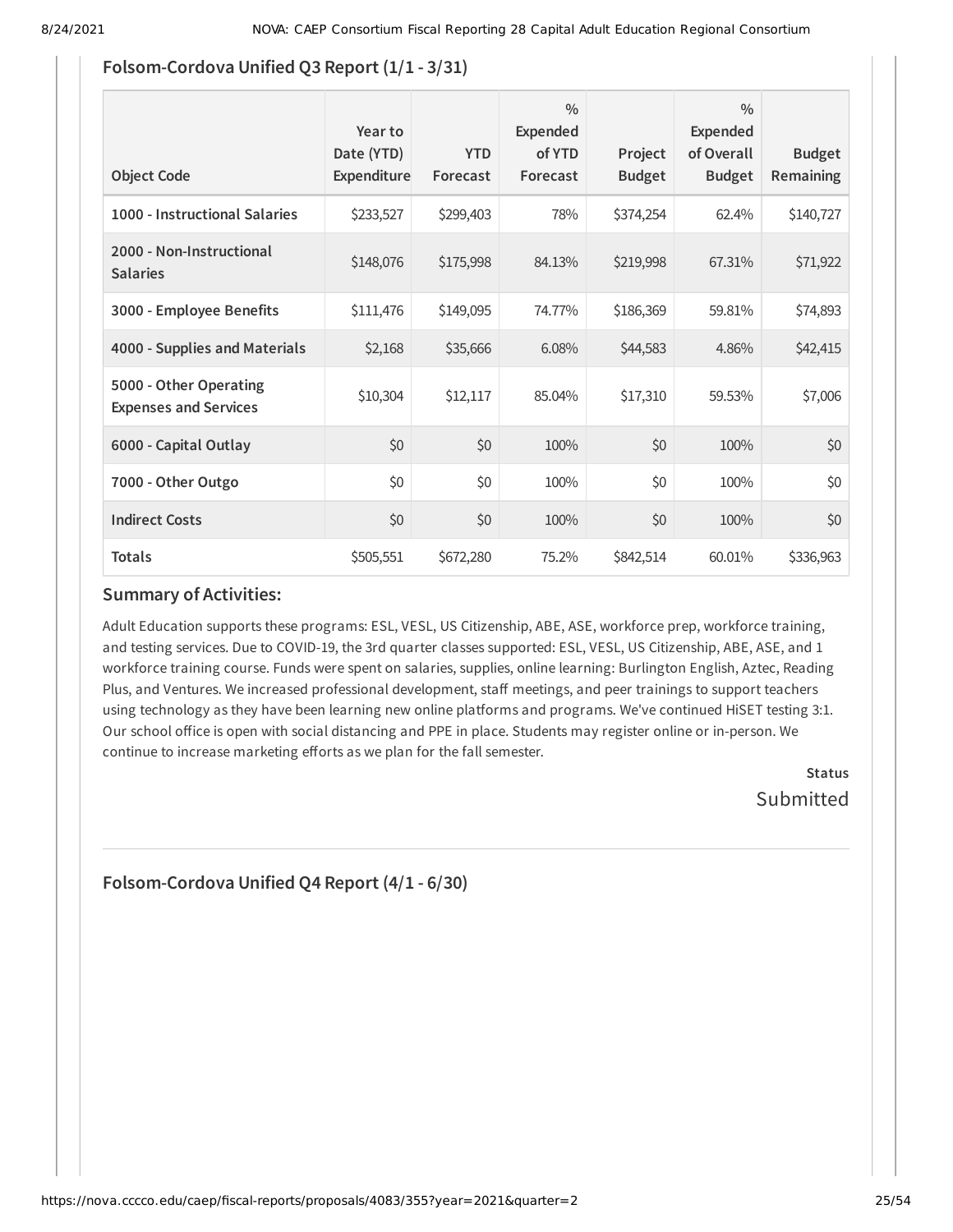| <b>Object Code</b>                                     | Year to<br>Date (YTD)<br><b>Expenditure</b> | <b>YTD</b><br>Forecast | $\frac{0}{0}$<br><b>Expended</b><br>of YTD<br>Forecast | Project<br><b>Budget</b> | $\frac{0}{0}$<br>Expended<br>of Overall<br><b>Budget</b> | <b>Budget</b><br>Remaining |
|--------------------------------------------------------|---------------------------------------------|------------------------|--------------------------------------------------------|--------------------------|----------------------------------------------------------|----------------------------|
| 1000 - Instructional Salaries                          | \$319,622                                   | \$374,254              | 85.4%                                                  | \$374,254                | 85.4%                                                    | \$54,632                   |
| 2000 - Non-Instructional<br><b>Salaries</b>            | \$203,879                                   | \$219,998              | 92.67%                                                 | \$219,998                | 92.67%                                                   | \$16,119                   |
| 3000 - Employee Benefits                               | \$153,835                                   | \$186,369              | 82.54%                                                 | \$186,369                | 82.54%                                                   | \$32,534                   |
| 4000 - Supplies and Materials                          | \$13,290                                    | \$44,583               | 29.81%                                                 | \$44,583                 | 29.81%                                                   | \$31,293                   |
| 5000 - Other Operating<br><b>Expenses and Services</b> | \$10,504                                    | \$17,310               | 60.68%                                                 | \$17,310                 | 60.68%                                                   | \$6,806                    |
| 6000 - Capital Outlay                                  | \$0                                         | \$0                    | 100%                                                   | \$0                      | 100%                                                     | \$0                        |
| 7000 - Other Outgo                                     | \$0                                         | \$0                    | 100%                                                   | \$0                      | 100%                                                     | \$0                        |
| <b>Indirect Costs</b>                                  | \$0                                         | \$0                    | 100%                                                   | \$0                      | 100%                                                     | \$0                        |
| <b>Totals</b>                                          | \$701,130                                   | \$842,514              | 83.22%                                                 | \$842,514                | 83.22%                                                   | \$141,384                  |

I certify that our agency did not exceed the allowed indirect rate as directed in the Adult Education Program **Guidance:** Yes

### **Summary of Activities:**

Adult Education supports these programs: ESL, VESL, US Citizenship, ABE, ASE, workforce prep, workforce training, and testing services. Due to COVID-19, the 4th quarter classes supported: ESL, ABE, ASE, and 1 workforce training course. Funds were spent on salaries, supplies, online learning: Burlington English, Aztec, Reading Plus, and Ventures. We increased professional development, staff meetings, and peer trainings to support teachers using technology as they have been learning new online platforms and programs. We've continued HiSET testing . Our school office is open with social distancing and PPE in place. Students may register online or in-person. We continue to increase marketing efforts as we plan for 2021-22.

> **Status** Submitted

# **Galt Joint Union High**

**Galt Joint Union High Q1 Report (7/1 - 9/30)**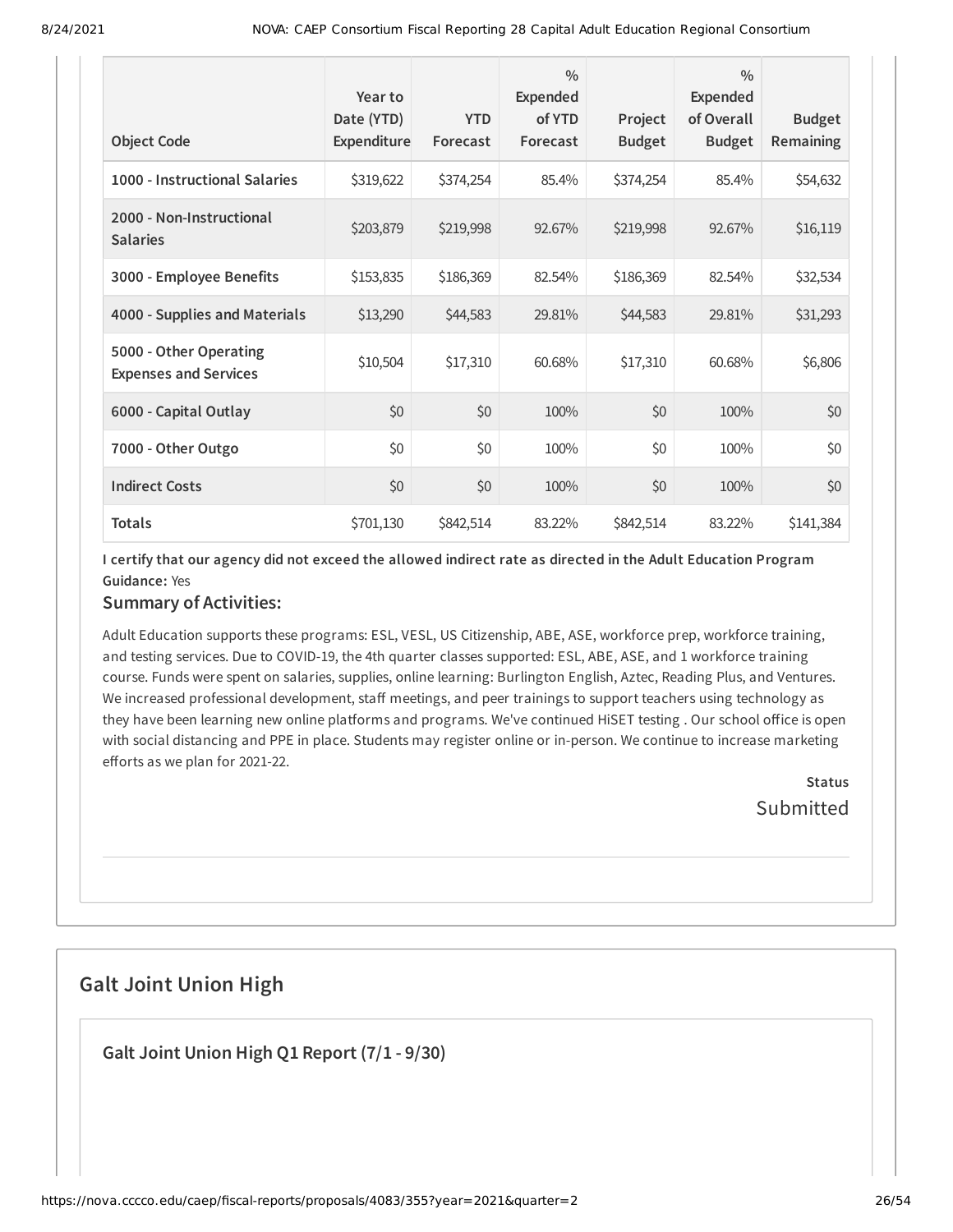| <b>Object Code</b>                                     | Year to<br>Date (YTD)<br>Expenditure | <b>YTD</b><br>Forecast | $\frac{0}{0}$<br>Expended<br>of YTD<br>Forecast | Project<br><b>Budget</b> | $\frac{0}{0}$<br><b>Expended</b><br>of Overall<br><b>Budget</b> | <b>Budget</b><br><b>Remaining</b> |
|--------------------------------------------------------|--------------------------------------|------------------------|-------------------------------------------------|--------------------------|-----------------------------------------------------------------|-----------------------------------|
| 1000 - Instructional Salaries                          | \$16,894                             | \$11,468               | 147.32%                                         | \$114,677                | 14.73%                                                          | \$97,783                          |
| 2000 - Non-Instructional<br><b>Salaries</b>            | \$26,369                             | \$26,133               | 100.9%                                          | \$104,531                | 25.23%                                                          | \$78,162                          |
| 3000 - Employee Benefits                               | \$17,595                             | \$14,286               | 123.17%                                         | \$71,428                 | 24.63%                                                          | \$53,833                          |
| 4000 - Supplies and Materials                          | \$0                                  | \$18,180               | $0\%$                                           | \$60,600                 | $0\%$                                                           | \$60,600                          |
| 5000 - Other Operating<br><b>Expenses and Services</b> | \$2,721                              | \$9,076                | 29.98%                                          | \$25,930                 | 10.49%                                                          | \$23,209                          |
| 6000 - Capital Outlay                                  | \$0                                  | \$0                    | 100%                                            | \$0                      | 100%                                                            | \$0                               |
| 7000 - Other Outgo                                     | \$0                                  | \$0                    | 100%                                            | \$0                      | 100%                                                            | \$0                               |
| <b>Indirect Costs</b>                                  | \$0                                  | \$0                    | 100%                                            | \$18,870                 | $0\%$                                                           | \$18,870                          |
| <b>Totals</b>                                          | \$63,579                             | \$79,142               | 80.34%                                          | \$396,036                | 16.05%                                                          | \$332,457                         |

As a result of Covid-19, Galt Adult School is offering Adult Secondary Education, including High School Diploma and High School Equivalency and English as a Second Language via Remote Learning through Zoom and Google Classroom. Quarter 1 expenditures covered salaries and benefits for Certificated and Classified staff, as well as materials and supplies.

> **Status** Submitted

**Galt Joint Union High Q2 Report (10/1 - 12/31)**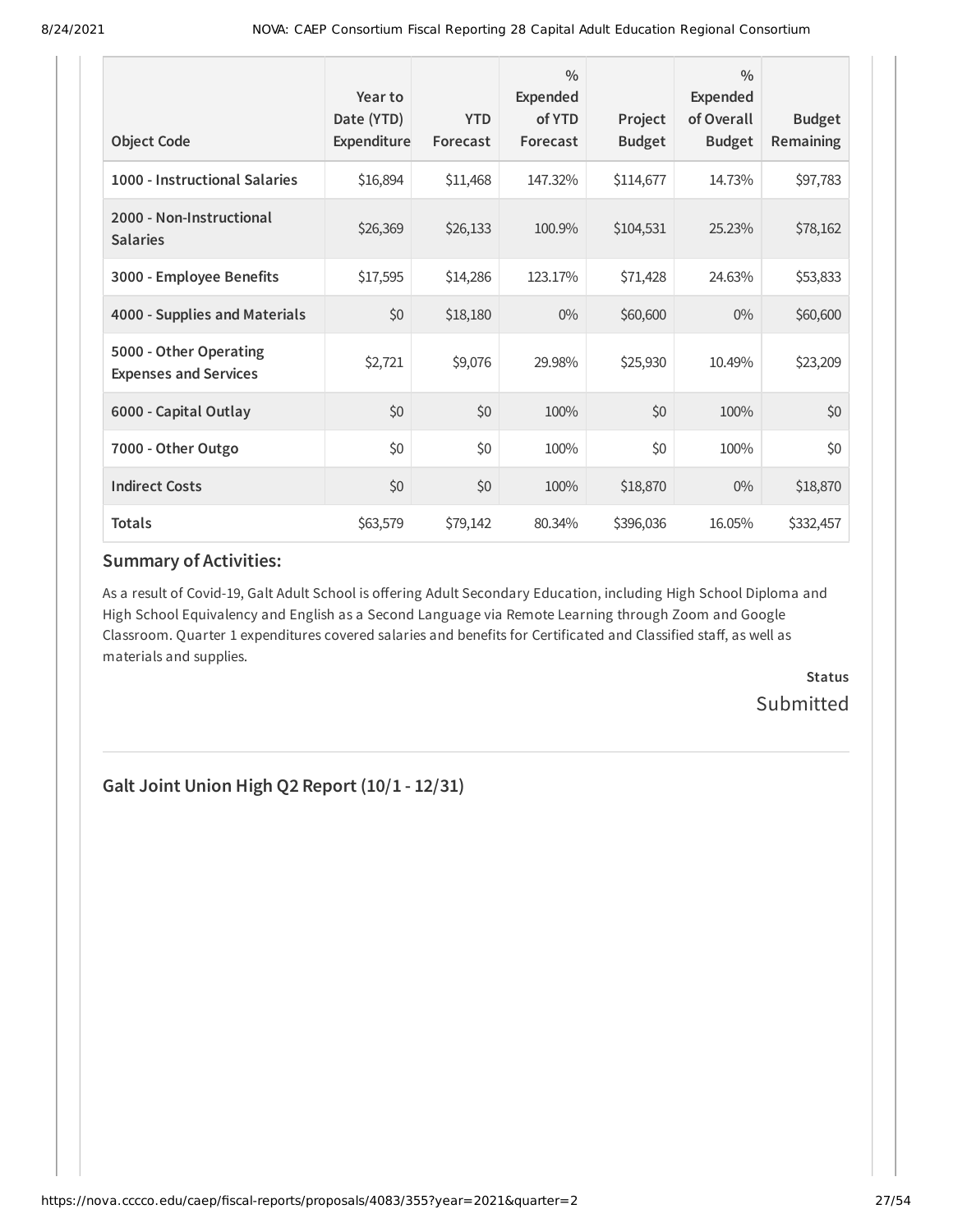| <b>Object Code</b>                                     | Year to<br>Date (YTD)<br>Expenditure | <b>YTD</b><br>Forecast | $\frac{0}{0}$<br><b>Expended</b><br>of YTD<br>Forecast | Project<br><b>Budget</b> | $\frac{0}{0}$<br><b>Expended</b><br>of Overall<br><b>Budget</b> | <b>Budget</b><br>Remaining |
|--------------------------------------------------------|--------------------------------------|------------------------|--------------------------------------------------------|--------------------------|-----------------------------------------------------------------|----------------------------|
| 1000 - Instructional Salaries                          | \$46,577                             | \$34,403               | 135.39%                                                | \$114,677                | 40.62%                                                          | \$68,100                   |
| 2000 - Non-Instructional<br><b>Salaries</b>            | \$45,611                             | \$41,812               | 109.08%                                                | \$104,531                | 43.63%                                                          | \$58,920                   |
| 3000 - Employee Benefits                               | \$31,015                             | \$25,000               | 124.06%                                                | \$71,428                 | 43.42%                                                          | \$40,413                   |
| 4000 - Supplies and Materials                          | \$3,955                              | \$39,390               | 10.04%                                                 | \$60,600                 | 6.53%                                                           | \$56,645                   |
| 5000 - Other Operating<br><b>Expenses and Services</b> | \$24,718                             | \$11,669               | 211.84%                                                | \$25,930                 | 95.33%                                                          | \$1,212                    |
| 6000 - Capital Outlay                                  | \$0                                  | \$0                    | 100%                                                   | \$0                      | 100%                                                            | \$0                        |
| 7000 - Other Outgo                                     | \$0                                  | \$0                    | 100%                                                   | \$0                      | 100%                                                            | \$0                        |
| <b>Indirect Costs</b>                                  | \$0                                  | \$0                    | 100%                                                   | \$18,870                 | $0\%$                                                           | \$18,870                   |
| <b>Totals</b>                                          | \$151,876                            | \$152,274              | 99.74%                                                 | \$396,036                | 38.35%                                                          | \$244,160                  |

Galt Adult School offered courses in ESL, Diploma and GED through Remote Learning due to Covid-19 restrictions. Quarter 2 expenditures included certificated and classified salaries and benefits, purchase of new licensing software for the GED program, postage for advertising, supplies and lease agreement for copy machine.

# **Status Submitted**

# **Allocation Year Closeout: 2018-19**

I have reviewed the financial reports for my agency and confirm that all funds for this allocation year have been spent.

**2018-19 Reverted Funds:**

\$0

**2018-19 Status** Closed

### **Submitting Authority**

Lisa Pettis Robert Lemmon

**Galt Joint Union High Q3 Report (1/1 - 3/31)**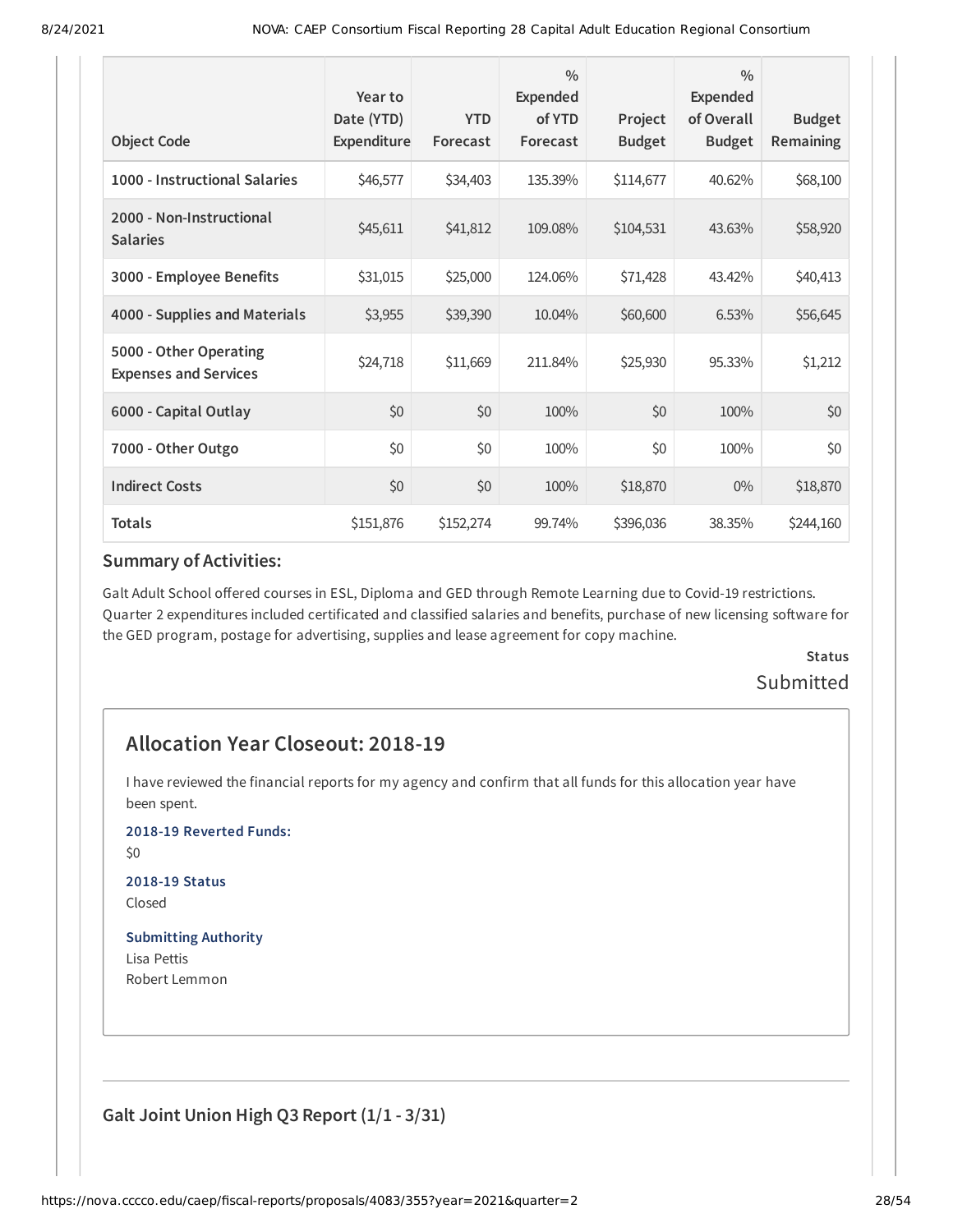| <b>Object Code</b>                                     | Year to<br>Date (YTD)<br>Expenditure | <b>YTD</b><br>Forecast | $\frac{0}{0}$<br>Expended<br>of YTD<br>Forecast | Project<br><b>Budget</b> | $\frac{0}{0}$<br><b>Expended</b><br>of Overall<br><b>Budget</b> | <b>Budget</b><br>Remaining |
|--------------------------------------------------------|--------------------------------------|------------------------|-------------------------------------------------|--------------------------|-----------------------------------------------------------------|----------------------------|
| 1000 - Instructional Salaries                          | \$80,582                             | \$68,806               | 117.11%                                         | \$114,677                | 70.27%                                                          | \$34,095                   |
| 2000 - Non-Instructional<br><b>Salaries</b>            | \$79,802                             | \$73,172               | 109.06%                                         | \$104,531                | 76.34%                                                          | \$24,729                   |
| 3000 - Employee Benefits                               | \$53,257                             | \$46,428               | 114.71%                                         | \$71,428                 | 74.56%                                                          | \$18,171                   |
| 4000 - Supplies and Materials                          | \$6,174                              | \$48,480               | 12.74%                                          | \$60,600                 | 10.19%                                                          | \$54,426                   |
| 5000 - Other Operating<br><b>Expenses and Services</b> | \$24,718                             | \$18,151               | 136.18%                                         | \$25,930                 | 95.33%                                                          | \$1,212                    |
| 6000 - Capital Outlay                                  | \$0                                  | \$0                    | 100%                                            | \$0                      | 100%                                                            | \$0                        |
| 7000 - Other Outgo                                     | \$0                                  | \$0                    | 100%                                            | \$0                      | 100%                                                            | \$0                        |
| <b>Indirect Costs</b>                                  | \$0                                  | \$0                    | 100%                                            | \$18,870                 | $0\%$                                                           | \$18,870                   |
| <b>Totals</b>                                          | \$244,533                            | \$255,037              | 95.88%                                          | \$396,036                | 61.75%                                                          | \$151,503                  |

In quarter 3 of the 2020-2021 fiscal year, Galt Adult School continued to offer courses in high school diploma, high school equivalency and English as a Second Language. Due to Covid-19, all coursework and classroom instruction was offered online via Zoom and Google Classroom.

> **Status** Unsubmitted

**Galt Joint Union High Q4 Report (4/1 - 6/30)**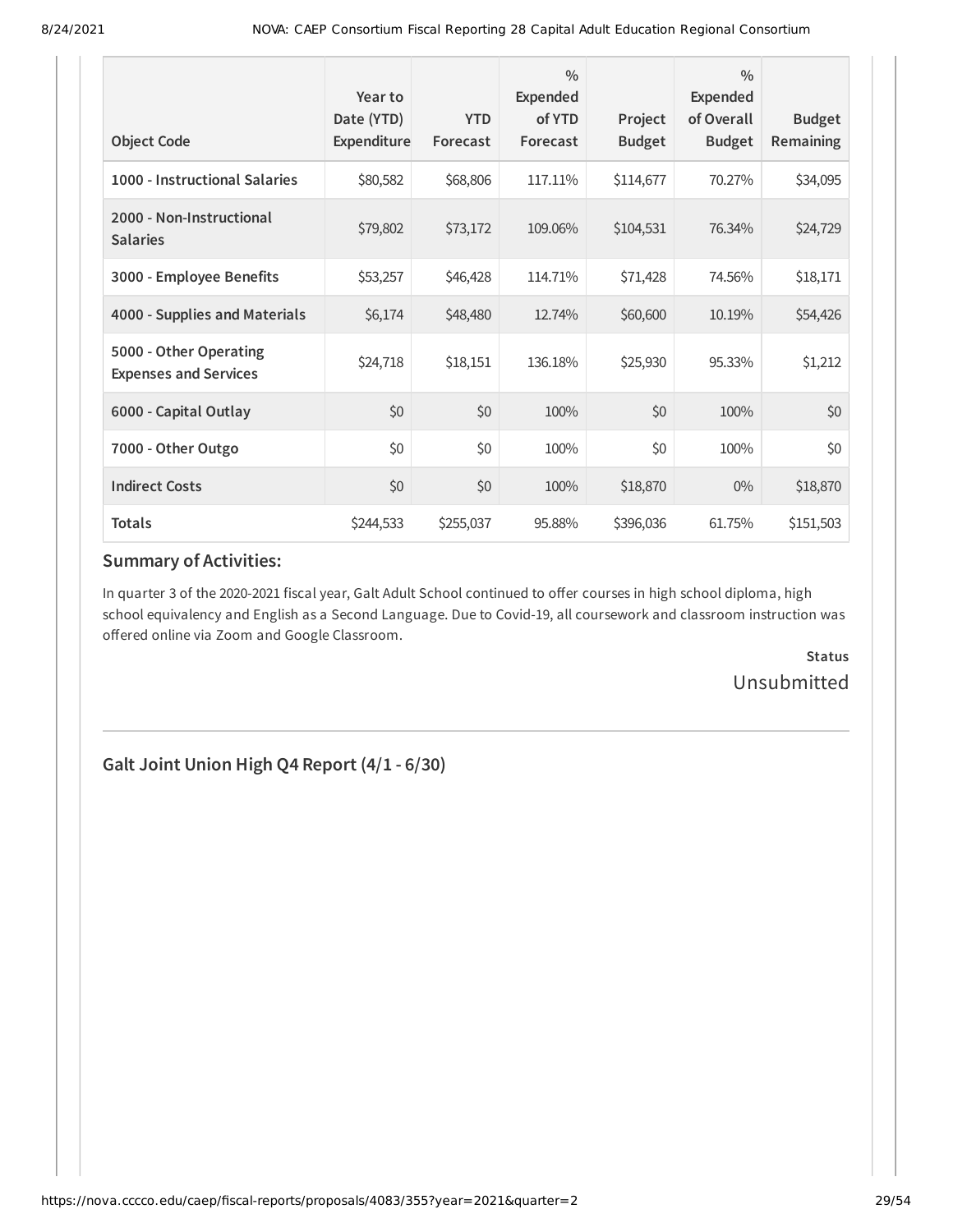| <b>Object Code</b>                                     | Year to<br>Date (YTD)<br>Expenditure | <b>YTD</b><br>Forecast | $\frac{0}{0}$<br><b>Expended</b><br>of YTD<br>Forecast | Project<br><b>Budget</b> | $\frac{0}{0}$<br><b>Expended</b><br>of Overall<br><b>Budget</b> | <b>Budget</b><br><b>Remaining</b> |
|--------------------------------------------------------|--------------------------------------|------------------------|--------------------------------------------------------|--------------------------|-----------------------------------------------------------------|-----------------------------------|
| 1000 - Instructional Salaries                          | \$114,677                            | \$114,677              | 100%                                                   | \$114,677                | 100%                                                            | \$0                               |
| 2000 - Non-Instructional<br><b>Salaries</b>            | \$104,531                            | \$104,531              | 100%                                                   | \$104,531                | 100%                                                            | \$0                               |
| 3000 - Employee Benefits                               | \$71,428                             | \$71,428               | 100%                                                   | \$71,428                 | 100%                                                            | \$0                               |
| 4000 - Supplies and Materials                          | \$32,092                             | \$60,600               | 52.96%                                                 | \$60,600                 | 52.96%                                                          | \$28,508                          |
| 5000 - Other Operating<br><b>Expenses and Services</b> | \$24,718                             | \$25,930               | 95.33%                                                 | \$25,930                 | 95.33%                                                          | \$1,212                           |
| 6000 - Capital Outlay                                  | \$0                                  | \$0                    | 100%                                                   | \$0                      | 100%                                                            | \$0                               |
| 7000 - Other Outgo                                     | \$0                                  | \$0                    | 100%                                                   | \$0                      | 100%                                                            | \$0                               |
| <b>Indirect Costs</b>                                  | \$17,372                             | \$18,870               | 92.06%                                                 | \$18,870                 | 92.06%                                                          | \$1,498                           |
| <b>Totals</b>                                          | \$364,818                            | \$396,036              | 92.12%                                                 | \$396,036                | 92.12%                                                          | \$31,218                          |

As a result of COVID-19, Galt Adult School is offering Adult Secondary Education, including High School Diploma and High School Equivalency and English as a Second Language via Remote Learning through Zoom and Google Classroom. Quarter 4 expenditures covered salaries and benefits for Certificated and Classified staff, online curriculum, materials and supplies.

> **Status** Unsubmitted

# **Natomas Unified**

**Natomas Unified Q1 Report (7/1 - 9/30)**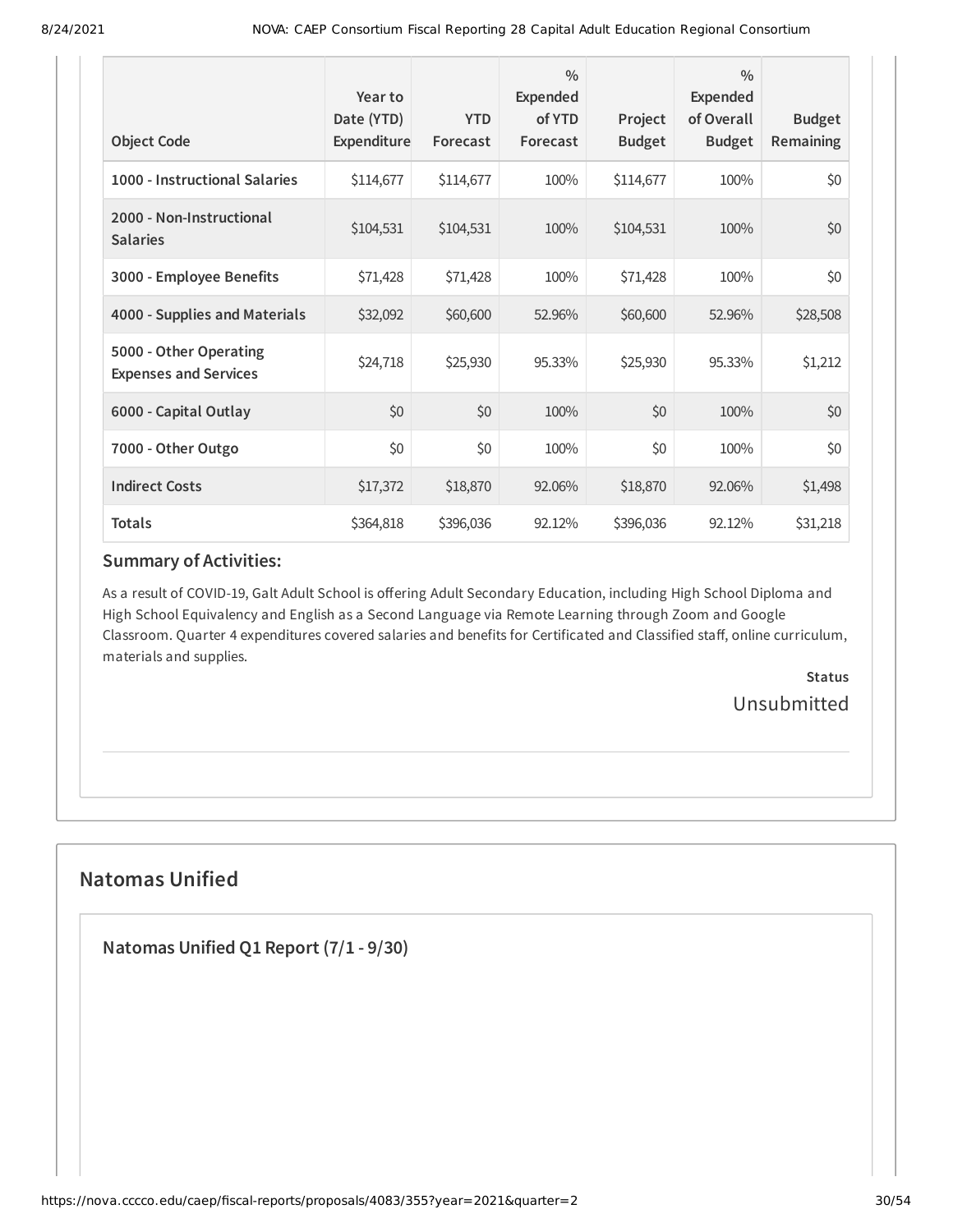| <b>Object Code</b>                                     | Year to<br>Date (YTD)<br>Expenditure | <b>YTD</b><br>Forecast | $\frac{0}{0}$<br><b>Expended</b><br>of YTD<br>Forecast | Project<br><b>Budget</b> | $\frac{0}{0}$<br><b>Expended</b><br>of Overall<br><b>Budget</b> | <b>Budget</b><br>Remaining |
|--------------------------------------------------------|--------------------------------------|------------------------|--------------------------------------------------------|--------------------------|-----------------------------------------------------------------|----------------------------|
| 1000 - Instructional Salaries                          | \$5,236                              | \$19,700               | 26.58%                                                 | \$131,330                | 3.99%                                                           | \$126,094                  |
| 2000 - Non-Instructional<br><b>Salaries</b>            | \$14,330                             | \$12,564               | 114.06%                                                | \$83,759                 | 17.11%                                                          | \$69,429                   |
| 3000 - Employee Benefits                               | \$8,905                              | \$9,806                | 90.81%                                                 | \$65,371                 | 13.62%                                                          | \$56,466                   |
| 4000 - Supplies and Materials                          | \$0                                  | \$7,455                | $0\%$                                                  | \$49,697                 | $0\%$                                                           | \$49,697                   |
| 5000 - Other Operating<br><b>Expenses and Services</b> | \$8,160                              | \$2,349                | 347.45%                                                | \$15,657                 | 52.12%                                                          | \$7,497                    |
| 6000 - Capital Outlay                                  | \$0                                  | \$0                    | 100%                                                   | \$0                      | 100%                                                            | \$0                        |
| 7000 - Other Outgo                                     | \$0                                  | \$0                    | 100%                                                   | \$0                      | 100%                                                            | \$0                        |
| <b>Indirect Costs</b>                                  | \$0                                  | \$2,232                | $0\%$                                                  | \$14,879                 | $0\%$                                                           | \$14,879                   |
| <b>Totals</b>                                          | \$36,631                             | \$54,104               | 67.7%                                                  | \$360,693                | 10.16%                                                          | \$324,062                  |

As a result of COVID-19, and our school is in a distance learning model, our expenditures fell below target. This year we were not able to offer bus training and Instructional Assistant, Para-Educator training classes. Also, because we are in distance learning, we are not having to pay child care expenses as well as security. Salary expenses are less because of these reasons. We are spending less on office consumables because we don't have teachers on campus. We are hoping that after we are allowed to have students on campus, we will be able to offer these classes and services.

### **Summary of Activities:**

During the first quarter of Fiscal Year 2020-21, NUSD continued offering courses in Adult Basic Education (ABE), Adult Secondary Education (ASE), including high school diploma and high school equivalency, English as a Second Language (ESL), as well as a US Citizenship class. Due to COVID-19, program instruction was modified for all students; however, instruction continued through on-line learning via Zoom, Google groups, email, text, and phone. In addition, chromebooks were purchased for our ESL students, but because of the back order, we are still waiting for the shipment.

**Status** Submitted

**Natomas Unified Q2 Report (10/1 - 12/31)**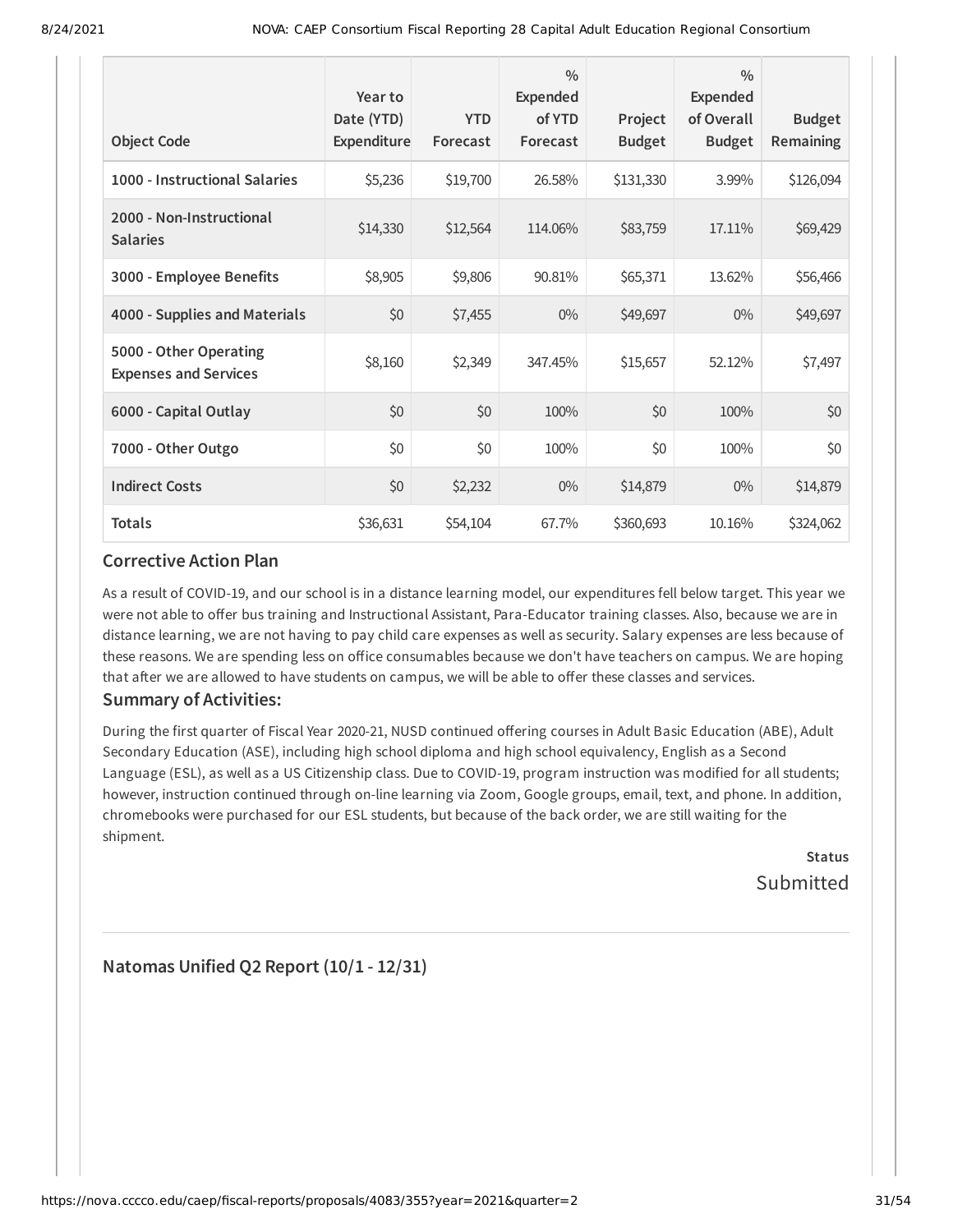|                                                        | Year to<br>Date (YTD) | <b>YTD</b> | $\frac{0}{0}$<br><b>Expended</b><br>of YTD | Project       | $\frac{0}{0}$<br><b>Expended</b><br>of Overall | <b>Budget</b> |
|--------------------------------------------------------|-----------------------|------------|--------------------------------------------|---------------|------------------------------------------------|---------------|
| <b>Object Code</b>                                     | Expenditure           | Forecast   | Forecast                                   | <b>Budget</b> | <b>Budget</b>                                  | Remaining     |
| 1000 - Instructional Salaries                          | \$32,747              | \$39,399   | 83.12%                                     | \$131,330     | 24.93%                                         | \$98,583      |
| 2000 - Non-Instructional<br><b>Salaries</b>            | \$26,293              | \$25,128   | 104.64%                                    | \$83,759      | 31.39%                                         | \$57,466      |
| 3000 - Employee Benefits                               | \$20,347              | \$19,611   | 103.75%                                    | \$65,371      | 31.13%                                         | \$45,024      |
| 4000 - Supplies and Materials                          | \$2,245               | \$14,909   | 15.06%                                     | \$49,697      | 4.52%                                          | \$47,452      |
| 5000 - Other Operating<br><b>Expenses and Services</b> | \$15,656              | \$4,697    | 333.31%                                    | \$15,657      | 99.99%                                         | \$1           |
| 6000 - Capital Outlay                                  | \$0                   | \$0        | 100%                                       | \$0           | 100%                                           | \$0           |
| 7000 - Other Outgo                                     | \$0                   | \$0        | 100%                                       | \$0           | 100%                                           | \$0           |
| <b>Indirect Costs</b>                                  | \$0                   | \$4,464    | $0\%$                                      | \$14,879      | $0\%$                                          | \$14,879      |
| <b>Totals</b>                                          | \$97,288              | \$108,208  | 89.91%                                     | \$360,693     | 26.97%                                         | \$263,405     |

Because of COVID, we haven't been able to spend the amount that we have designated. Staff will continue to monitor expenditures.

#### **Summary of Activities:**

During the second quarter of Fiscal Year 2020-21, NUSD continued offering courses in Adult Basic Education (ABE), Adult Secondary Education (ASE), including high school diploma and high school equivalency, English as a Second Language (ESL), as well as a US Citizenship class. Due to COVID-19, program instruction was modified for all students; however, instruction continued through on-line learning via Zoom, Google groups, email, text, and phone.

### **Status** Submitted

# **Allocation Year Closeout: 2018-19**

I have reviewed the financial reports for my agency and confirm that all funds for this allocation year have been spent.

**2018-19 Reverted Funds:** \$0 **2018-19 Status**

Closed

#### **Submitting Authority**

David Rodriguez, Assistant Superintendent/Principal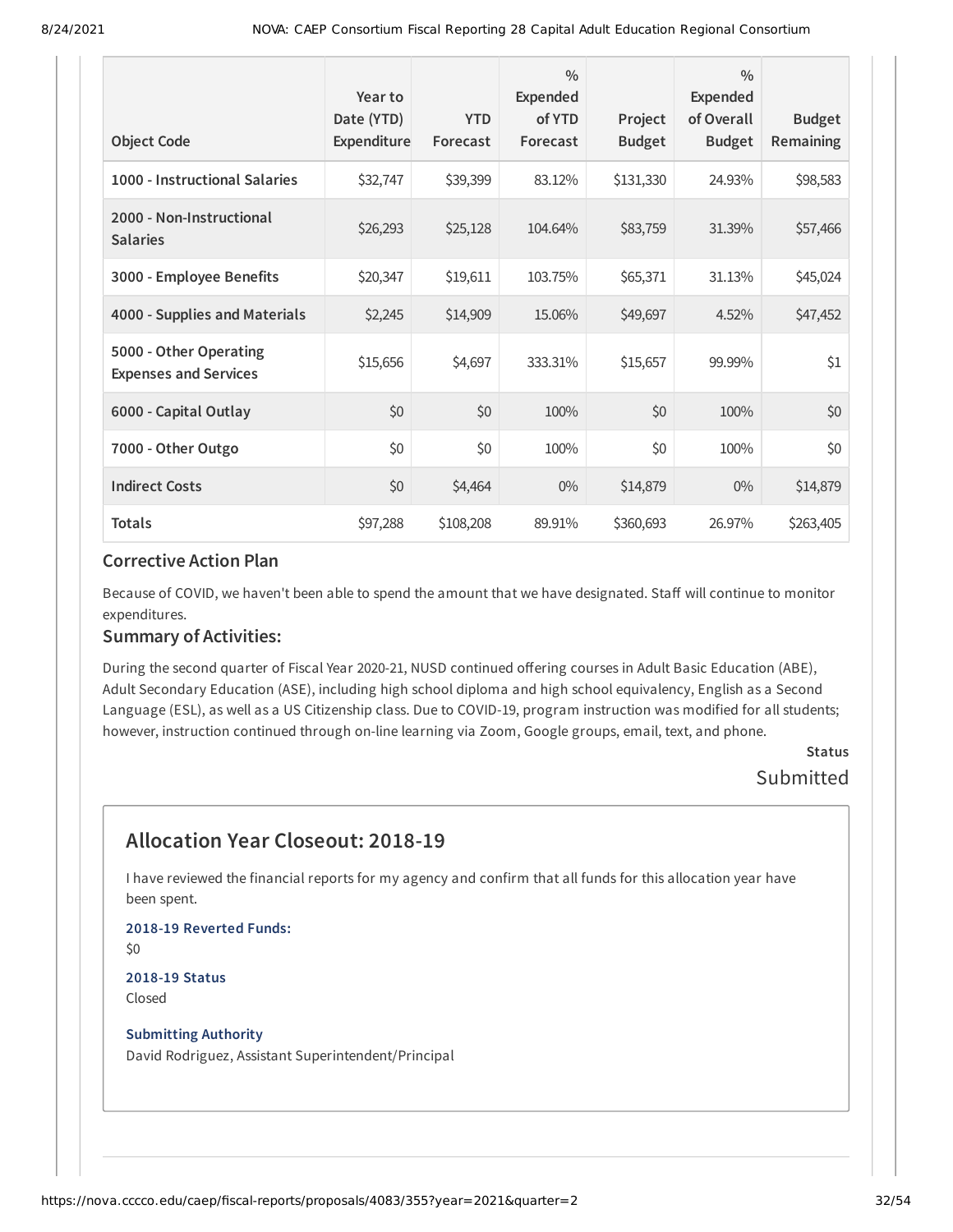### **Natomas Unified Q3 Report (1/1 - 3/31)**

| <b>Object Code</b>                                     | Year to<br>Date (YTD)<br>Expenditure | <b>YTD</b><br>Forecast | $\frac{0}{0}$<br><b>Expended</b><br>of YTD<br>Forecast | Project<br><b>Budget</b> | $\frac{0}{0}$<br><b>Expended</b><br>of Overall<br><b>Budget</b> | <b>Budget</b><br>Remaining |
|--------------------------------------------------------|--------------------------------------|------------------------|--------------------------------------------------------|--------------------------|-----------------------------------------------------------------|----------------------------|
| 1000 - Instructional Salaries                          | \$71,850                             | \$59,099               | 121.58%                                                | \$131,330                | 54.71%                                                          | \$59,480                   |
| 2000 - Non-Instructional<br><b>Salaries</b>            | \$49,111                             | \$37,692               | 130.3%                                                 | \$83,759                 | 58.63%                                                          | \$34,648                   |
| 3000 - Employee Benefits                               | \$39,154                             | \$29,417               | 133.1%                                                 | \$65,371                 | 59.9%                                                           | \$26,217                   |
| 4000 - Supplies and Materials                          | \$39,965                             | \$22,364               | 178.71%                                                | \$49,697                 | 80.42%                                                          | \$9,732                    |
| 5000 - Other Operating<br><b>Expenses and Services</b> | \$15,656                             | \$7,046                | 222.21%                                                | \$15,657                 | 99.99%                                                          | \$1                        |
| 6000 - Capital Outlay                                  | \$0                                  | \$0                    | 100%                                                   | \$0                      | 100%                                                            | \$0                        |
| 7000 - Other Outgo                                     | \$0                                  | \$0                    | 100%                                                   | \$0                      | 100%                                                            | \$0                        |
| <b>Indirect Costs</b>                                  | \$0                                  | \$6,696                | $0\%$                                                  | \$14,879                 | $0\%$                                                           | \$14,879                   |
| <b>Totals</b>                                          | \$215,736                            | \$162,312              | 132.91%                                                | \$360,693                | 59.81%                                                          | \$144,957                  |

### **Summary of Activities:**

During the third quarter of Fiscal Year 2020-21, NUSD continued offering courses in Adult Basic Education (ABE), Adult Secondary Education (ASE), including high school diploma and high school equivalency, English as a Second Language (ESL), as well as a US Citizenship class. Due to COVID-19, program instruction was modified for all students; however, instruction continued through on-line learning via Zoom, Google groups, email, text, and phone.

> **Status** Submitted

**Natomas Unified Q4 Report (4/1 - 6/30)**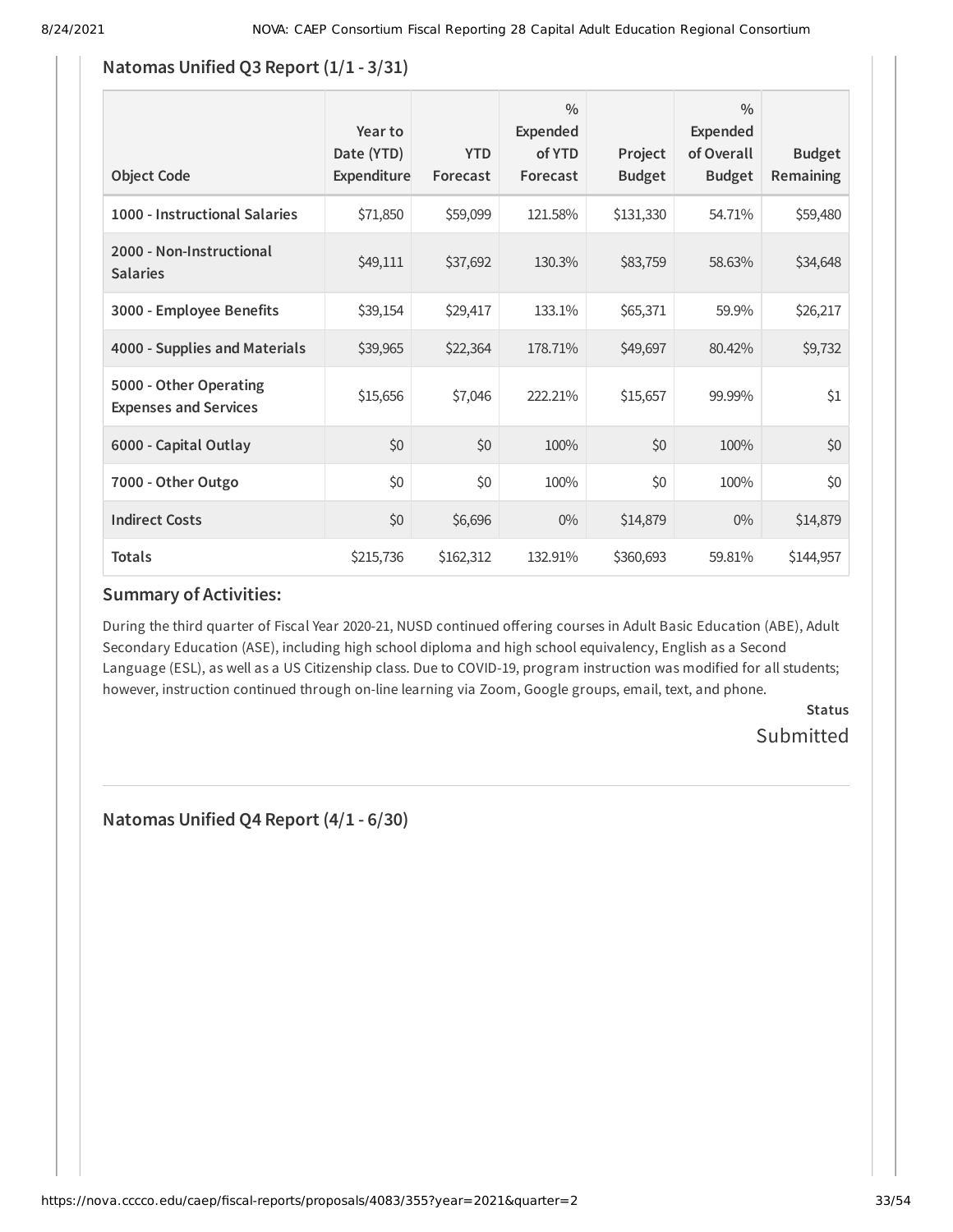| <b>Object Code</b>                                     | Year to<br>Date (YTD)<br>Expenditure | <b>YTD</b><br>Forecast | $\frac{0}{0}$<br><b>Expended</b><br>of YTD<br>Forecast | Project<br><b>Budget</b> | $\frac{0}{0}$<br><b>Expended</b><br>of Overall<br><b>Budget</b> | <b>Budget</b><br>Remaining   |
|--------------------------------------------------------|--------------------------------------|------------------------|--------------------------------------------------------|--------------------------|-----------------------------------------------------------------|------------------------------|
| 1000 - Instructional Salaries                          | \$71,850                             | \$78,798               | 91.18%                                                 | \$131,330                | 54.71%                                                          | \$59,480                     |
| 2000 - Non-Instructional<br><b>Salaries</b>            | \$49,111                             | \$50,255               | 97.72%                                                 | \$83,759                 | 58.63%                                                          | \$34,648                     |
| 3000 - Employee Benefits                               | \$39,154                             | \$39,223               | 99.83%                                                 | \$65,371                 | 59.9%                                                           | \$26,217                     |
| 4000 - Supplies and Materials                          | \$39,965                             | \$29,818               | 134.03%                                                | \$49,697                 | 80.42%                                                          | \$9,732                      |
| 5000 - Other Operating<br><b>Expenses and Services</b> | \$15,656                             | \$9,394                | 166.66%                                                | \$15,657                 | 99.99%                                                          | \$1                          |
| 6000 - Capital Outlay                                  | \$0                                  | \$0                    | 100%                                                   | \$0                      | 100%                                                            | \$0                          |
| 7000 - Other Outgo                                     | \$0                                  | \$0                    | 100%                                                   | \$0                      | 100%                                                            | \$0                          |
| <b>Indirect Costs</b>                                  | \$0                                  | \$8,927                | $0\%$                                                  | \$14,879                 | $0\%$                                                           | \$14,879                     |
| <b>Totals</b>                                          | \$215,736                            | \$216,416              | 99.69%                                                 | \$360,693                | 59.81%                                                          | \$144,957                    |
|                                                        |                                      |                        |                                                        |                          |                                                                 | <b>Status</b><br>Unsubmitted |

# **Sacramento City Unified**

**Sacramento City Unified Q1 Report (7/1 - 9/30)**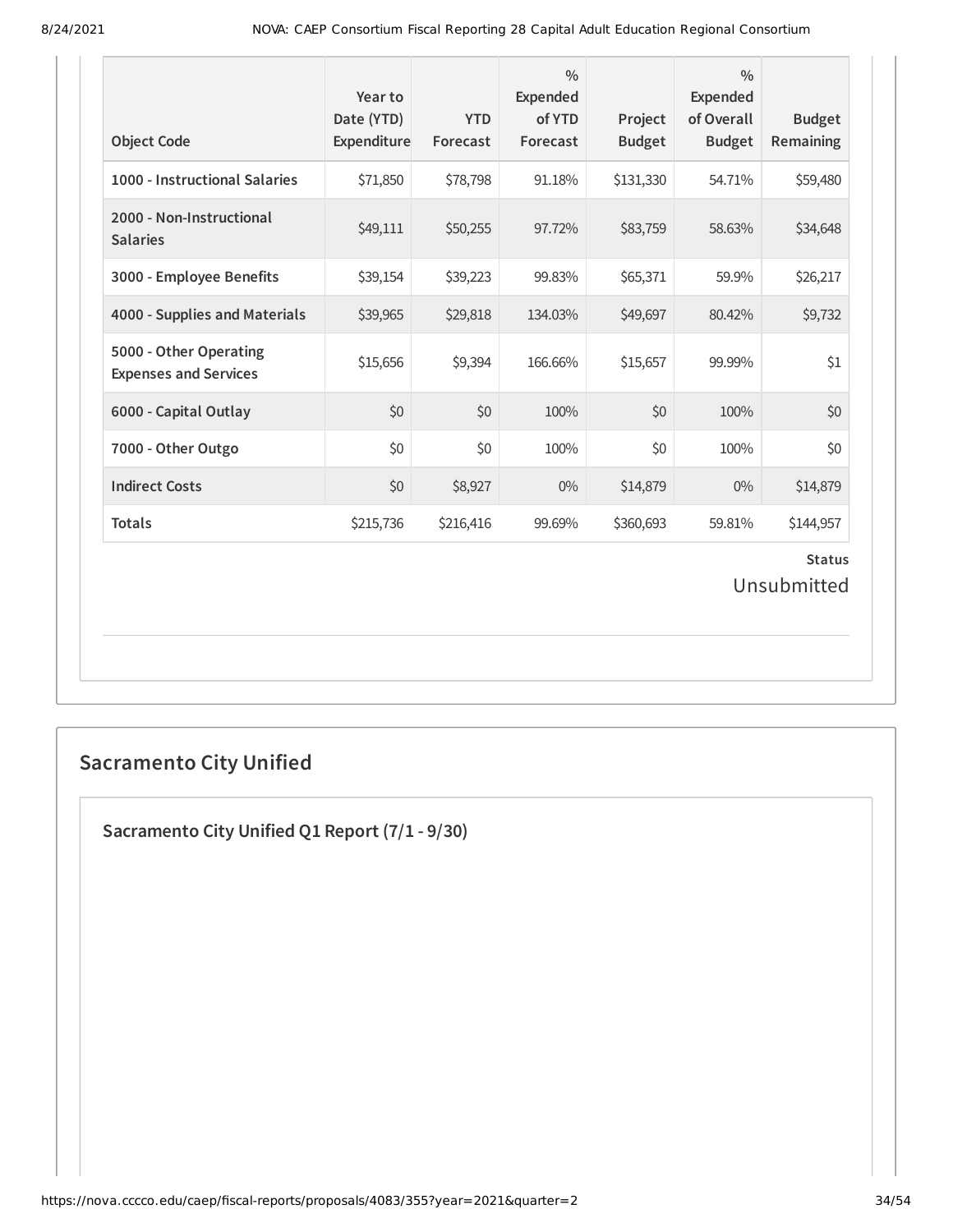| <b>Object Code</b>                                     | Year to<br>Date (YTD)<br>Expenditure | <b>YTD</b><br>Forecast | $\frac{0}{0}$<br><b>Expended</b><br>of YTD<br>Forecast | Project<br><b>Budget</b> | $\frac{0}{0}$<br><b>Expended</b><br>of Overall<br><b>Budget</b> | <b>Budget</b><br>Remaining |
|--------------------------------------------------------|--------------------------------------|------------------------|--------------------------------------------------------|--------------------------|-----------------------------------------------------------------|----------------------------|
| 1000 - Instructional Salaries                          | \$75,268                             | \$79,578               | 94.58%                                                 | \$530,518                | 14.19%                                                          | \$455,250                  |
| 2000 - Non-Instructional<br><b>Salaries</b>            | \$45,390                             | \$40,905               | 110.96%                                                | \$272,699                | 16.64%                                                          | \$227,309                  |
| 3000 - Employee Benefits                               | \$68,849                             | \$75,049               | 91.74%                                                 | \$500,325                | 13.76%                                                          | \$431,476                  |
| 4000 - Supplies and Materials                          | \$0                                  | \$5,614                | $0\%$                                                  | \$37,427                 | $0\%$                                                           | \$37,427                   |
| 5000 - Other Operating<br><b>Expenses and Services</b> | \$16,389                             | \$8,422                | 194.6%                                                 | \$56,146                 | 29.19%                                                          | \$39,757                   |
| 6000 - Capital Outlay                                  | \$0                                  | \$0                    | 100%                                                   | \$0                      | 100%                                                            | \$0                        |
| 7000 - Other Outgo                                     | \$0                                  | \$0                    | 100%                                                   | \$0                      | 100%                                                            | \$0                        |
| <b>Indirect Costs</b>                                  | \$0                                  | \$0                    | 100%                                                   | \$51,588                 | $0\%$                                                           | \$51,588                   |
| <b>Totals</b>                                          | \$205,896                            | \$209,567              | 98.25%                                                 | \$1,448,703              | 14.21%                                                          | \$1,242,807                |

First quarter expenditures fell below target as teachers' salaries were only expensed for the month of September (no summer classes for DD, ELA, and HSE programs). All funds are expected to be expended by June 30, 2021.

### **Summary of Activities:**

Charles A. Jones Career and Education Center and A. Warren McClaskey Adult Center are offering courses via distance education due to COVID restrictions. Expenses for the first quarter include administrative salaries at both sites, one DD instructor, two ELA instructors, and one HSE instructor. Also expensed was data and accountability software.

> **Status** Submitted

**Sacramento City Unified Q2 Report (10/1 - 12/31)**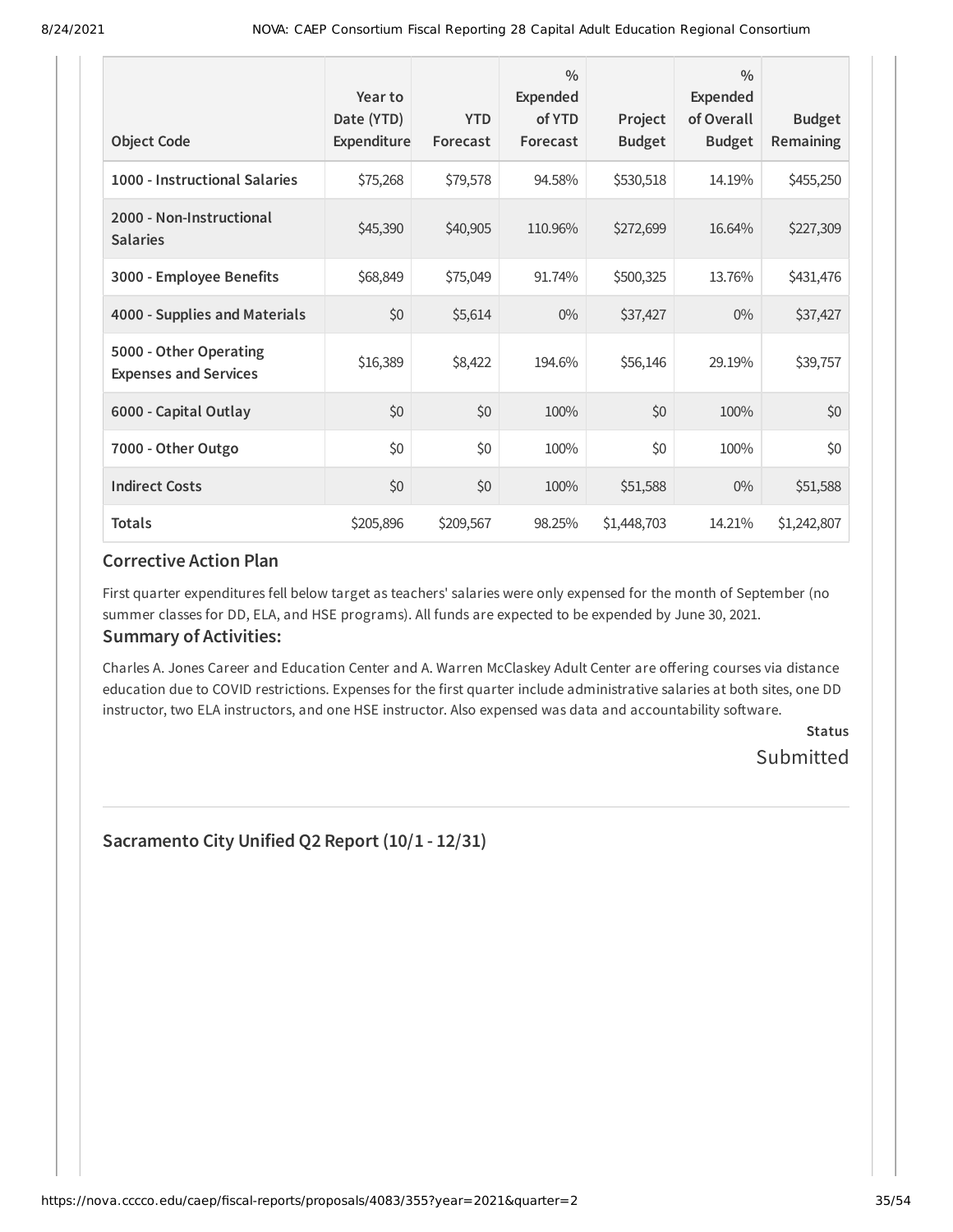| <b>Object Code</b>                                     | Year to<br>Date (YTD)<br><b>Expenditure</b> | <b>YTD</b><br>Forecast | $\frac{0}{0}$<br>Expended<br>of YTD<br>Forecast | Project<br><b>Budget</b> | $\frac{0}{0}$<br><b>Expended</b><br>of Overall<br><b>Budget</b> | <b>Budget</b><br>Remaining |
|--------------------------------------------------------|---------------------------------------------|------------------------|-------------------------------------------------|--------------------------|-----------------------------------------------------------------|----------------------------|
| 1000 - Instructional Salaries                          | \$222,163                                   | \$159,155              | 139.59%                                         | \$530,518                | 41.88%                                                          | \$308,355                  |
| 2000 - Non-Instructional<br><b>Salaries</b>            | \$115,960                                   | \$81,810               | 141.74%                                         | \$272,699                | 42.52%                                                          | \$156,739                  |
| 3000 - Employee Benefits                               | \$213,684                                   | \$150,098              | 142.36%                                         | \$500,325                | 42.71%                                                          | \$286,641                  |
| 4000 - Supplies and Materials                          | \$160                                       | \$11,228               | 1.42%                                           | \$37,427                 | 0.43%                                                           | \$37,267                   |
| 5000 - Other Operating<br><b>Expenses and Services</b> | \$16,389                                    | \$16,844               | 97.3%                                           | \$56,146                 | 29.19%                                                          | \$39,757                   |
| 6000 - Capital Outlay                                  | \$0                                         | \$0                    | 100%                                            | \$0                      | 100%                                                            | \$0                        |
| 7000 - Other Outgo                                     | \$0                                         | \$0                    | 100%                                            | \$0                      | 100%                                                            | \$0                        |
| <b>Indirect Costs</b>                                  | \$0                                         | \$0                    | 100%                                            | \$51,588                 | $0\%$                                                           | \$51,588                   |
| <b>Totals</b>                                          | \$568,356                                   | \$419,134              | 135.6%                                          | \$1,448,703              | 39.23%                                                          | \$880,347                  |

Charles A. Jones Career and Education Center and A. Warren McClaskey Adult Center continue to offer courses via distance education due to COVID restrictions. Expenses for the second quarter include administrative salaries at both sites, one DD instructor, two ELA instructors, and one HSE instructor.

# **Status Submitted**

# **Allocation Year Closeout: 2018-19**

I have reviewed the financial reports for my agency and confirm that all funds for this allocation year have been spent.

**2018-19 Reverted Funds:**

\$0

# **2018-19 Status**

Closed

#### **Submitting Authority**

Dr. Sue Lytle Gilmore, Director Adult Education Angela Hatter, Site Administrator

**Sacramento City Unified Q3 Report (1/1 - 3/31)**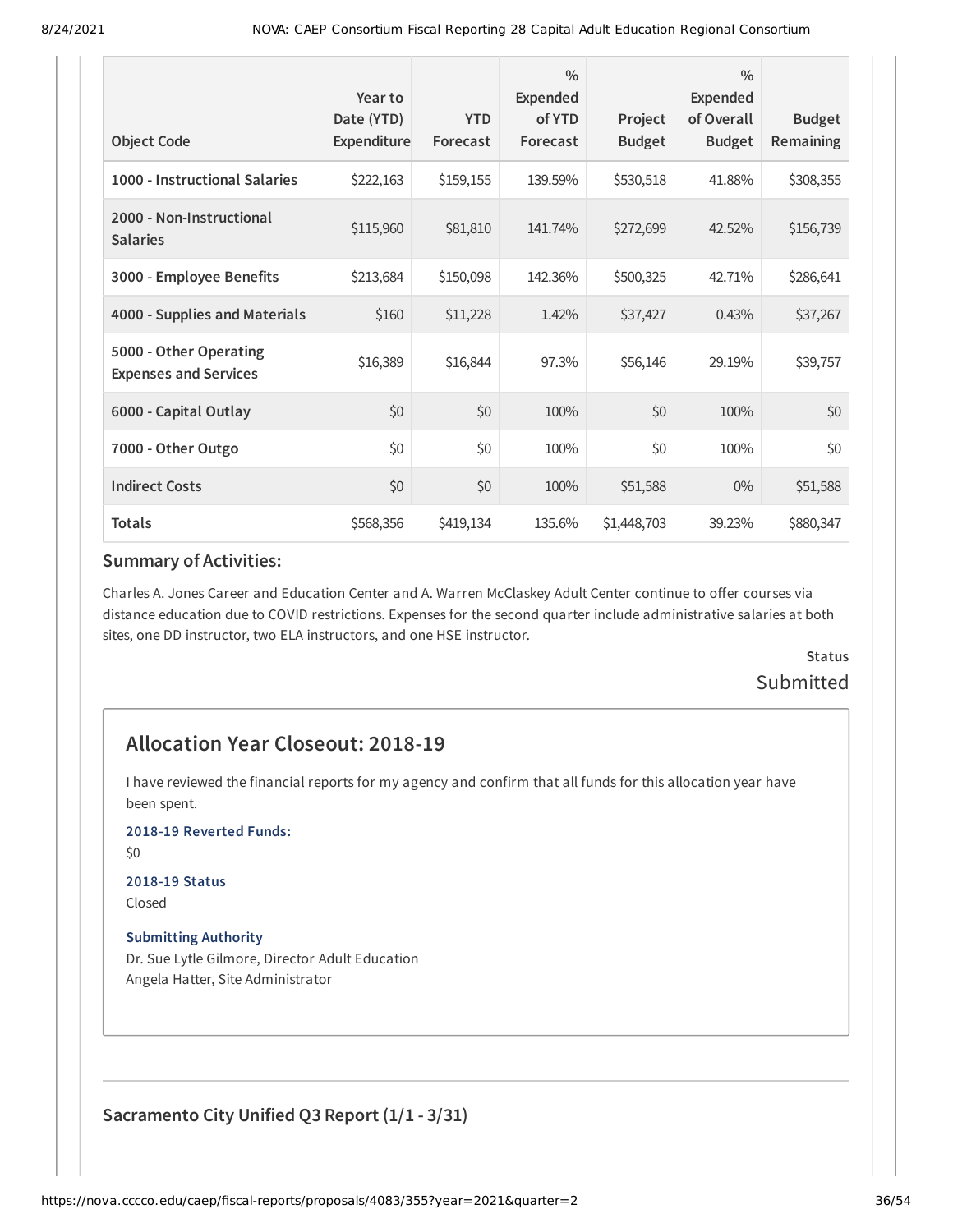| <b>Object Code</b>                                     | Year to<br>Date (YTD)<br>Expenditure | <b>YTD</b><br>Forecast | $\frac{0}{0}$<br>Expended<br>of YTD<br>Forecast | Project<br><b>Budget</b> | $\frac{0}{0}$<br>Expended<br>of Overall<br><b>Budget</b> | <b>Budget</b><br>Remaining |
|--------------------------------------------------------|--------------------------------------|------------------------|-------------------------------------------------|--------------------------|----------------------------------------------------------|----------------------------|
| 1000 - Instructional Salaries                          | \$373,895                            | \$238,733              | 156.62%                                         | \$530,518                | 70.48%                                                   | \$156,623                  |
| 2000 - Non-Instructional<br><b>Salaries</b>            | \$182,453                            | \$122,715              | 148.68%                                         | \$272,699                | 66.91%                                                   | \$90,246                   |
| 3000 - Employee Benefits                               | \$407,015                            | \$225,146              | 180.78%                                         | \$500,325                | 81.35%                                                   | \$93,310                   |
| 4000 - Supplies and Materials                          | \$2,674                              | \$16,842               | 15.88%                                          | \$37,427                 | 7.14%                                                    | \$34,753                   |
| 5000 - Other Operating<br><b>Expenses and Services</b> | \$17,337                             | \$25,266               | 68.62%                                          | \$56,146                 | 30.88%                                                   | \$38,809                   |
| 6000 - Capital Outlay                                  | \$0                                  | \$0                    | 100%                                            | \$0                      | 100%                                                     | \$0                        |
| 7000 - Other Outgo                                     | \$0                                  | \$0                    | 100%                                            | \$0                      | 100%                                                     | \$0                        |
| <b>Indirect Costs</b>                                  | \$0                                  | \$0                    | 100%                                            | \$51,588                 | $0\%$                                                    | \$51,588                   |
| <b>Totals</b>                                          | \$983,374                            | \$628,702              | 156.41%                                         | \$1,448,703              | 67.88%                                                   | \$465,329                  |

2020-2021 Quarter 3 – with the continued COVID -19 guidelines, Sacramento City USD continued its expenditures in alignment with consortium goals. Charles A. Jones Career & Education and A. W. McClaskey are transitioning from a Distance Learning planform to an in-person/hybrid model following the necessary COVID-19 social distance and safety guidelines.

> **Status Submitted**

**Sacramento City Unified Q4 Report (4/1 - 6/30)**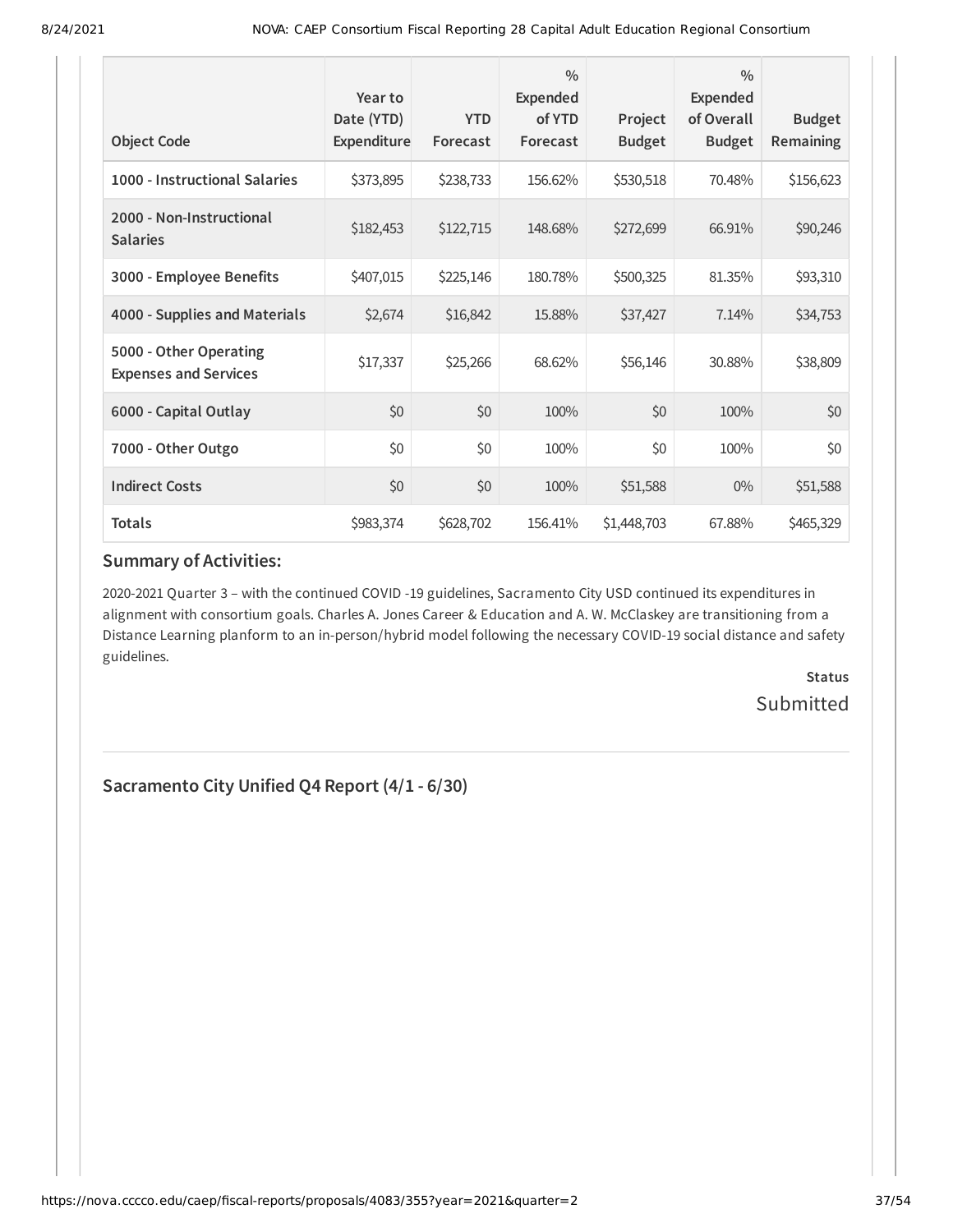| <b>Object Code</b>                                     | Year to<br>Date (YTD)<br>Expenditure | <b>YTD</b><br>Forecast | $\frac{0}{0}$<br><b>Expended</b><br>of YTD<br>Forecast | Project<br><b>Budget</b> | $\frac{0}{0}$<br>Expended<br>of Overall<br><b>Budget</b> | <b>Budget</b><br>Remaining |
|--------------------------------------------------------|--------------------------------------|------------------------|--------------------------------------------------------|--------------------------|----------------------------------------------------------|----------------------------|
| 1000 - Instructional Salaries                          | \$373,895                            | \$318,311              | 117.46%                                                | \$530,518                | 70.48%                                                   | \$156,623                  |
| 2000 - Non-Instructional<br><b>Salaries</b>            | \$182,453                            | \$163,619              | 111.51%                                                | \$272,699                | 66.91%                                                   | \$90,246                   |
| 3000 - Employee Benefits                               | \$407,015                            | \$300,195              | 135.58%                                                | \$500,325                | 81.35%                                                   | \$93,310                   |
| 4000 - Supplies and Materials                          | \$2,674                              | \$22,456               | 11.91%                                                 | \$37,427                 | 7.14%                                                    | \$34,753                   |
| 5000 - Other Operating<br><b>Expenses and Services</b> | \$17,337                             | \$33,688               | 51.46%                                                 | \$56,146                 | 30.88%                                                   | \$38,809                   |
| 6000 - Capital Outlay                                  | \$0                                  | \$0                    | 100%                                                   | \$0                      | 100%                                                     | \$0                        |
| 7000 - Other Outgo                                     | \$0                                  | \$0                    | 100%                                                   | \$0                      | 100%                                                     | \$0                        |
| <b>Indirect Costs</b>                                  | \$0                                  | \$0                    | 100%                                                   | \$51,588                 | $0\%$                                                    | \$51,588                   |
| <b>Totals</b>                                          | \$983,374                            | \$838,269              | 117.31%                                                | \$1,448,703              | 67.88%                                                   | \$465,329                  |

At the conclusion of the fourth quarter and the 2020-2121 school year, Sacramento City Unified Adult Education ended a very challenging year for our students and staff. The use of funds aligned with consortium goals, though it was often difficult to to reach those goals strictly through a distance learning model due to the continuing COVID-19 pandemic. Some challenges diminished once we were were able to bring a small number of classes back for in-person instruction in the fourth quarter. Sacramento City provided ESL, ABE, ASE , A w/DD, and CTE instruction. We collaborated on a variety of community services for our students. Opening the Manufacturing program for CTE was very exciting as we collaborated with many agencies in the region.

> **Status** Unsubmitted

# **Sacramento Co. Office of Education**

**Sacramento Co.Office of Education Q1 Report (7/1 - 9/30)**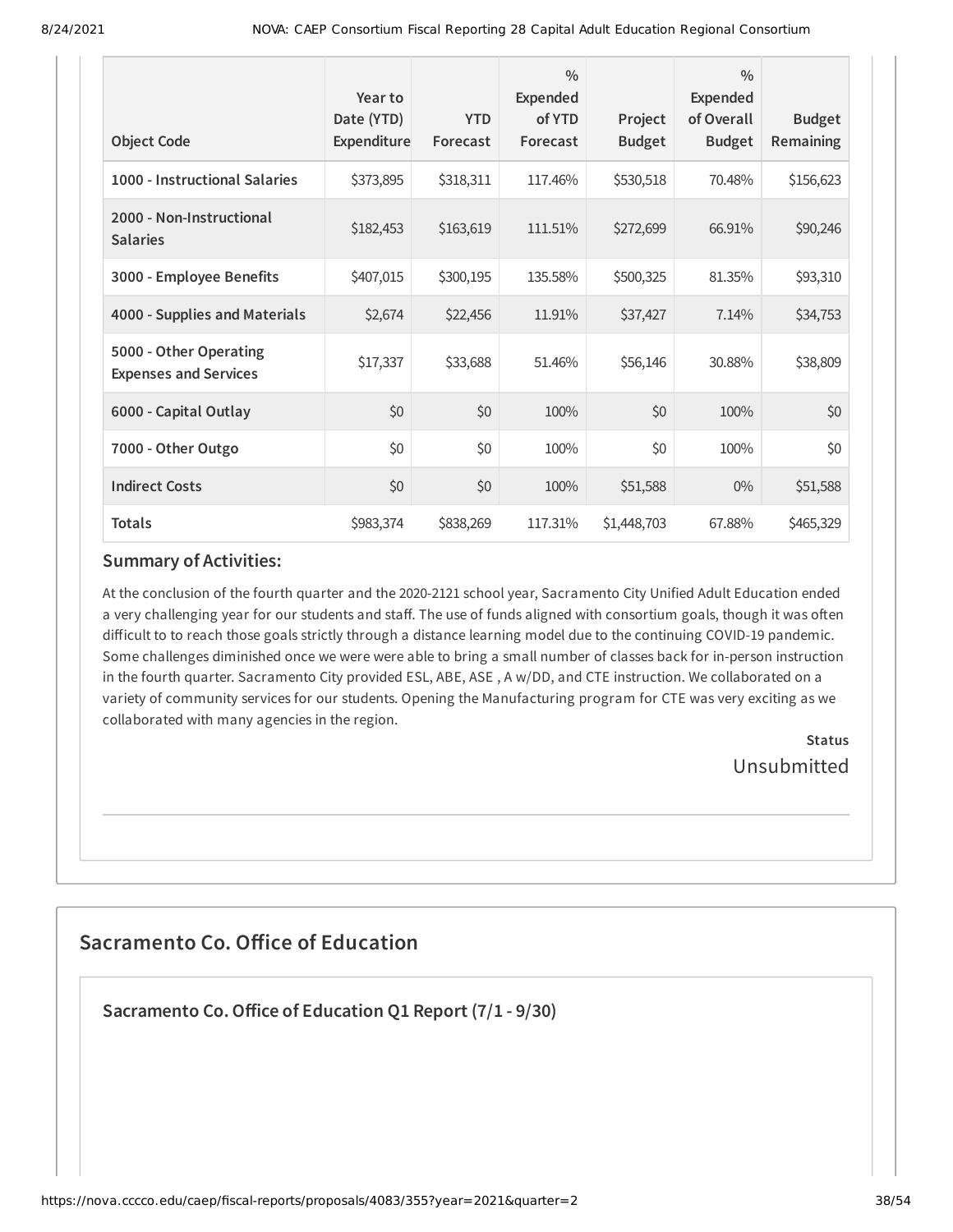| <b>Object Code</b>                                     | Year to<br>Date (YTD)<br>Expenditure | <b>YTD</b><br>Forecast | $\frac{0}{0}$<br><b>Expended</b><br>of YTD<br>Forecast | Project<br><b>Budget</b> | $\frac{0}{0}$<br><b>Expended</b><br>of Overall<br><b>Budget</b> | <b>Budget</b><br>Remaining |
|--------------------------------------------------------|--------------------------------------|------------------------|--------------------------------------------------------|--------------------------|-----------------------------------------------------------------|----------------------------|
| 1000 - Instructional Salaries                          | \$68,771                             | \$42,697               | 161.07%                                                | \$284,646                | 24.16%                                                          | \$215,875                  |
| 2000 - Non-Instructional<br><b>Salaries</b>            | \$16,126                             | \$10,687               | 150.89%                                                | \$71,249                 | 22.63%                                                          | \$55,123                   |
| 3000 - Employee Benefits                               | \$25,279                             | \$15,699               | 161.03%                                                | \$104,657                | 24.15%                                                          | \$79,378                   |
| 4000 - Supplies and Materials                          | \$5,376                              | \$960                  | 560%                                                   | \$6,400                  | 84%                                                             | \$1,024                    |
| 5000 - Other Operating<br><b>Expenses and Services</b> | \$8,037                              | \$39,907               | 20.14%                                                 | \$266,047                | 3.02%                                                           | \$258,010                  |
| 6000 - Capital Outlay                                  | \$0                                  | \$0                    | 100%                                                   | \$0                      | 100%                                                            | \$0                        |
| 7000 - Other Outgo                                     | \$0                                  | \$0                    | 100%                                                   | \$0                      | 100%                                                            | \$0                        |
| <b>Indirect Costs</b>                                  | \$6,179                              | \$5,498                | 112.4%                                                 | \$36,650                 | 16.86%                                                          | \$30,471                   |
| <b>Totals</b>                                          | \$129,768                            | \$115,447              | 112.4%                                                 | \$769,649                | 16.86%                                                          | \$639,881                  |

In Quarter 1 SCOE/CAERC facilitated consortium-wide meetings - in online formats amidst the COVID-19 pandemic - for specific purposes regarding business, resources, strategies, and planning, data and accountability, budget, marketing, and transitions. SCOE/CAERC staff processed purchasing for CASAS Tops Enterprise licenses, paper tests, e-tests, and record fees. CAERC/SCOE staff worked with members to create Fact Sheets for 2019-20 program year.

> **Status Submitted**

# **Sacramento Co.Office of Education Q2 Report (10/1 - 12/31)**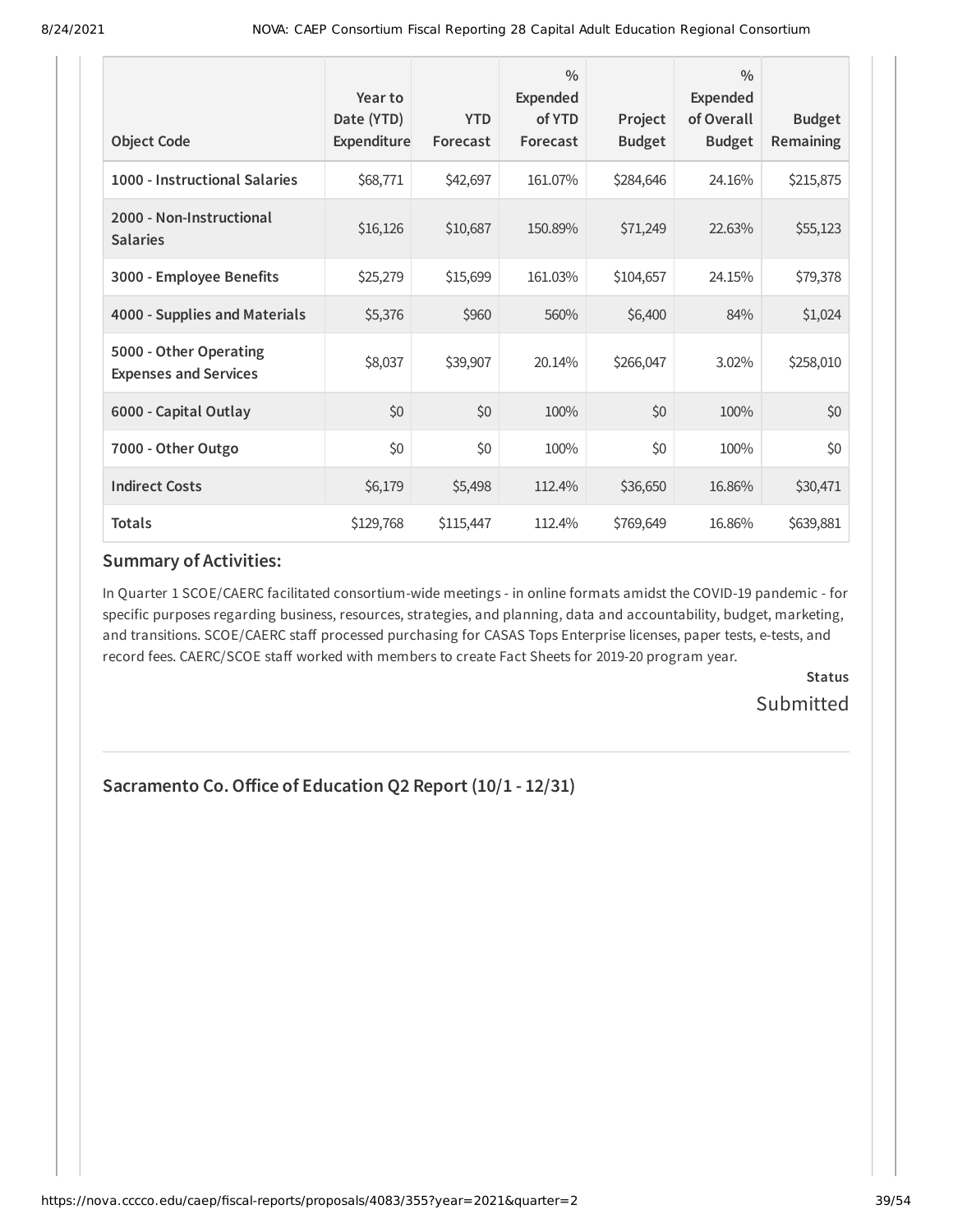| <b>Object Code</b>                                     | Year to<br>Date (YTD)<br>Expenditure | <b>YTD</b><br>Forecast | $\frac{0}{0}$<br><b>Expended</b><br>of YTD<br>Forecast | Project<br><b>Budget</b> | $\frac{0}{0}$<br><b>Expended</b><br>of Overall<br><b>Budget</b> | <b>Budget</b><br>Remaining |
|--------------------------------------------------------|--------------------------------------|------------------------|--------------------------------------------------------|--------------------------|-----------------------------------------------------------------|----------------------------|
| 1000 - Instructional Salaries                          | \$140,292                            | \$85,394               | 164.29%                                                | \$284,646                | 49.29%                                                          | \$144,354                  |
| 2000 - Non-Instructional<br><b>Salaries</b>            | \$33,424                             | \$21,375               | 156.37%                                                | \$71,249                 | 46.91%                                                          | \$37,825                   |
| 3000 - Employee Benefits                               | \$51,457                             | \$31,397               | 163.89%                                                | \$104,657                | 49.17%                                                          | \$53,200                   |
| 4000 - Supplies and Materials                          | \$5,505                              | \$1,920                | 286.72%                                                | \$6,400                  | 86.02%                                                          | \$895                      |
| 5000 - Other Operating<br><b>Expenses and Services</b> | \$77,297                             | \$79,814               | 96.85%                                                 | \$266,047                | 29.05%                                                          | \$188,750                  |
| 6000 - Capital Outlay                                  | \$0                                  | \$0                    | 100%                                                   | \$0                      | 100%                                                            | \$0                        |
| 7000 - Other Outgo                                     | \$0                                  | \$0                    | 100%                                                   | \$0                      | 100%                                                            | \$0                        |
| <b>Indirect Costs</b>                                  | \$12,402                             | \$10,995               | 112.8%                                                 | \$36,650                 | 33.84%                                                          | \$24,248                   |
| <b>Totals</b>                                          | \$320,377                            | \$230,895              | 138.75%                                                | \$769,649                | 41.63%                                                          | \$449,272                  |

In Quarter 2 SCOE/CAERC continued to facilitate consortium-wide meetings - in online formats amidst the COVID-19 pandemic - for specific purposes regarding business, resources, strategies, and planning, data and accountability, budget, marketing, and transitions. CAERC/SCOE staff worked with members to create Fact Sheets for the 2019-20 program year. CAERC/SCOE staff worked with members to curate and publicize success stories by the learners in our programs. In the first two quarters, a new pilot 17-week course was facilitated at the consortium level. All members had the option to enroll learners and claim gains, while the instructor was paid out of the consortium-level funds. The course, titled Career Choices and Changes, engages learners in real-life projects for each unit which result in a 10-year plan. CAERC/SCOE staff promoted and facilitated enrollment for an online Comunity of Practice, CALPRO's Success for All Learners Through Equity , to take place Jan-Apr 2021.

**Status** Submitted

# **Allocation Year Closeout: 2018-19**

I have reviewed the financial reports for my agency and confirm that all funds for this allocation year have been spent.

**2018-19 Reverted Funds:** \$0

**2018-19 Status** Closed

**Submitting Authority** Renee Collins, Director of Adult Education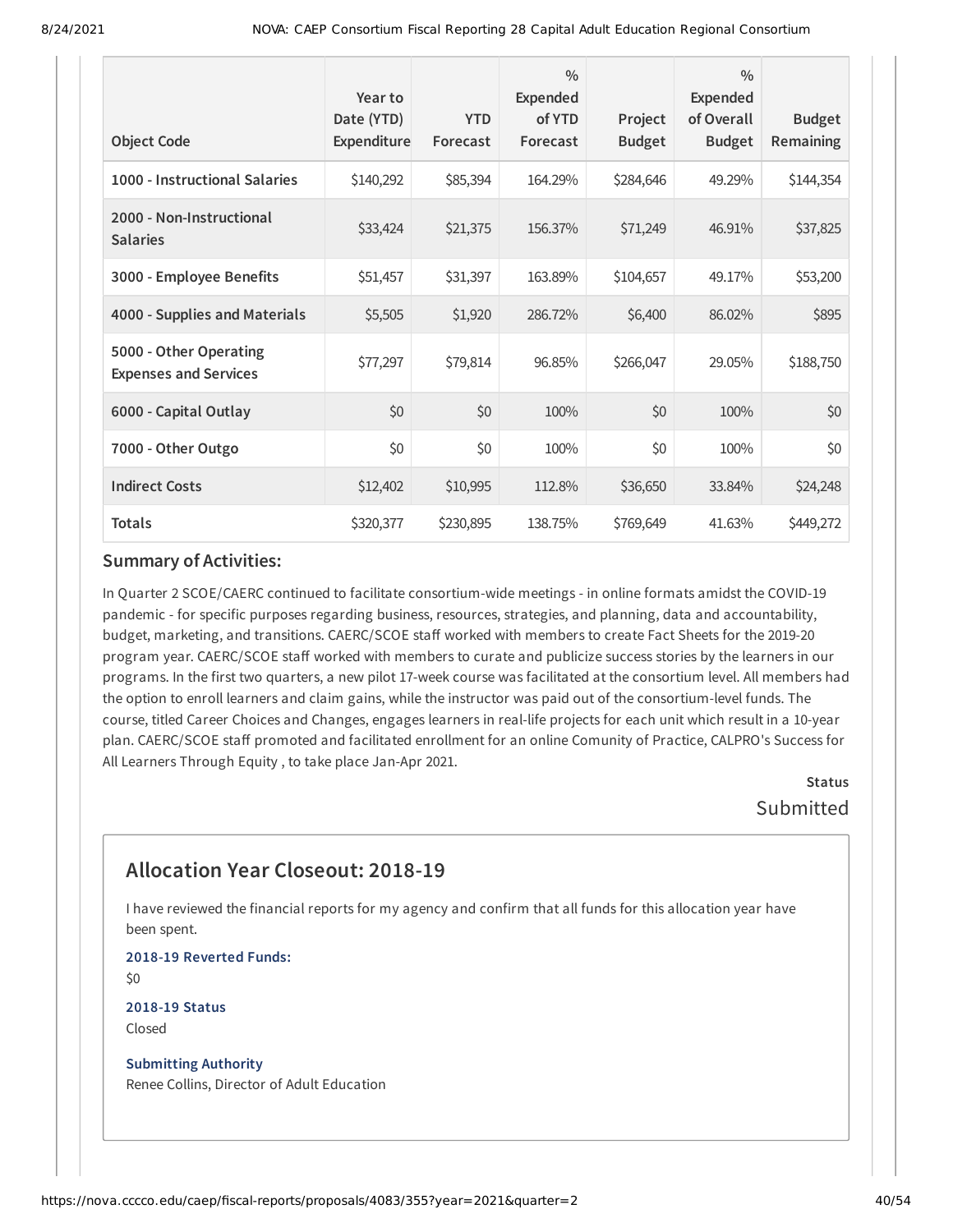| <b>Object Code</b>                                     | Year to<br>Date (YTD)<br>Expenditure | <b>YTD</b><br>Forecast | $\frac{0}{0}$<br><b>Expended</b><br>of YTD<br>Forecast | Project<br><b>Budget</b> | $\frac{0}{0}$<br><b>Expended</b><br>of Overall<br><b>Budget</b> | <b>Budget</b><br><b>Remaining</b> |
|--------------------------------------------------------|--------------------------------------|------------------------|--------------------------------------------------------|--------------------------|-----------------------------------------------------------------|-----------------------------------|
| 1000 - Instructional Salaries                          | \$210,438                            | \$128,091              | 164.29%                                                | \$284,646                | 73.93%                                                          | \$74,208                          |
| 2000 - Non-Instructional<br><b>Salaries</b>            | \$50,352                             | \$32,062               | 157.05%                                                | \$71,249                 | 70.67%                                                          | \$20,897                          |
| 3000 - Employee Benefits                               | \$77,221                             | \$47,096               | 163.97%                                                | \$104,657                | 73.78%                                                          | \$27,436                          |
| 4000 - Supplies and Materials                          | \$6,172                              | \$2,880                | 214.31%                                                | \$6,400                  | 96.44%                                                          | \$228                             |
| 5000 - Other Operating<br><b>Expenses and Services</b> | \$90,697                             | \$119,721              | 75.76%                                                 | \$266,047                | 34.09%                                                          | \$175,350                         |
| 6000 - Capital Outlay                                  | \$0                                  | \$0                    | 100%                                                   | \$0                      | 100%                                                            | \$0                               |
| 7000 - Other Outgo                                     | \$0                                  | \$0                    | 100%                                                   | \$0                      | 100%                                                            | \$0                               |
| <b>Indirect Costs</b>                                  | \$18,748                             | \$16,493               | 113.68%                                                | \$36,650                 | 51.15%                                                          | \$17,902                          |
| <b>Totals</b>                                          | \$453,628                            | \$346,342              | 130.98%                                                | \$769,649                | 58.94%                                                          | \$316,021                         |

# **Sacramento Co.Office of Education Q3 Report (1/1 - 3/31)**

### **Summary of Activities:**

In Quarter 3 SCOE/CAERC facilitated consortium-wide meetings for specific purposes regarding business, resources, strategies and planning, data and accountability, budget, marketing, and transitions. CAERC/SCOE staff worked with members to create Fact Sheets for the 2019-20 program year. SCOE/CAERC staff published the March/April 2021 issue of the CAERC Newsletter. SCOE/CAERC staff continued posting original content on social media and re-posting content of interest by partners and the larger community.

> **Status** Submitted

**Sacramento Co.Office of Education Q4 Report (4/1 - 6/30)**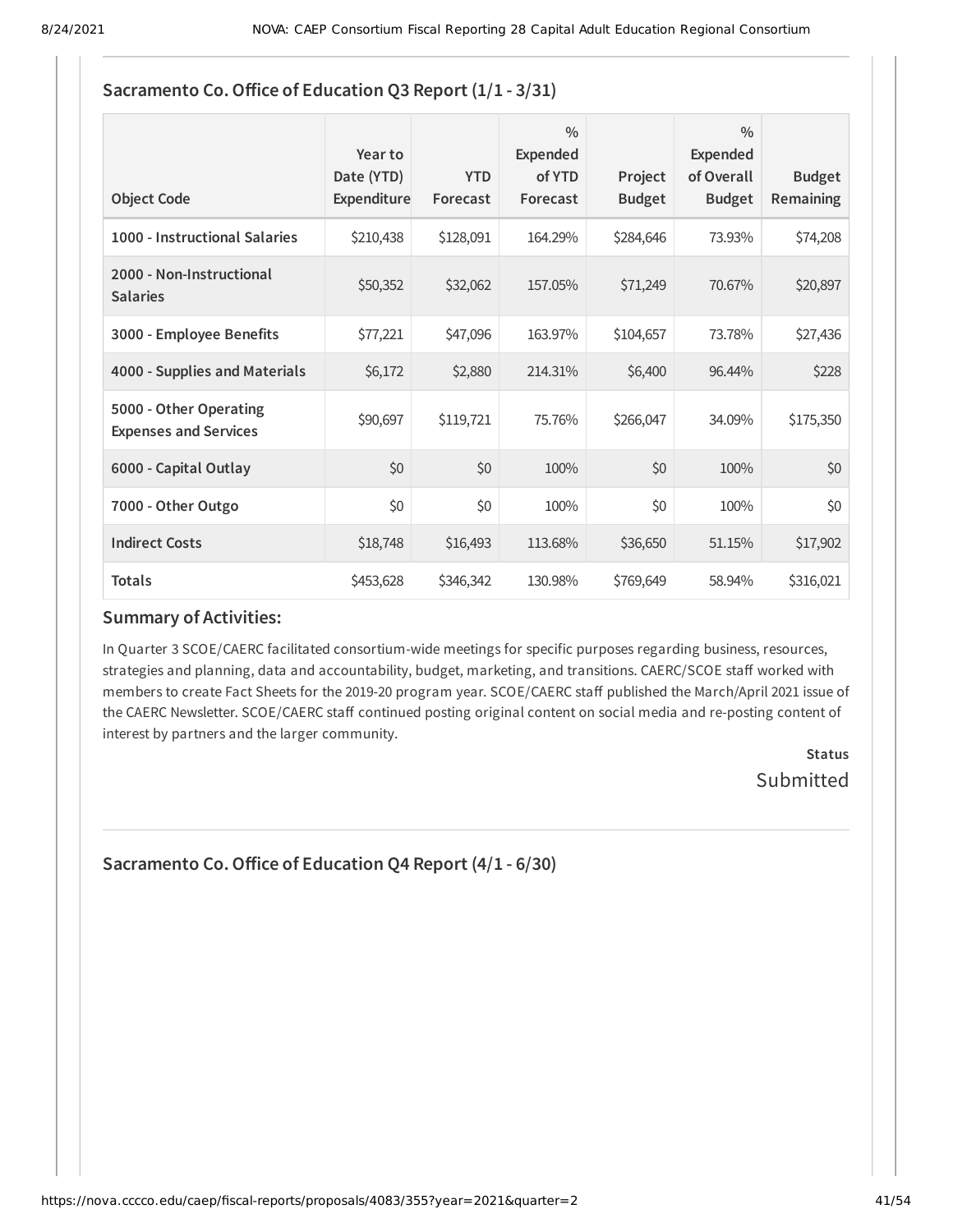| <b>Object Code</b>                                     | Year to<br>Date (YTD)<br>Expenditure | <b>YTD</b><br>Forecast | $\frac{0}{0}$<br><b>Expended</b><br>of YTD<br>Forecast | Project<br><b>Budget</b> | $\frac{0}{0}$<br><b>Expended</b><br>of Overall<br><b>Budget</b> | <b>Budget</b><br><b>Remaining</b> |
|--------------------------------------------------------|--------------------------------------|------------------------|--------------------------------------------------------|--------------------------|-----------------------------------------------------------------|-----------------------------------|
| 1000 - Instructional Salaries                          | \$278,788                            | \$170,788              | 163.24%                                                | \$284,646                | 97.94%                                                          | \$5,858                           |
| 2000 - Non-Instructional<br><b>Salaries</b>            | \$68,461                             | \$42,749               | 160.14%                                                | \$71,249                 | 96.09%                                                          | \$2,788                           |
| 3000 - Employee Benefits                               | \$102,689                            | \$62,794               | 163.53%                                                | \$104,657                | 98.12%                                                          | \$1,968                           |
| 4000 - Supplies and Materials                          | \$6,366                              | \$3,840                | 165.78%                                                | \$6,400                  | 99.47%                                                          | \$34                              |
| 5000 - Other Operating<br><b>Expenses and Services</b> | \$168,471                            | \$159,628              | 105.54%                                                | \$266,047                | 63.32%                                                          | \$97,576                          |
| 6000 - Capital Outlay                                  | \$0                                  | \$0                    | 100%                                                   | \$0                      | 100%                                                            | \$0                               |
| 7000 - Other Outgo                                     | \$0                                  | \$0                    | 100%                                                   | \$0                      | 100%                                                            | \$0                               |
| <b>Indirect Costs</b>                                  | \$25,245                             | \$21,990               | 114.8%                                                 | \$36,650                 | 68.88%                                                          | \$11,405                          |
| <b>Totals</b>                                          | \$650,020                            | \$461,789              | 140.76%                                                | \$769,649                | 84.46%                                                          | \$119,629                         |
|                                                        |                                      |                        |                                                        |                          |                                                                 | <b>Status</b><br>Unsubmitted      |

# **San Juan Unified**

**San Juan Unified Q1 Report (7/1 - 9/30)**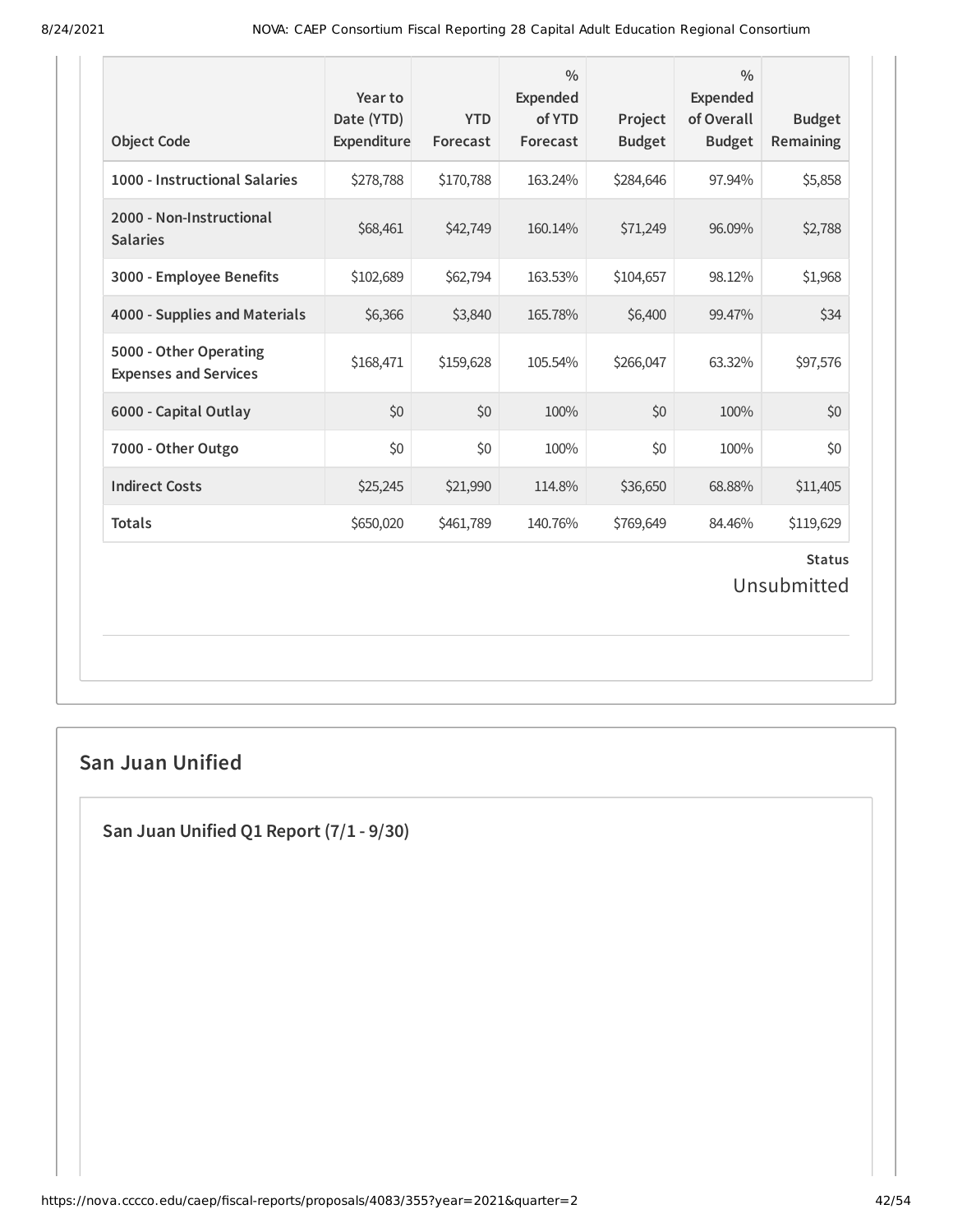| <b>Object Code</b>                                     | Year to<br>Date (YTD)<br>Expenditure | <b>YTD</b><br>Forecast | $\frac{0}{0}$<br>Expended<br>of YTD<br>Forecast | Project<br><b>Budget</b> | $\frac{0}{0}$<br><b>Expended</b><br>of Overall<br><b>Budget</b> | <b>Budget</b><br>Remaining |
|--------------------------------------------------------|--------------------------------------|------------------------|-------------------------------------------------|--------------------------|-----------------------------------------------------------------|----------------------------|
| 1000 - Instructional Salaries                          | \$95,173                             | \$165,989              | 57.34%                                          | \$663,957                | 14.33%                                                          | \$568,784                  |
| 2000 - Non-Instructional<br><b>Salaries</b>            | \$29,924                             | \$41,314               | 72.43%                                          | \$165,255                | 18.11%                                                          | \$135,331                  |
| 3000 - Employee Benefits                               | \$39,585                             | \$77,682               | 50.96%                                          | \$310,729                | 12.74%                                                          | \$271,144                  |
| 4000 - Supplies and Materials                          | \$1,119                              | \$35,264               | 3.17%                                           | \$141,057                | 0.79%                                                           | \$139,938                  |
| 5000 - Other Operating<br><b>Expenses and Services</b> | \$47,144                             | \$56,505               | 83.43%                                          | \$226,020                | 20.86%                                                          | \$178,876                  |
| 6000 - Capital Outlay                                  | \$0                                  | \$0                    | 100%                                            | \$0                      | 100%                                                            | \$0                        |
| 7000 - Other Outgo                                     | \$0                                  | \$0                    | 100%                                            | \$90,300                 | $0\%$                                                           | \$90,300                   |
| <b>Indirect Costs</b>                                  | \$0                                  | \$0                    | 100%                                            | \$66,293                 | $0\%$                                                           | \$66,293                   |
| <b>Totals</b>                                          | \$212,945                            | \$376,755              | 56.52%                                          | \$1,663,611              | 12.8%                                                           | \$1,450,666                |

Due to the restrictions placed upon the San Juan Adult Education program because of the COVID pandemic, we were only able to offer courses via a Distance Learning platform. These restrictions limited student access to technology and staff available to provide DL instruction, resulting in lower enrollment. Course offerings were limited, and other ancillary programs like child care services for students were paused, causing a temporary reduction in personnel, material, and supply costs. We are currently planning to transition to a hybrid learning environment starting in January, which will offer a blend of on-line (distance learning) classes along with in-person classes that will have an asynchronous and/or on-line component. We will also investigate increasing our technology inventory to address student need for on-line access. These adjustments should result in higher enrollment and a corresponding return to forecasted expenses for the remaining quarters.

#### **Summary of Activities:**

During Q1 of 20/21 San Juan AE spent funds that align with consortium goals and - in the face of COVID-related restrictions placed upon in-person instruction - adapted the means to reach those goals by implementing a distance learning model, which will likely be in place through Q2. Notwithstanding these challenges, SJAE has been able to continue providing ESL, ABE, and ASE instruction, as well as the course-focused piece of our CTE Medical Assisting program. Our Sunrise and Creekside campuses have been able to resume CASAS testing in small cohorts. Creekside continues to partner with IRC, though the components of that partnership that require on-site interactions of the public have been suspended until pandemic conditions abate and the County allows those to resume. SJAE's partnership with Folsom Cordova Community Partnership provides subsidized employment opportunities, counseling and career assistance.

> **Status** Submitted

### **San Juan Unified Q2 Report (10/1 - 12/31)**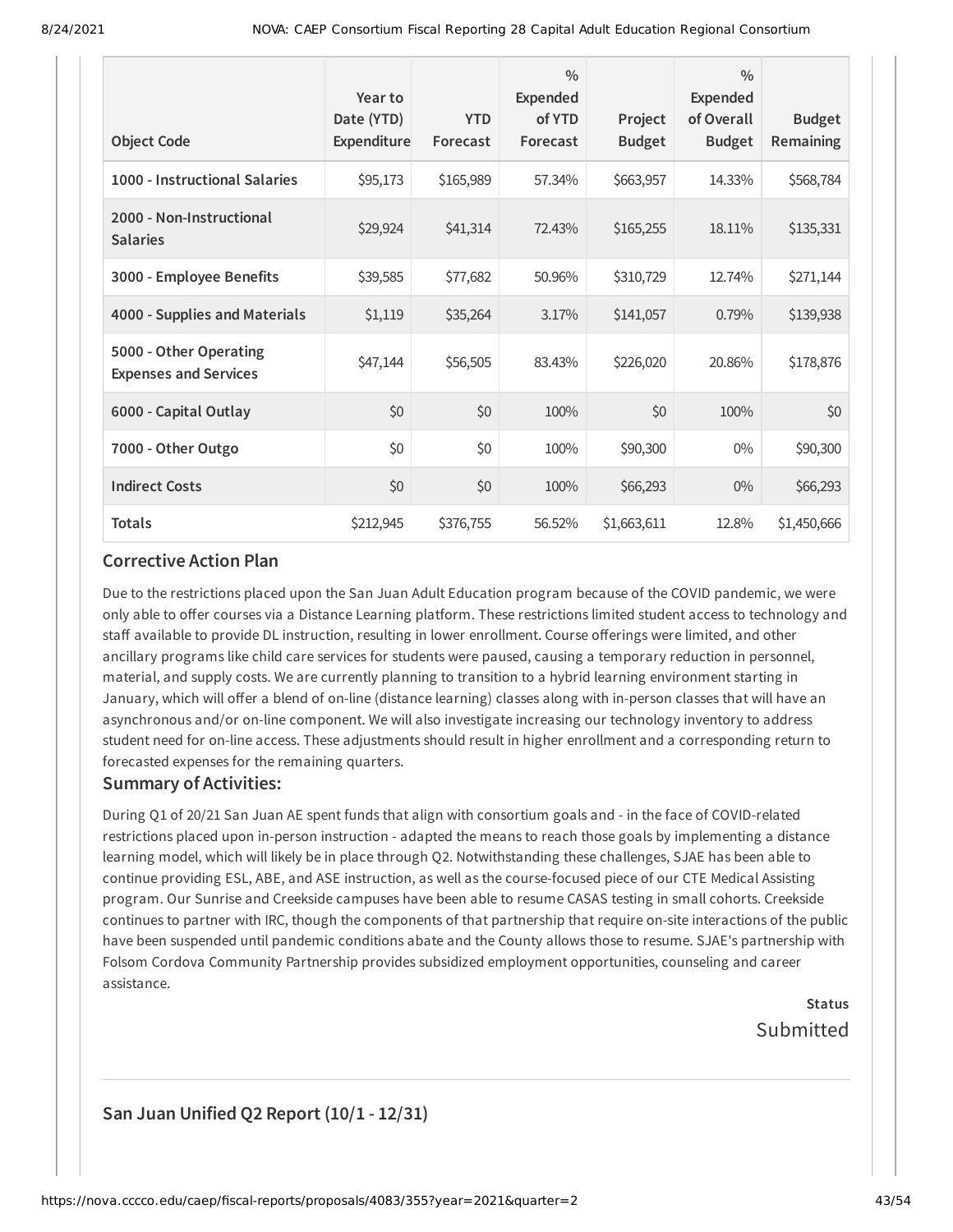| <b>Object Code</b>                                     | Year to<br>Date (YTD)<br>Expenditure | <b>YTD</b><br>Forecast | $\frac{0}{0}$<br><b>Expended</b><br>of YTD<br>Forecast | Project<br><b>Budget</b> | $\frac{0}{0}$<br>Expended<br>of Overall<br><b>Budget</b> | <b>Budget</b><br>Remaining |
|--------------------------------------------------------|--------------------------------------|------------------------|--------------------------------------------------------|--------------------------|----------------------------------------------------------|----------------------------|
| 1000 - Instructional Salaries                          | \$276,184                            | \$331,979              | 83.19%                                                 | \$663,957                | 41.6%                                                    | \$387,773                  |
| 2000 - Non-Instructional<br><b>Salaries</b>            | \$73,377                             | \$82,628               | 88.8%                                                  | \$165,255                | 44.4%                                                    | \$91,878                   |
| 3000 - Employee Benefits                               | \$119,064                            | \$155,365              | 76.64%                                                 | \$310,729                | 38.32%                                                   | \$191,665                  |
| 4000 - Supplies and Materials                          | \$7,186                              | \$70,529               | 10.19%                                                 | \$141,057                | 5.09%                                                    | \$133,871                  |
| 5000 - Other Operating<br><b>Expenses and Services</b> | \$182,150                            | \$113,010              | 161.18%                                                | \$226,020                | 80.59%                                                   | \$43,870                   |
| 6000 - Capital Outlay                                  | \$0                                  | \$0                    | 100%                                                   | \$0                      | 100%                                                     | \$0                        |
| 7000 - Other Outgo                                     | \$90,300                             | \$0                    | 100%                                                   | \$90,300                 | 100%                                                     | \$0                        |
| <b>Indirect Costs</b>                                  | \$0                                  | \$0                    | 100%                                                   | \$66,293                 | $0\%$                                                    | \$66,293                   |
| <b>Totals</b>                                          | \$748,261                            | \$753,509              | 99.3%                                                  | \$1,663,611              | 44.98%                                                   | \$915,350                  |

During Q2 of 20/21 San Juan AE continued to spend funds that align with consortium goals, all the while struggling (lie so many similar programs) to reach those goals through the implementation of a distance learning model due to the continuing COVID pandemic. Notwithstanding these challenges, SJAE continues to provide ESL, ABE, and ASE instruction, as well as the non-hands-on portions of instruction for our CTE Medical Assisting program (in-person lab work and externships continue to be on suspended until we move to a hybrid model). Creekside continues to partner with IRC, though the components of that partnership that require on-site interactions of the public have been suspended until pandemic conditions abate and the County allows those to resume. SJAE's partnership with Folsom Cordova Community Partnership provides subsidized employment opportunities, counseling and career assistance.

### **Status** Submitted

# **Allocation Year Closeout: 2018-19**

I have reviewed the financial reports for my agency and confirm that all funds for this allocation year have been spent.

**2018-19 Reverted Funds:** \$0

**2018-19 Status** Closed

### **Submitting Authority** Brett Wolfe, Director

Richard Judge, Principal Angela Rodriguez, Vice Principal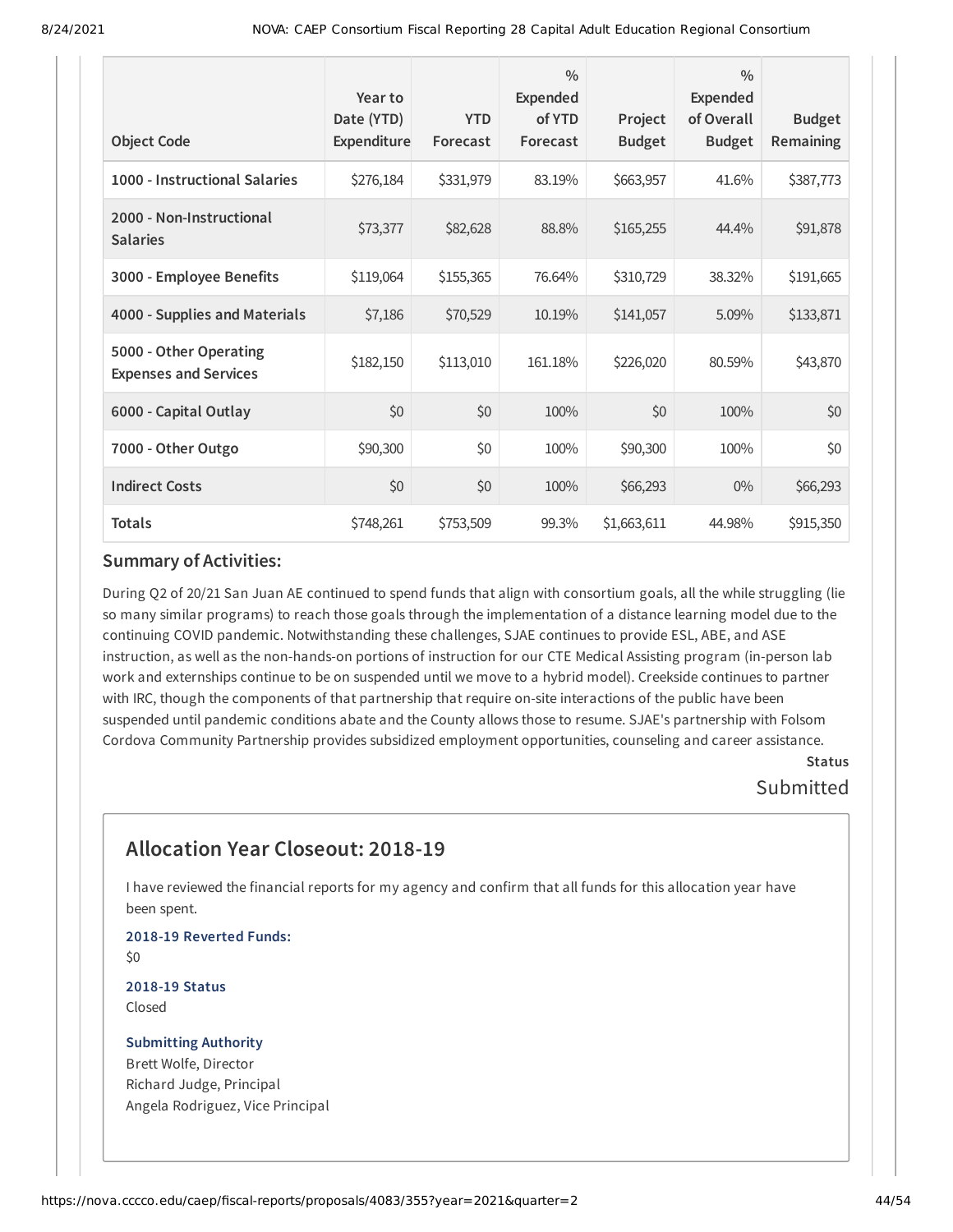### **San Juan Unified Q3 Report (1/1 - 3/31)**

| <b>Object Code</b>                                     | Year to<br>Date (YTD)<br>Expenditure | <b>YTD</b><br>Forecast | $\frac{0}{0}$<br><b>Expended</b><br>of YTD<br>Forecast | Project<br><b>Budget</b> | $\frac{0}{0}$<br>Expended<br>of Overall<br><b>Budget</b> | <b>Budget</b><br><b>Remaining</b> |
|--------------------------------------------------------|--------------------------------------|------------------------|--------------------------------------------------------|--------------------------|----------------------------------------------------------|-----------------------------------|
| 1000 - Instructional Salaries                          | \$432,222                            | \$497,968              | 86.8%                                                  | \$663,957                | 65.1%                                                    | \$231,735                         |
| 2000 - Non-Instructional<br><b>Salaries</b>            | \$114,878                            | \$123,941              | 92.69%                                                 | \$165,255                | 69.52%                                                   | \$50,377                          |
| 3000 - Employee Benefits                               | \$199,038                            | \$233,047              | 85.41%                                                 | \$310,729                | 64.06%                                                   | \$111,691                         |
| 4000 - Supplies and Materials                          | \$125,182                            | \$105,793              | 118.33%                                                | \$141,057                | 88.75%                                                   | \$15,875                          |
| 5000 - Other Operating<br><b>Expenses and Services</b> | \$186,780                            | \$169,515              | 110.18%                                                | \$226,020                | 82.64%                                                   | \$39,240                          |
| 6000 - Capital Outlay                                  | \$0                                  | \$0                    | 100%                                                   | \$0                      | 100%                                                     | \$0                               |
| 7000 - Other Outgo                                     | \$90,300                             | \$90,300               | 100%                                                   | \$90,300                 | 100%                                                     | \$0                               |
| <b>Indirect Costs</b>                                  | \$0                                  | \$0                    | 100%                                                   | \$66,293                 | $0\%$                                                    | \$66,293                          |
| <b>Totals</b>                                          | \$1,148,400                          | \$1,220,564            | 94.09%                                                 | \$1,663,611              | 69.03%                                                   | \$515,211                         |

### **Summary of Activities:**

During Quarter 3 of the 20-21 school year San Juan AE continued to spend funds that align with consortium goals, all the while struggling to reach those goals through the implementation of a distance learning model due to the continuing COVID pandemic. Despite these obstacles, SJAE continued to provide ESL, ABE, and ASE instruction. Additionally, we were able to start the hands-on course work for our CTE-Clinical Medical Assisting program. We also were able to bring one of our ESL classes and two ASE classes back for in-person instruction 3 days/week. On top of that we set about planning the start of a new CTE program in ECE to kick off at the end of the 3rd Quarter. Our partnership with IRC continued on track, and we were allowed to bring back our farmers market, a joint SJAE-IRC program at our Creekside site.

> **Status** Submitted

**San Juan Unified Q4 Report (4/1 - 6/30)**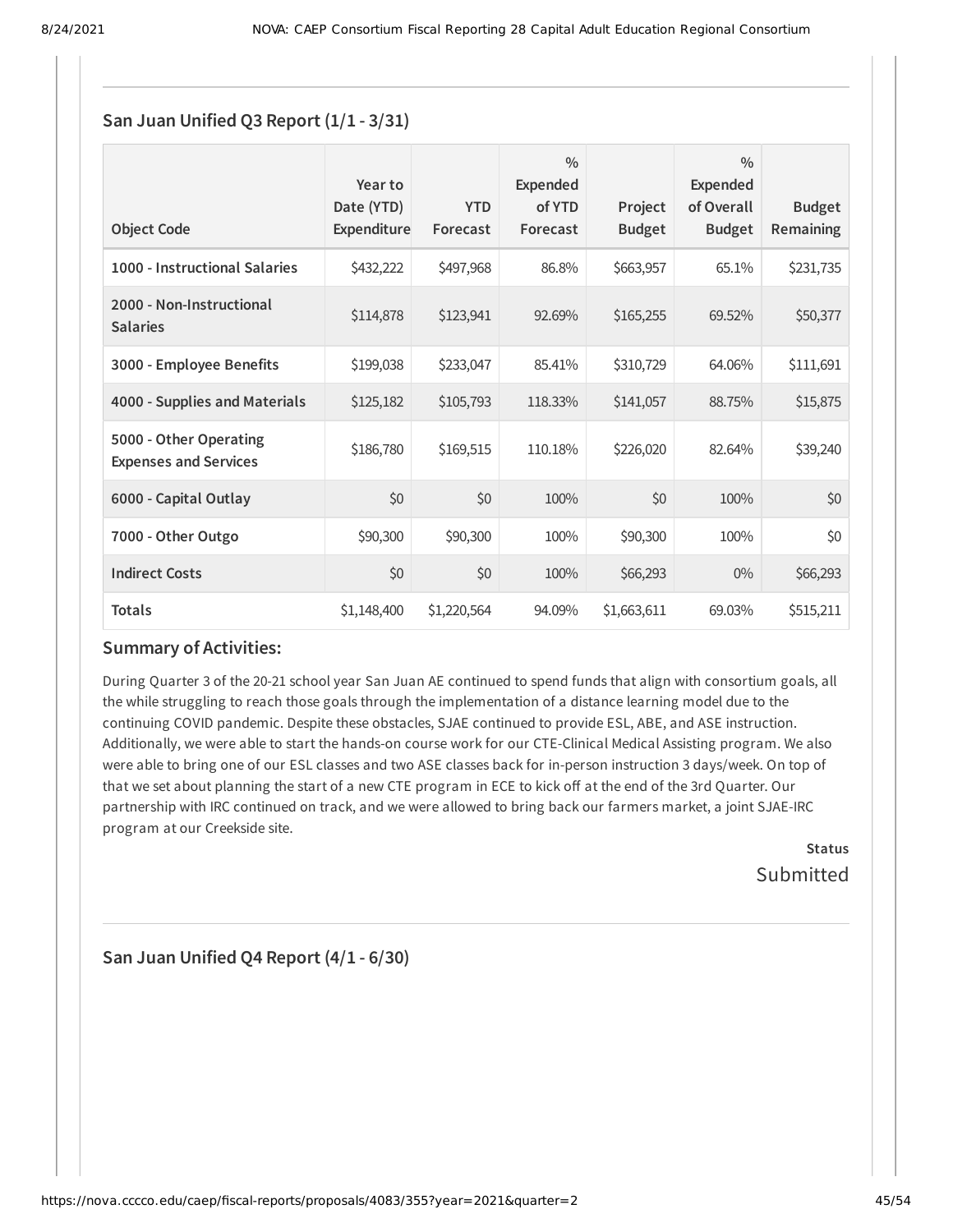| <b>Object Code</b>                                     | Year to<br>Date (YTD)<br>Expenditure | <b>YTD</b><br>Forecast | $\frac{0}{0}$<br><b>Expended</b><br>of YTD<br>Forecast | Project<br><b>Budget</b> | $\frac{0}{0}$<br><b>Expended</b><br>of Overall<br><b>Budget</b> | <b>Budget</b><br>Remaining |
|--------------------------------------------------------|--------------------------------------|------------------------|--------------------------------------------------------|--------------------------|-----------------------------------------------------------------|----------------------------|
| 1000 - Instructional Salaries                          | \$567,510                            | \$663,957              | 85.47%                                                 | \$663,957                | 85.47%                                                          | \$96,447                   |
| 2000 - Non-Instructional<br><b>Salaries</b>            | \$155,255                            | \$165,255              | 93.95%                                                 | \$165,255                | 93.95%                                                          | \$10,000                   |
| 3000 - Employee Benefits                               | \$251,746                            | \$310,729              | 81.02%                                                 | \$310,729                | 81.02%                                                          | \$58,983                   |
| 4000 - Supplies and Materials                          | \$131,057                            | \$141,057              | 92.91%                                                 | \$141,057                | 92.91%                                                          | \$10,000                   |
| 5000 - Other Operating<br><b>Expenses and Services</b> | \$216,020                            | \$226,020              | 95.58%                                                 | \$226,020                | 95.58%                                                          | \$10,000                   |
| 6000 - Capital Outlay                                  | \$0                                  | \$0                    | 100%                                                   | \$0                      | 100%                                                            | \$0                        |
| 7000 - Other Outgo                                     | \$90,300                             | \$90,300               | 100%                                                   | \$90,300                 | 100%                                                            | \$0                        |
| <b>Indirect Costs</b>                                  | \$59,284                             | \$66,293               | 89.43%                                                 | \$66,293                 | 89.43%                                                          | \$7,009                    |
| <b>Totals</b>                                          | \$1,471,172                          | \$1,663,611            | 88.43%                                                 | \$1,663,611              | 88.43%                                                          | \$192,439                  |

I certify that our agency did not exceed the allowed indirect rate as directed in the Adult Education Program **Guidance:** Yes

### **Summary of Activities:**

With the conclusion of Q4 and the 20-21 school year, San Juan AE ended a successful - though very challenging - year for our students and staff. Our use of funds aligned with consortium goals, though it was often difficult to to reach those goals strictly through a distance learning model due to the continuing COVID pandemic. Some challenges diminished a bit once were were able to bring a small number of classes back for in-person instruction in Quarter 4. SJAE provided ESL, ABE, and ASE instruction, as well as classes in CTE-Clinical Medical Assisting and CTE-Careers with Children. Our partnership with IRC continued on track, as we collaborated on a variety of community services for our students. Many pieces implemented in 20-21 have laid the foundation for continued and improved instruction and support for our students in 2021-22 and beyond.

> **Status Submitted**

### **Twin Rivers Unified**

**Twin Rivers Unified Q1 Report (7/1 - 9/30)**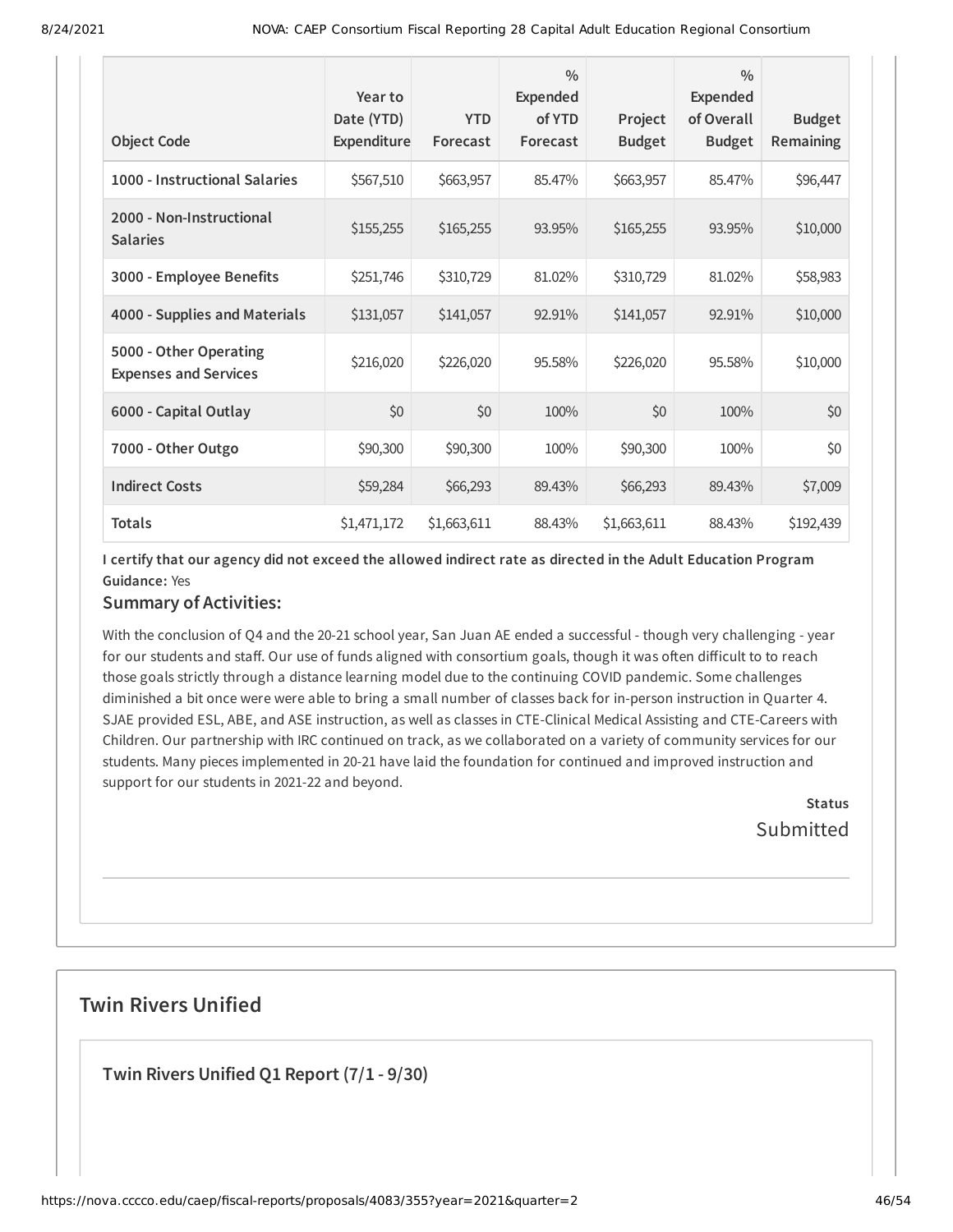| <b>Object Code</b>                                     | Year to<br>Date (YTD)<br>Expenditure | <b>YTD</b><br>Forecast | $\frac{0}{0}$<br>Expended<br>of YTD<br>Forecast | Project<br><b>Budget</b> | $\frac{0}{0}$<br><b>Expended</b><br>of Overall<br><b>Budget</b> | <b>Budget</b><br>Remaining |
|--------------------------------------------------------|--------------------------------------|------------------------|-------------------------------------------------|--------------------------|-----------------------------------------------------------------|----------------------------|
| 1000 - Instructional Salaries                          | \$199,686                            | \$186,533              | 107.05%                                         | \$1,243,553              | 16.06%                                                          | \$1,043,867                |
| 2000 - Non-Instructional<br><b>Salaries</b>            | \$125,630                            | \$110,038              | 114.17%                                         | \$733,588                | 17.13%                                                          | \$607,958                  |
| 3000 - Employee Benefits                               | \$120,914                            | \$95,941               | 126.03%                                         | \$639,608                | 18.9%                                                           | \$518,694                  |
| 4000 - Supplies and Materials                          | \$1,386                              | \$60,600               | 2.29%                                           | \$404,000                | $0.34\%$                                                        | \$402,614                  |
| 5000 - Other Operating<br><b>Expenses and Services</b> | \$103,245                            | \$150,028              | 68.82%                                          | \$1,000,187              | 10.32%                                                          | \$896,942                  |
| 6000 - Capital Outlay                                  | \$0                                  | \$0                    | 100%                                            | \$0                      | 100%                                                            | \$0                        |
| 7000 - Other Outgo                                     | \$300,000                            | \$45,000               | 666.67%                                         | \$300,000                | 100%                                                            | \$0                        |
| <b>Indirect Costs</b>                                  | \$27,543                             | \$32,407               | 84.99%                                          | \$216,047                | 12.75%                                                          | \$188,504                  |
| <b>Totals</b>                                          | \$878,404                            | \$680,547              | 129.07%                                         | \$4,536,983              | 19.36%                                                          | \$3,658,579                |

During the first quarter of FY 2020/21, Twin Rivers Adult School (TRAS) offered courses in English as a Second Language (ESL), Adult Basic Education (ABE), GED Preparation, High School Completion (HSC) and Career Technical Education (CTE). Due to the COVID-19 directive, remote operations continued during the first quarter. All members of our staff continue to do everything we can to meet the educational needs of all students.

> **Status** Submitted

**Twin Rivers Unified Q2 Report (10/1 - 12/31)**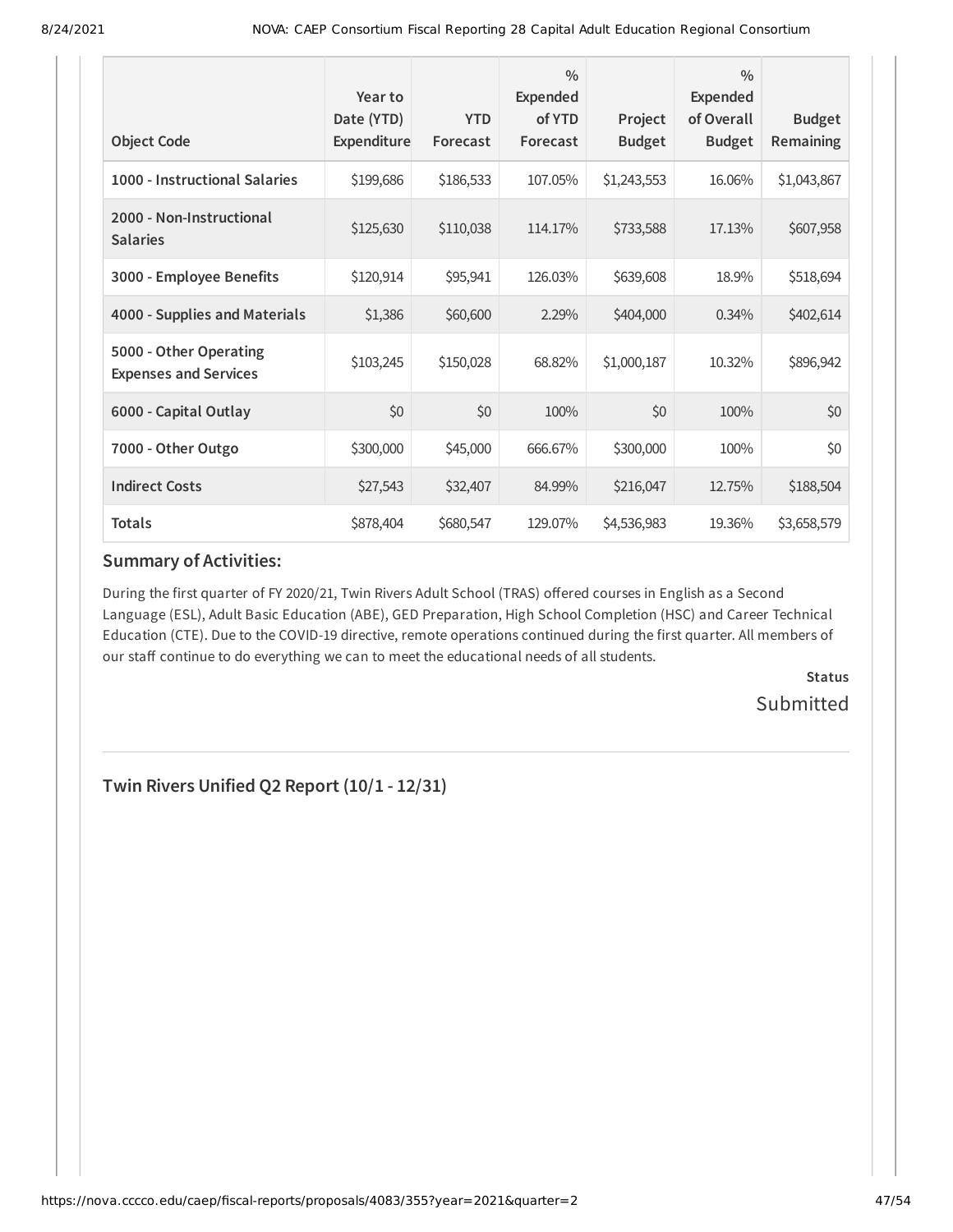| <b>Object Code</b>                                     | Year to<br>Date (YTD)<br>Expenditure | <b>YTD</b><br>Forecast | $\frac{0}{0}$<br><b>Expended</b><br>of YTD<br>Forecast | Project<br><b>Budget</b> | $\frac{0}{0}$<br><b>Expended</b><br>of Overall<br><b>Budget</b> | <b>Budget</b><br>Remaining |
|--------------------------------------------------------|--------------------------------------|------------------------|--------------------------------------------------------|--------------------------|-----------------------------------------------------------------|----------------------------|
| 1000 - Instructional Salaries                          | \$514,868                            | \$373,066              | 138.01%                                                | \$1,243,553              | 41.4%                                                           | \$728,685                  |
| 2000 - Non-Instructional<br><b>Salaries</b>            | \$263,687                            | \$220,076              | 119.82%                                                | \$733,588                | 35.94%                                                          | \$469,901                  |
| 3000 - Employee Benefits                               | \$281,257                            | \$191,882              | 146.58%                                                | \$639,608                | 43.97%                                                          | \$358,351                  |
| 4000 - Supplies and Materials                          | \$15,894                             | \$121,200              | 13.11%                                                 | \$404,000                | 3.93%                                                           | \$388,106                  |
| 5000 - Other Operating<br><b>Expenses and Services</b> | \$199,424                            | \$300,056              | 66.46%                                                 | \$1,000,187              | 19.94%                                                          | \$800,763                  |
| 6000 - Capital Outlay                                  | \$0                                  | \$0                    | 100%                                                   | \$0                      | 100%                                                            | \$0                        |
| 7000 - Other Outgo                                     | \$300,000                            | \$90,000               | 333.33%                                                | \$300,000                | 100%                                                            | \$0                        |
| <b>Indirect Costs</b>                                  | \$63,757                             | \$64,814               | 98.37%                                                 | \$216,047                | 29.51%                                                          | \$152,290                  |
| <b>Totals</b>                                          | \$1,638,887                          | \$1,361,095            | 120.41%                                                | \$4,536,983              | 36.12%                                                          | \$2,898,096                |

During the second quarter of FY 2020/21, Twin Rivers Adult School (TRAS) offered courses in English as a Second Language (ESL), Adult Basic Education (ABE), GED Preparation, High School Completion (HSC) and Career Technical Education (CTE). Due to the COVID-19 directive, remote operations continued during the second quarter. All members of our staff continue to do everything we can to meet the educational needs of all students.

> **Status** Submitted

# **Allocation Year Closeout: 2018-19**

I have reviewed the financial reports for my agency and confirm that all funds for this allocation year have been spent.

**2018-19 Reverted Funds:**

\$0

#### **2018-19 Status** Closed

**Submitting Authority** Tanya Praest, Principal

**Twin Rivers Unified Q3 Report (1/1 - 3/31)**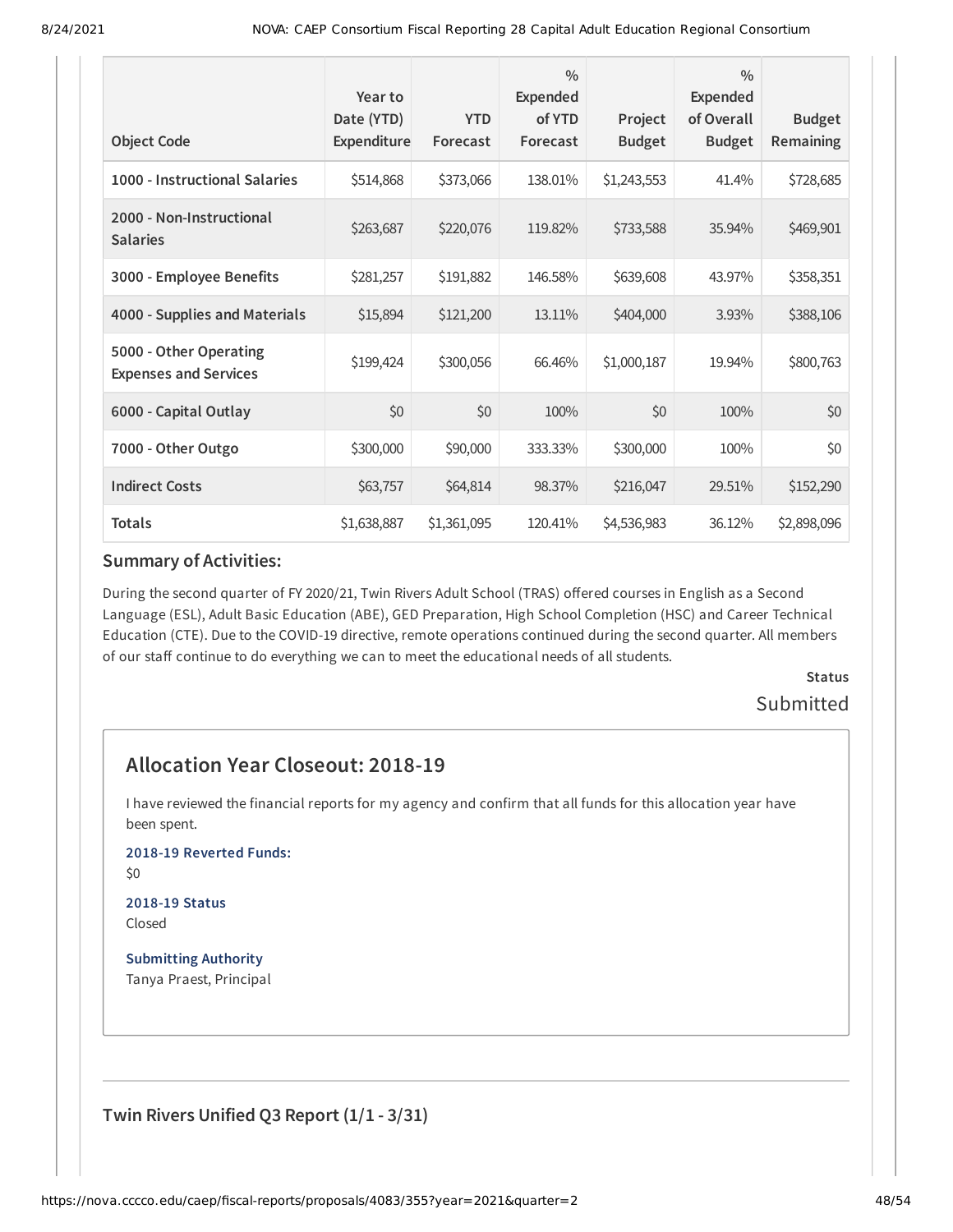| <b>Object Code</b>                                     | Year to<br>Date (YTD)<br>Expenditure | <b>YTD</b><br>Forecast | $\frac{0}{0}$<br>Expended<br>of YTD<br>Forecast | Project<br><b>Budget</b> | $\frac{0}{0}$<br>Expended<br>of Overall<br><b>Budget</b> | <b>Budget</b><br>Remaining |
|--------------------------------------------------------|--------------------------------------|------------------------|-------------------------------------------------|--------------------------|----------------------------------------------------------|----------------------------|
| 1000 - Instructional Salaries                          | \$743,498                            | \$559,599              | 132.86%                                         | \$1,243,553              | 59.79%                                                   | \$500,055                  |
| 2000 - Non-Instructional<br><b>Salaries</b>            | \$392,322                            | \$330,115              | 118.84%                                         | \$733,588                | 53.48%                                                   | \$341,266                  |
| 3000 - Employee Benefits                               | \$412,775                            | \$287,824              | 143.41%                                         | \$639,608                | 64.54%                                                   | \$226,833                  |
| 4000 - Supplies and Materials                          | \$17,281                             | \$181,800              | 9.51%                                           | \$404,000                | 4.28%                                                    | \$386,719                  |
| 5000 - Other Operating<br><b>Expenses and Services</b> | \$219,335                            | \$450,084              | 48.73%                                          | \$1,000,187              | 21.93%                                                   | \$780,852                  |
| 6000 - Capital Outlay                                  | \$0                                  | \$0                    | 100%                                            | \$0                      | 100%                                                     | \$0                        |
| 7000 - Other Outgo                                     | \$300,000                            | \$135,000              | 222.22%                                         | \$300,000                | 100%                                                     | \$0                        |
| <b>Indirect Costs</b>                                  | \$89,261                             | \$97,221               | 91.81%                                          | \$216,047                | 41.32%                                                   | \$126,786                  |
| <b>Totals</b>                                          | \$2,174,472                          | \$2,041,642            | 106.51%                                         | \$4,536,983              | 47.93%                                                   | \$2,362,511                |

During the third quarter of FY 2020/21, Twin Rivers Adult School (TRAS) offered courses in English as a Second Language (ESL), Adult Basic Education (ABE), GED Preparation, High School Completion (HSC) and Career Technical Education (CTE). Due to the COVID-19 directive, remote operations continued during the third quarter. All members of our staff continue to do everything they can to meet the educational needs of all students.

> **Status** Submitted

**Twin Rivers Unified Q4 Report (4/1 - 6/30)**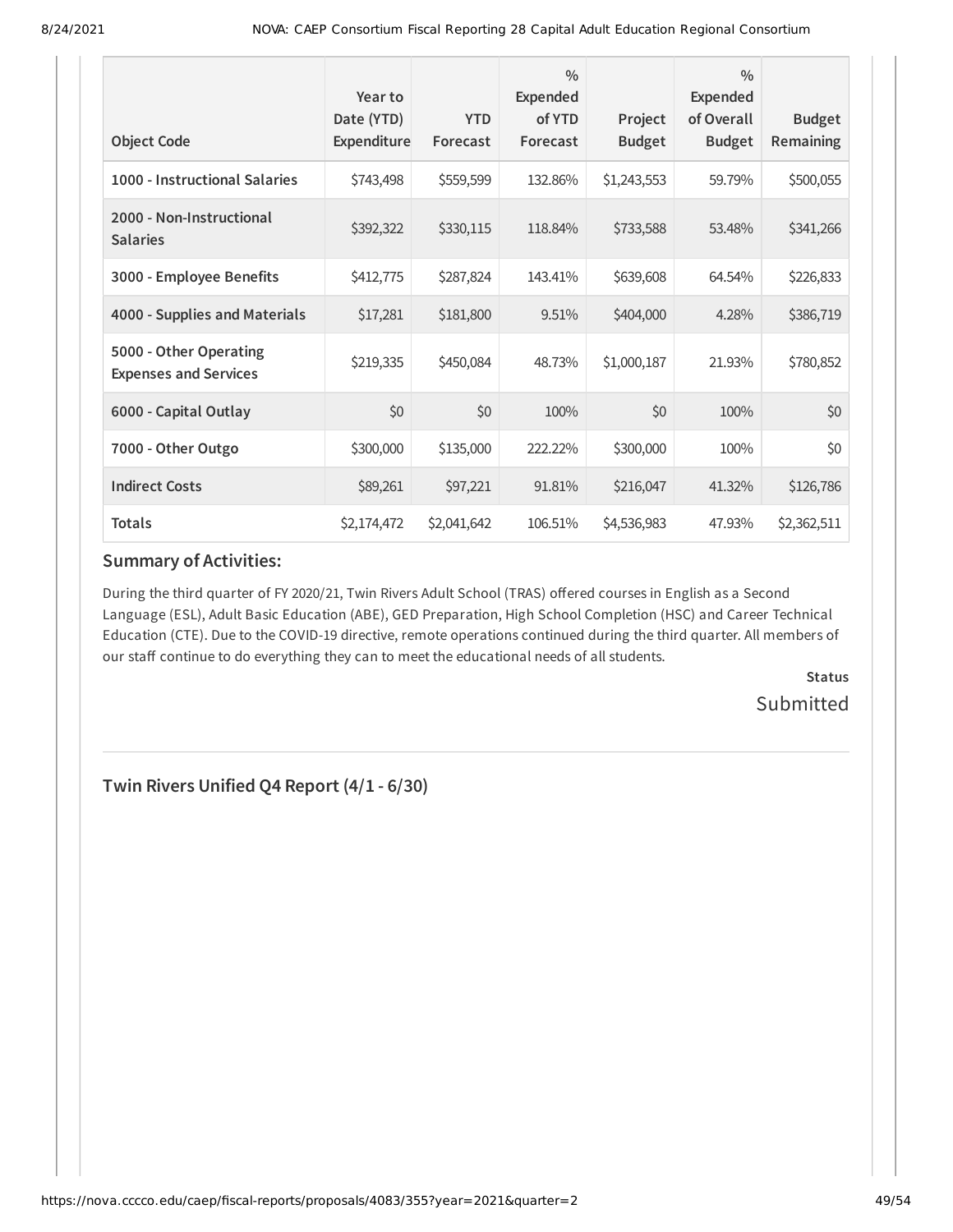| <b>Object Code</b>                                     | Year to<br>Date (YTD)<br><b>Expenditure</b> | <b>YTD</b><br>Forecast | $\frac{0}{0}$<br><b>Expended</b><br>of YTD<br>Forecast | Project<br><b>Budget</b> | $\frac{0}{0}$<br>Expended<br>of Overall<br><b>Budget</b> | <b>Budget</b><br><b>Remaining</b> |
|--------------------------------------------------------|---------------------------------------------|------------------------|--------------------------------------------------------|--------------------------|----------------------------------------------------------|-----------------------------------|
| 1000 - Instructional Salaries                          | \$1,019,546                                 | \$746,132              | 136.64%                                                | \$1,243,553              | 81.99%                                                   | \$224,007                         |
| 2000 - Non-Instructional<br><b>Salaries</b>            | \$549,356                                   | \$440,153              | 124.81%                                                | \$733,588                | 74.89%                                                   | \$184,232                         |
| 3000 - Employee Benefits                               | \$574,266                                   | \$383,765              | 149.64%                                                | \$639,608                | 89.78%                                                   | \$65,342                          |
| 4000 - Supplies and Materials                          | \$22,246                                    | \$242,400              | 9.18%                                                  | \$404,000                | 5.51%                                                    | \$381,754                         |
| 5000 - Other Operating<br><b>Expenses and Services</b> | \$251,521                                   | \$600,112              | 41.91%                                                 | \$1,000,187              | 25.15%                                                   | \$748,666                         |
| 6000 - Capital Outlay                                  | \$0                                         | \$0                    | 100%                                                   | \$0                      | 100%                                                     | \$0                               |
| 7000 - Other Outgo                                     | \$300,000                                   | \$180,000              | 166.67%                                                | \$300,000                | 100%                                                     | \$0                               |
| <b>Indirect Costs</b>                                  | \$120,847                                   | \$129,628              | 93.23%                                                 | \$216,047                | 55.94%                                                   | \$95,200                          |
| <b>Totals</b>                                          | \$2,837,782                                 | \$2,722,190            | 104.25%                                                | \$4,536,983              | 62.55%                                                   | \$1,699,201                       |

I certify that our agency did not exceed the allowed indirect rate as directed in the Adult Education Program **Guidance:** Yes

### **Summary of Activities:**

During the fourth quarter of FY 2020/21, Twin Rivers Adult School (TRAS) offered courses in English as a Second Language (ESL), Adult Basic Education (ABE), GED Preparation, High School Completion (HSC) and Career Technical Education (CTE). Due to the COVID-19 directive, remote learning continued during the fourth quarter. All members of our staff continue to do everything they can to meet the educational needs of all students.

> **Status Submitted**

# **Washington Unified**

**Washington Unified Q1 Report (7/1 - 9/30)**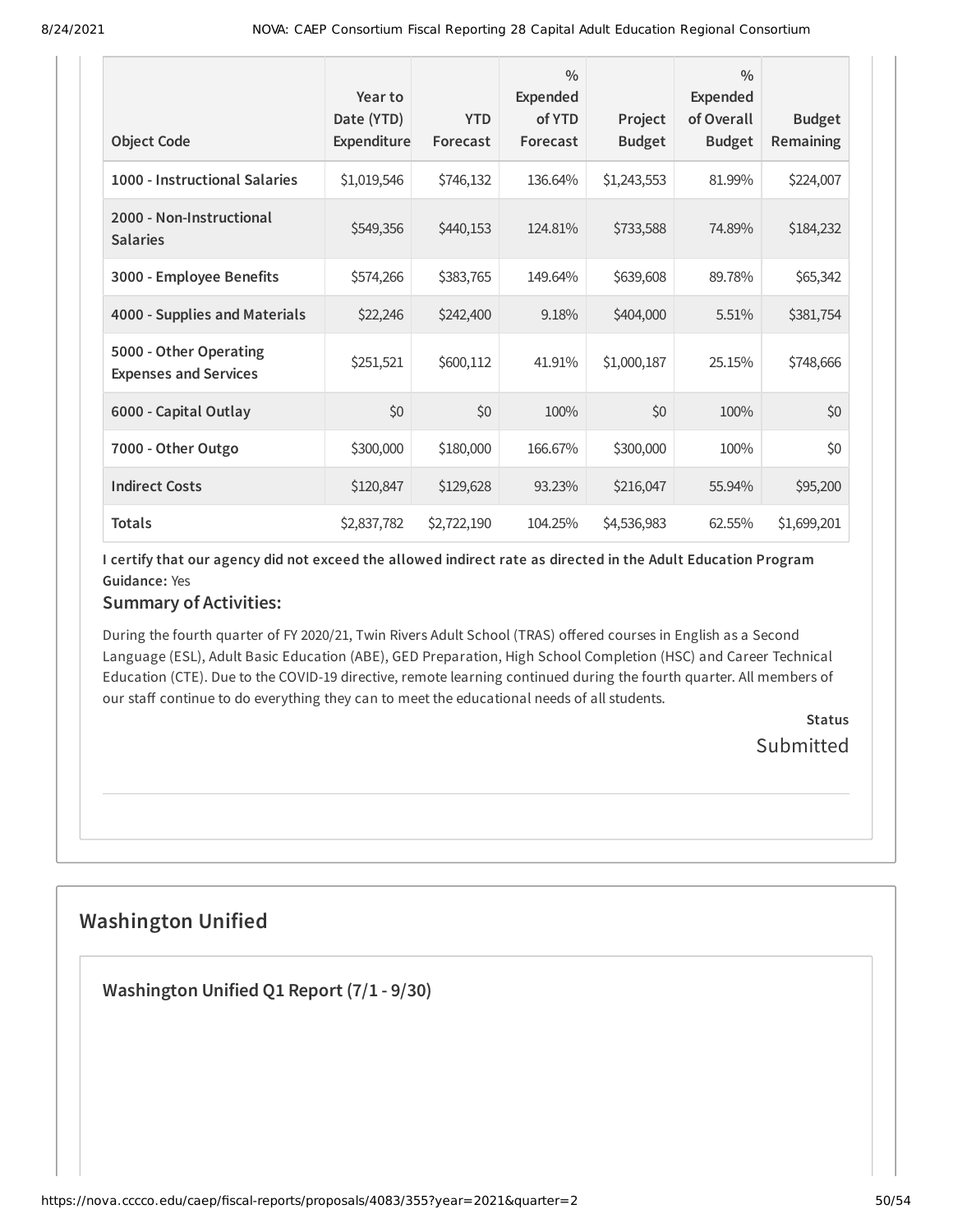| <b>Object Code</b>                                     | Year to<br>Date (YTD)<br>Expenditure | <b>YTD</b><br>Forecast | $\frac{0}{0}$<br><b>Expended</b><br>of YTD<br>Forecast | Project<br><b>Budget</b> | $\frac{0}{0}$<br>Expended<br>of Overall<br><b>Budget</b> | <b>Budget</b><br>Remaining |
|--------------------------------------------------------|--------------------------------------|------------------------|--------------------------------------------------------|--------------------------|----------------------------------------------------------|----------------------------|
| 1000 - Instructional Salaries                          | \$27,107                             | \$57,698               | 46.98%                                                 | \$230,790                | 11.75%                                                   | \$203,683                  |
| 2000 - Non-Instructional<br><b>Salaries</b>            | \$6,753                              | \$10,068               | 67.08%                                                 | \$50,338                 | 13.42%                                                   | \$43,585                   |
| 3000 - Employee Benefits                               | \$10,800                             | \$20,237               | 53.37%                                                 | \$80,946                 | 13.34%                                                   | \$70,146                   |
| 4000 - Supplies and Materials                          | \$0                                  | \$0                    | 100%                                                   | \$156,392                | $0\%$                                                    | \$156,392                  |
| 5000 - Other Operating<br><b>Expenses and Services</b> | \$2,188                              | \$10,000               | 21.88%                                                 | \$40,000                 | 5.47%                                                    | \$37,812                   |
| 6000 - Capital Outlay                                  | \$0                                  | \$0                    | 100%                                                   | \$0                      | 100%                                                     | \$0                        |
| 7000 - Other Outgo                                     | \$0                                  | \$0                    | 100%                                                   | \$0                      | 100%                                                     | \$0                        |
| <b>Indirect Costs</b>                                  | \$0                                  | \$7,508                | $0\%$                                                  | \$30,030                 | $0\%$                                                    | \$30,030                   |
| <b>Totals</b>                                          | \$46,848                             | \$105,509              | 44.4%                                                  | \$588,496                | 7.96%                                                    | \$541,648                  |

Due to COVID 19 and Washington Adult School moving to a virtual model, budgeted instructional salaries as well as classified support have been. The staff continues to monitor the needs of the students, staff and program and will adjust spending according to need and plans to return in the future.

### **Summary of Activities:**

Washington Adult school is offering courses via virtual learning due to COVID restrictions. Expenses for the first quarter include administrative salaries, instructional salaries, a counselor salary and classified support. Expenditures also include contracted services.

> **Status** Submitted

**Washington Unified Q2 Report (10/1 - 12/31)**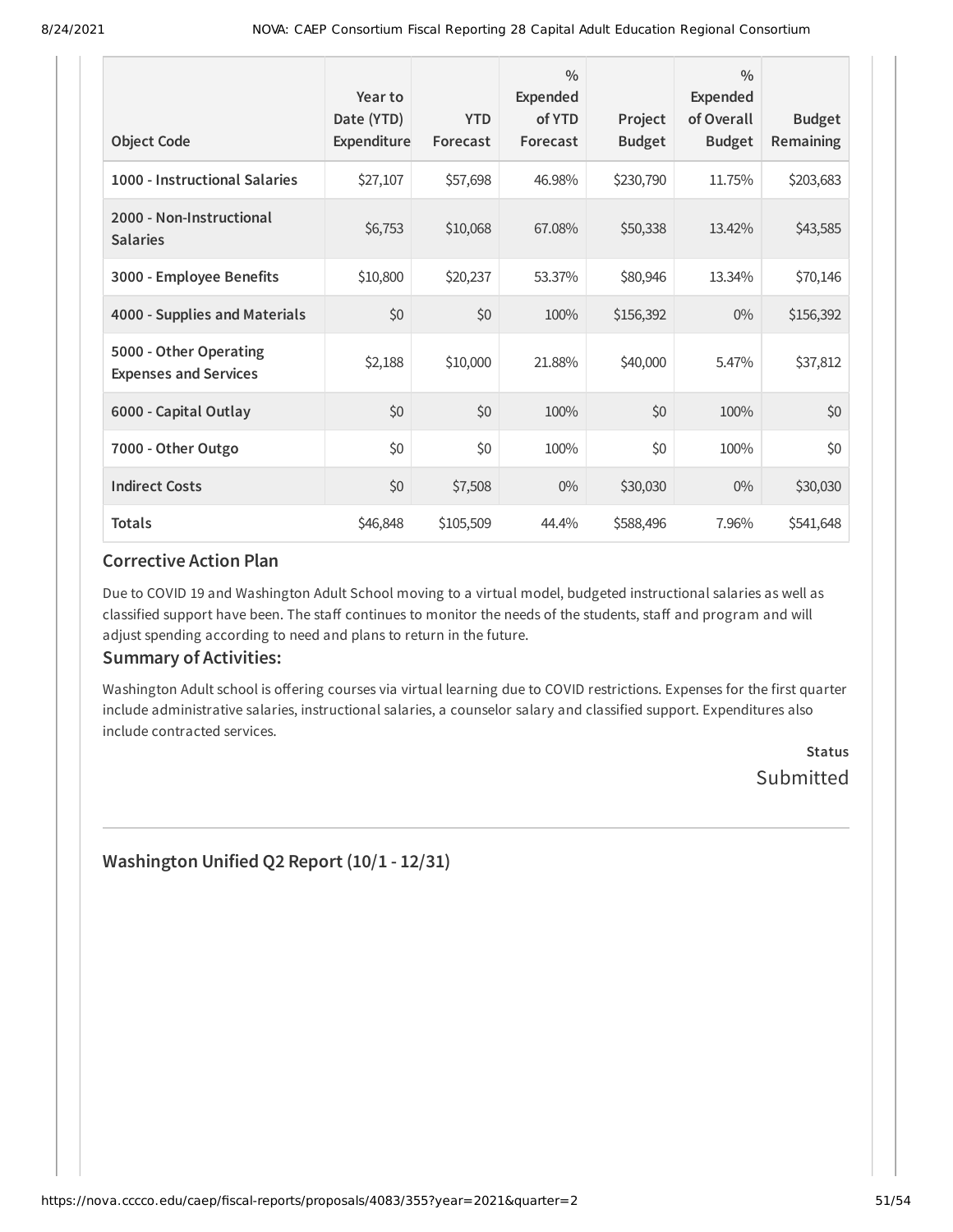| <b>Object Code</b>                                     | Year to<br>Date (YTD)<br>Expenditure | <b>YTD</b><br>Forecast | $\frac{0}{0}$<br><b>Expended</b><br>of YTD<br>Forecast | Project<br><b>Budget</b> | $\frac{0}{0}$<br>Expended<br>of Overall<br><b>Budget</b> | <b>Budget</b><br>Remaining |
|--------------------------------------------------------|--------------------------------------|------------------------|--------------------------------------------------------|--------------------------|----------------------------------------------------------|----------------------------|
| 1000 - Instructional Salaries                          | \$89,311                             | \$57,698               | 154.79%                                                | \$230,790                | 38.7%                                                    | \$141,479                  |
| 2000 - Non-Instructional<br><b>Salaries</b>            | \$13,381                             | \$12,585               | 106.33%                                                | \$50,338                 | 26.58%                                                   | \$36,957                   |
| 3000 - Employee Benefits                               | \$31,174                             | \$20,237               | 154.05%                                                | \$80,946                 | 38.51%                                                   | \$49,772                   |
| 4000 - Supplies and Materials                          | \$33,344                             | \$0                    | 100%                                                   | \$156,392                | 21.32%                                                   | \$123,048                  |
| 5000 - Other Operating<br><b>Expenses and Services</b> | \$15,721                             | \$10,000               | 157.21%                                                | \$40,000                 | 39.3%                                                    | \$24,279                   |
| 6000 - Capital Outlay                                  | \$0                                  | \$0                    | 100%                                                   | \$0                      | 100%                                                     | \$0                        |
| 7000 - Other Outgo                                     | \$0                                  | \$0                    | 100%                                                   | \$0                      | 100%                                                     | \$0                        |
| <b>Indirect Costs</b>                                  | \$9,147                              | \$7,508                | 121.84%                                                | \$30,030                 | 30.46%                                                   | \$20,883                   |
| <b>Totals</b>                                          | \$192,078                            | \$108,026              | 177.81%                                                | \$588,496                | 32.64%                                                   | \$396,418                  |

During the second quarter of FY 2020/21, Washing Adult School (WAS) offered courses in English as a Second Language (ESL), Adult Basic Education (ABE), High School Completion (HSC) and Career Technical Education/construction(CTE). Due to the COVID-19 all classes were offered virtually. Staff members continue to look for ways to meet the needs of the students.

# **Status** Submitted

# **Allocation Year Closeout: 2018-19**

I have reviewed the financial reports for my agency and confirm that all funds for this allocation year have been spent.

#### **2018-19 Reverted Funds:**

\$0

#### **2018-19 Status** Closed

**Submitting Authority** Stephanie Groat Dr. Jay Berns Ed.D., Director of Special Programs

# **Washington Unified Q3 Report (1/1 - 3/31)**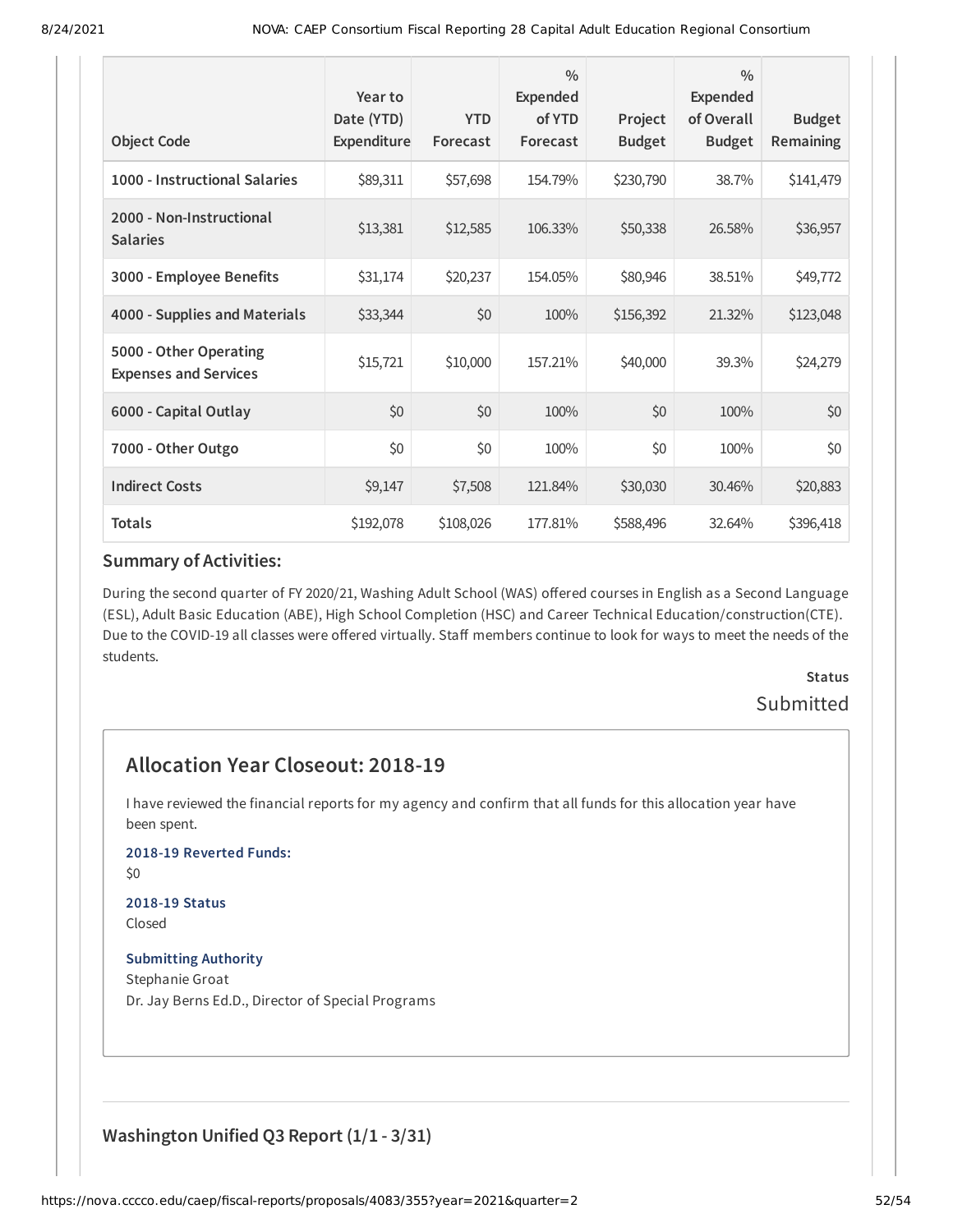| <b>Object Code</b>                                     | Year to<br>Date (YTD)<br>Expenditure | <b>YTD</b><br>Forecast | $\frac{0}{0}$<br><b>Expended</b><br>of YTD<br>Forecast | Project<br><b>Budget</b> | $\frac{0}{0}$<br><b>Expended</b><br>of Overall<br><b>Budget</b> | <b>Budget</b><br>Remaining |
|--------------------------------------------------------|--------------------------------------|------------------------|--------------------------------------------------------|--------------------------|-----------------------------------------------------------------|----------------------------|
|                                                        |                                      |                        |                                                        |                          |                                                                 |                            |
| 1000 - Instructional Salaries                          | \$135,585                            | \$57,698               | 234.99%                                                | \$230,790                | 58.75%                                                          | \$95,205                   |
| 2000 - Non-Instructional<br><b>Salaries</b>            | \$20,009                             | \$12,585               | 159%                                                   | \$50,338                 | 39.75%                                                          | \$30,329                   |
| 3000 - Employee Benefits                               | \$47,937                             | \$20,237               | 236.88%                                                | \$80,946                 | 59.22%                                                          | \$33,009                   |
| 4000 - Supplies and Materials                          | \$44,487                             | \$0                    | 100%                                                   | \$156,392                | 28.45%                                                          | \$111,905                  |
| 5000 - Other Operating<br><b>Expenses and Services</b> | \$26,508                             | \$10,000               | 265.08%                                                | \$40,000                 | 66.27%                                                          | \$13,492                   |
| 6000 - Capital Outlay                                  | \$0                                  | \$0                    | 100%                                                   | \$0                      | 100%                                                            | \$0                        |
| 7000 - Other Outgo                                     | \$0                                  | \$0                    | 100%                                                   | \$0                      | 100%                                                            | \$0                        |
| <b>Indirect Costs</b>                                  | \$13,726                             | \$7,508                | 182.83%                                                | \$30,030                 | 45.71%                                                          | \$16,304                   |
| <b>Totals</b>                                          | \$288,252                            | \$108,026              | 266.84%                                                | \$588,496                | 48.98%                                                          | \$300,244                  |

During the third quarter of FY 2020/21, Washing Adult School (WAS) offered courses in English as a Second Language (ESL), Adult Basic Education (ABE), High School Completion (HSC) and Career Technical Education/construction(CTE). Due to the COVID-19 all classes were offered virtually at the beginning of the school year, however WAS transitioned to in person for most of their classes in Spring 2021. Staff members continue to look for ways to meet the needs of the students

> **Status** Submitted

**Washington Unified Q4 Report (4/1 - 6/30)**